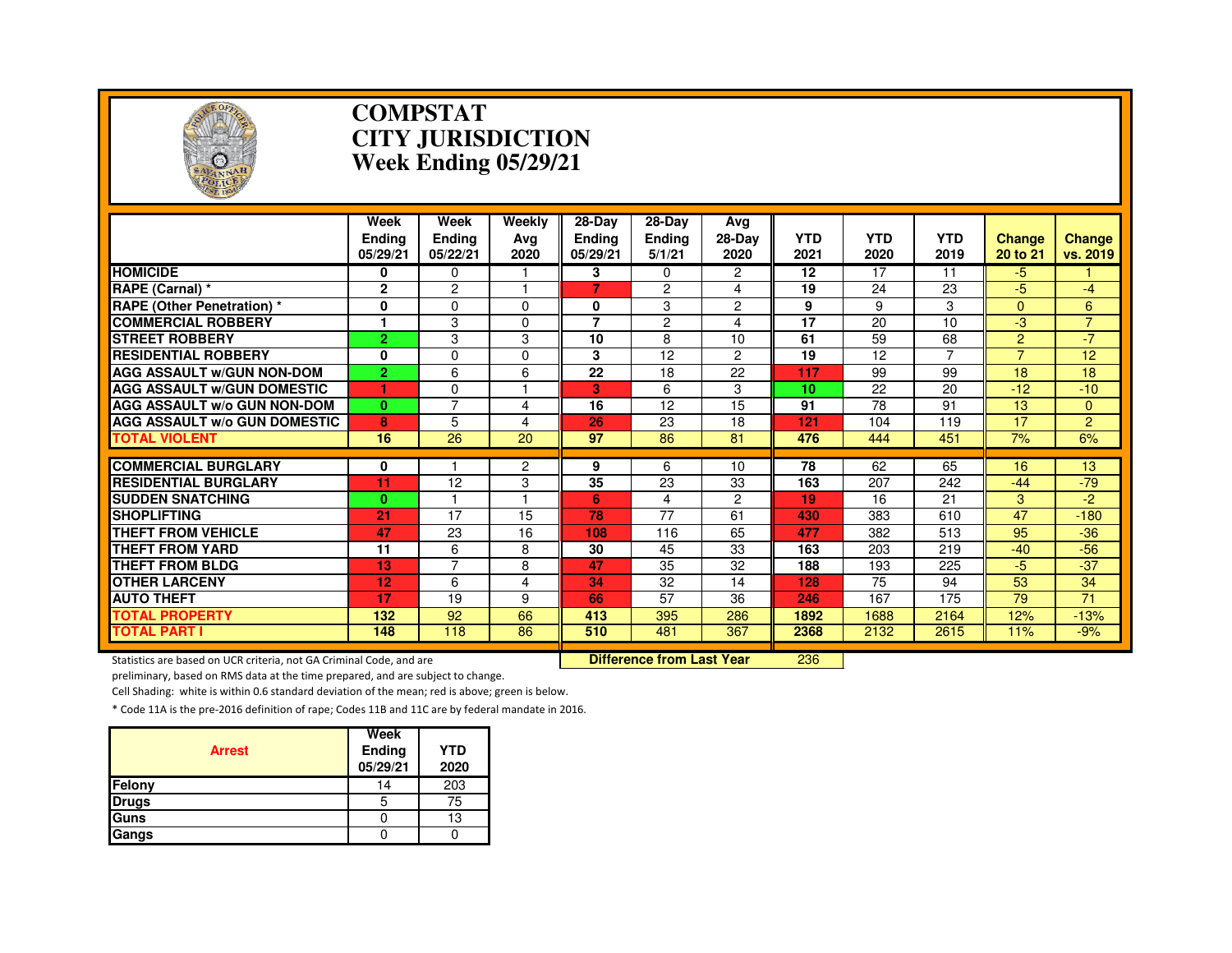

#### **COMPSTATNORTH PRECINCTWeek Ending 05/29/21**

#### **PRECINCT COMMANDER:**

**CAPT. BEN HERRON**



|                                     | Week<br><b>Endina</b><br>05/29/21 | Week<br><b>Ending</b><br>05/22/21 | Weekly<br>Avg<br>2020 | 28-Day<br><b>Ending</b><br>05/29/21 | $28-Dav$<br>Ending<br>5/1/21 | Avg<br>$28-Dav$<br>2020 | <b>YTD</b><br>2021 | <b>YTD</b><br>2020 | <b>YTD</b><br>2019 | <b>Change</b><br>20 to 21 | <b>Change</b><br>vs. 2019 |
|-------------------------------------|-----------------------------------|-----------------------------------|-----------------------|-------------------------------------|------------------------------|-------------------------|--------------------|--------------------|--------------------|---------------------------|---------------------------|
| <b>HOMICIDE</b>                     | 0                                 | $\Omega$                          | $\Omega$              | 0                                   | $\Omega$                     |                         |                    | 3                  | 3                  | $-2$                      | $-2$                      |
| RAPE (Carnal) *                     | и                                 | н                                 | $\Omega$              | 3                                   |                              | н                       | 5                  | 10                 | 6                  | $-5$                      | 47                        |
| <b>RAPE (Other Penetration) *</b>   | $\bf{0}$                          | $\Omega$                          | $\Omega$              | $\mathbf{0}$                        |                              | $\Omega$                |                    | -1                 |                    | $\Omega$                  | 0                         |
| <b>COMMERCIAL ROBBERY</b>           | 0                                 | 3                                 | $\Omega$              | 4                                   | $\Omega$                     |                         | 4                  | $\overline{c}$     |                    | $\overline{2}$            | 3                         |
| <b>STREET ROBBERY</b>               | $\bf{0}$                          |                                   |                       | 5                                   | $\Omega$                     | 3                       | 25                 | 18                 | 17                 | $\overline{7}$            | 8                         |
| <b>RESIDENTIAL ROBBERY</b>          | 0                                 | $\Omega$                          | $\Omega$              | 0                                   | 9                            | $\Omega$                | $\mathbf{2}$       | 3                  |                    | $-1$                      |                           |
| <b>AGG ASSAULT W/GUN NON-DOM</b>    | ٠                                 | 3                                 | 2                     | 8                                   |                              | $\overline{7}$          | 20                 | 30                 | 26                 | $-10$                     | $-6$                      |
| <b>AGG ASSAULT w/GUN DOMESTIC</b>   | и                                 | $\Omega$                          | $\Omega$              | и                                   | $\Omega$                     | 1                       | 4                  | $\overline{7}$     |                    | -3                        | 3                         |
| <b>AGG ASSAULT w/o GUN NON-DOM</b>  | $\bf{0}$                          | 6                                 |                       | 9                                   | 3                            | 4                       | 33                 | 21                 | 31                 | 12                        | $\overline{2}$            |
| <b>AGG ASSAULT W/o GUN DOMESTIC</b> | 5                                 | $\overline{c}$                    |                       | 8                                   | 4                            | 4                       | 25                 | 14                 | 29                 | 11                        | $-4$                      |
| <b>TOTAL VIOLENT</b>                | 8                                 | 16                                | 5                     | 38                                  | 19                           | 22                      | 120                | 109                | 116                | 10%                       | 3%                        |
| <b>COMMERCIAL BURGLARY</b>          |                                   | $\Omega$                          |                       |                                     |                              | 2                       | 20                 | 18                 | 13                 | $\overline{2}$            | $\overline{7}$            |
| <b>RESIDENTIAL BURGLARY</b>         | 0<br>٠                            |                                   |                       | 0<br>4                              | 0<br>3                       | $\overline{7}$          | 24                 | 45                 | 38                 | $-21$                     | $-14$                     |
| <b>SUDDEN SNATCHING</b>             | $\bf{0}$                          |                                   | $\Omega$              | 5.                                  | 4                            |                         | 15                 | 8                  | 9                  | $\overline{7}$            | 6                         |
| <b>SHOPLIFTING</b>                  | 4                                 |                                   | 2                     | 9                                   | 8                            | 8                       | 44                 | 61                 | 68                 | $-17$                     | $-24$                     |
| <b>THEFT FROM VEHICLE</b>           | 26                                | $\overline{7}$                    | 4                     | 45                                  | 44                           | 15                      | 186                | 67                 | 118                | 119                       | 68                        |
| <b>THEFT FROM YARD</b>              | 6                                 |                                   | 2                     | 8                                   | 16                           | 9                       | 48                 | 56                 | 55                 | -8                        | $-7$                      |
| <b>THEFT FROM BLDG</b>              | 4                                 | 3                                 | $\overline{c}$        | 21                                  | 9                            | $\overline{7}$          | 57                 | 35                 | 50                 | 22                        | $\overline{7}$            |
| <b>OTHER LARCENY</b>                | 5                                 | $\Omega$                          |                       | $\overline{7}$                      | 4                            | 4                       | 21                 | 15                 | 15                 | 6                         | 6                         |
| <b>AUTO THEFT</b>                   | 6                                 | $\overline{7}$                    | 2                     | 21                                  | 18                           | $\overline{7}$          | 78                 | 36                 | 26                 | 42                        | 52                        |
| <b>TOTAL PROPERTY</b>               | 52                                | 21                                | 14                    | 120                                 | 106                          | 59                      | 493                | 341                | 392                | 45%                       | 26%                       |
| <b>TOTAL PART I</b>                 | 60                                | $\overline{37}$                   | 19                    | 158                                 | 125                          | 81                      | 613                | 450                | 508                | 36%                       | 21%                       |

Statistics are based on UCR criteria, not GA Criminal Code, and are **Difference from Last Year** 

<sup>163</sup>

preliminary, based on RMS data at the time prepared, and are subject to change.

Cell Shading: white is within 0.6 standard deviation of the mean; red is above; green is below.

| <b>Arrests</b> | Week<br><b>Ending</b><br>05/29/21 | <b>YTD</b><br>2020 |
|----------------|-----------------------------------|--------------------|
| <b>Felony</b>  | 5                                 | 90                 |
| <b>Drugs</b>   | 2                                 | 18                 |
| Guns           |                                   |                    |
| <b>Gangs</b>   |                                   |                    |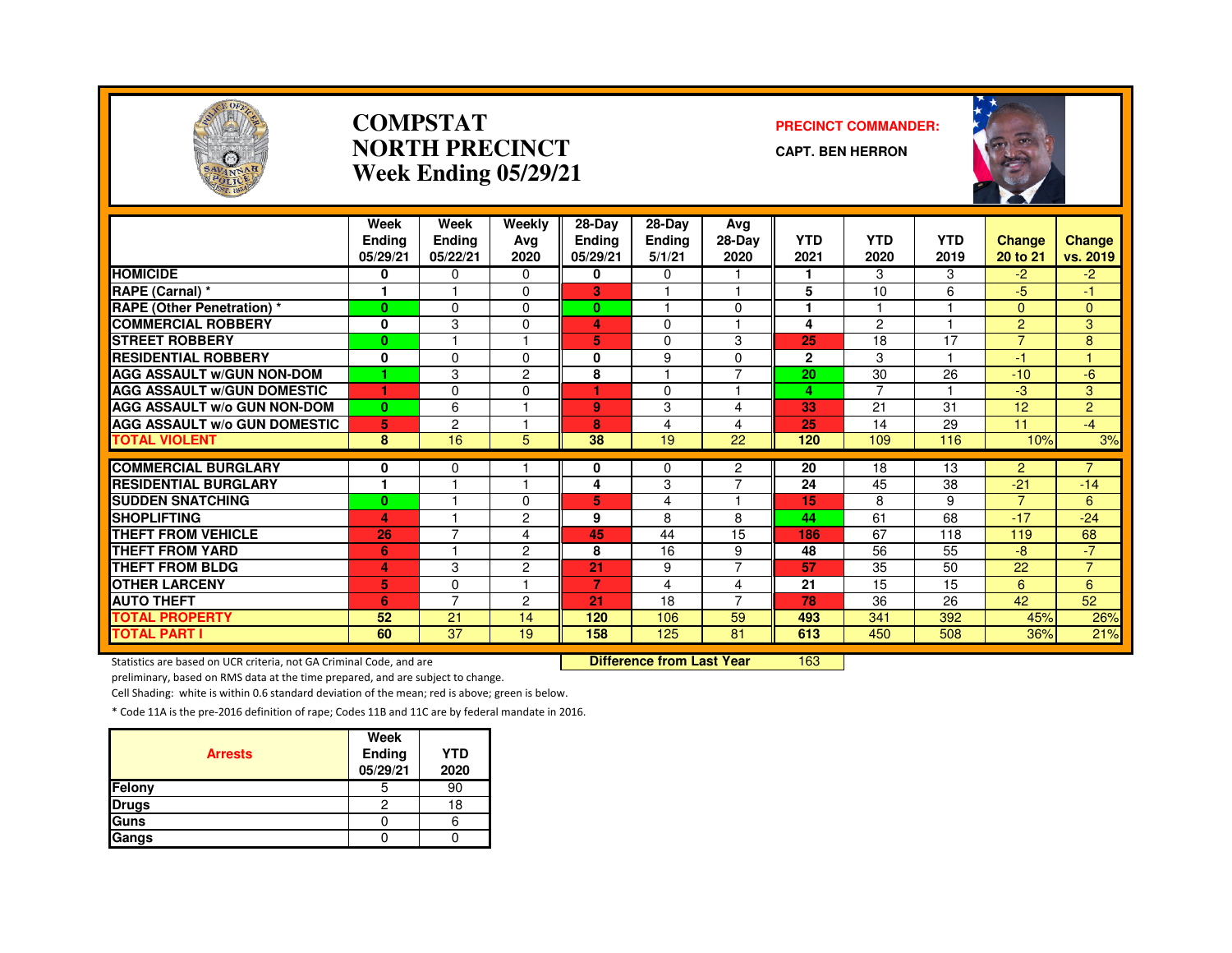

#### **COMPSTATCENTRAL PRECINCTWeek Ending 05/29/21**

#### **PRECINCT COMMANDER:**

**CAPT. TONYA REID**



|                                     | Week<br><b>Ending</b><br>05/29/21 | Week<br><b>Endina</b><br>05/22/21 | Weekly<br>Avg<br>2020 | 28-Day<br><b>Ending</b><br>05/29/21 | 28-Day<br><b>Ending</b><br>5/1/21 | Avg<br>28-Dav<br>2020 | <b>YTD</b><br>2021 | <b>YTD</b><br>2020 | <b>YTD</b><br>2019 | <b>Change</b><br>20 to 21 | <b>Change</b><br>vs. 2019 |
|-------------------------------------|-----------------------------------|-----------------------------------|-----------------------|-------------------------------------|-----------------------------------|-----------------------|--------------------|--------------------|--------------------|---------------------------|---------------------------|
| <b>HOMICIDE</b>                     | 0                                 | $\Omega$                          | 0                     | $\mathbf{2}$                        | $\Omega$                          |                       | 5                  | 8                  | $\overline{2}$     | $-3$                      | 3                         |
| RAPE (Carnal) *                     | 0                                 |                                   | $\Omega$              | 1                                   | $\Omega$                          | $\overline{1}$        | 5                  | 8                  | 6                  | -3                        | $-1$                      |
| RAPE (Other Penetration) *          | 0                                 | $\Omega$                          | $\Omega$              | $\bf{0}$                            |                                   | $\Omega$              | 3                  |                    | ы                  | $\overline{2}$            | $\overline{2}$            |
| <b>COMMERCIAL ROBBERY</b>           | 0                                 | $\Omega$                          | $\Omega$              | 0                                   | $\Omega$                          |                       | 3                  | 3                  | 3                  | $\Omega$                  | $\Omega$                  |
| <b>STREET ROBBERY</b>               | 1                                 |                                   |                       | $\overline{2}$                      | 3                                 | 3                     | 15                 | 18                 | 23                 | -3                        | -8                        |
| <b>RESIDENTIAL ROBBERY</b>          | 0                                 | $\Omega$                          | $\Omega$              | 0                                   | 2                                 |                       | 4                  | 5                  |                    | $-1$                      | 3                         |
| <b>AGG ASSAULT W/GUN NON-DOM</b>    | $\bf{0}$                          |                                   | $\overline{2}$        | 8                                   | $\overline{7}$                    | 6                     | 43                 | 26                 | 32                 | 17                        | 11                        |
| <b>AGG ASSAULT W/GUN DOMESTIC</b>   | $\bf{0}$                          | $\Omega$                          | $\Omega$              | $\bf{0}$                            | $\overline{c}$                    |                       | $\overline{2}$     | 5                  | $\overline{7}$     | -3                        | $-5$                      |
| <b>AGG ASSAULT W/o GUN NON-DOM</b>  | $\mathbf{0}$                      | $\Omega$                          |                       |                                     | 6                                 | 4                     | 13                 | 15                 | 23                 | $-2$                      | $-10$                     |
| <b>AGG ASSAULT W/o GUN DOMESTIC</b> | $\bf{0}$                          | $\overline{c}$                    |                       | 6                                   | 5                                 | 5                     | 26                 | 33                 | 32                 | $-7$                      | $-6$                      |
| <b>TOTAL VIOLENT</b>                | 1                                 | 5                                 | 6                     | 20                                  | 26                                | 24                    | 119                | 122                | 130                | $-2%$                     | $-8%$                     |
|                                     |                                   |                                   |                       |                                     |                                   |                       |                    |                    |                    |                           | $\overline{7}$            |
| <b>COMMERCIAL BURGLARY</b>          | 0                                 |                                   |                       | 6                                   | 3                                 | 4                     | 22                 | 18                 | 15                 | 4                         |                           |
| <b>RESIDENTIAL BURGLARY</b>         | 4                                 | 3                                 |                       | 12                                  | 11                                | 11                    | 63                 | 69                 | 77                 | $-6$                      | $-14$                     |
| <b>SUDDEN SNATCHING</b>             | $\bf{0}$                          | $\Omega$                          | $\Omega$              |                                     | $\Omega$                          |                       | $\overline{2}$     | 3                  | 3                  | $-1$                      | -1.                       |
| <b>SHOPLIFTING</b>                  | $\mathbf{2}$                      | 5                                 | 3                     | 17                                  | 10                                | 12                    | $\overline{71}$    | 73                 | 99                 | $-2$                      | $-28$                     |
| <b>THEFT FROM VEHICLE</b>           | 4                                 | 9                                 | 4                     | 22                                  | 14                                | 16                    | 90                 | 80                 | 121                | 10                        | $-31$                     |
| <b>THEFT FROM YARD</b>              | $\mathbf{2}$                      | 3                                 | 3                     | 11                                  | 13                                | 11                    | 50                 | 65                 | 87                 | $-15$                     | $-37$                     |
| <b>THEFT FROM BLDG</b>              | 4                                 | $\Omega$                          | $\mathbf{2}$          | 10                                  | 4                                 | 8                     | 34                 | 47                 | 52                 | $-13$                     | $-18$                     |
| <b>OTHER LARCENY</b>                | 2                                 | 3                                 |                       | 11                                  | 5                                 | 5                     | 39                 | 22                 | 34                 | 17                        | 5                         |
| <b>AUTO THEFT</b>                   | 5                                 | $\overline{ }$                    | 3                     | 23                                  | 14                                | 12                    | 63                 | 55                 | 57                 | 8                         | 6                         |
| TOTAL PROPERTY                      | 23                                | 31                                | 18                    | 113                                 | 74                                | 80                    | 434                | 432                | 545                | 0%                        | $-20%$                    |
| <b>TOTAL PART I</b>                 | 24                                | 36                                | 24                    | 133                                 | 100                               | 104                   | 553                | 554                | 675                | 0%                        | $-18%$                    |

Statistics are based on UCR criteria, not GA Criminal Code, and are

Difference from Last Year 1

preliminary, based on RMS data at the time prepared, and are subject to change.

Cell Shading: white is within 0.6 standard deviation of the mean; red is above; green is below.

| <b>Arrests</b> | Week<br>Ending<br>05/29/21 | <b>YTD</b><br>2020 |
|----------------|----------------------------|--------------------|
| Felony         |                            |                    |
| <b>Drugs</b>   |                            |                    |
| Guns           |                            |                    |
| Gangs          |                            |                    |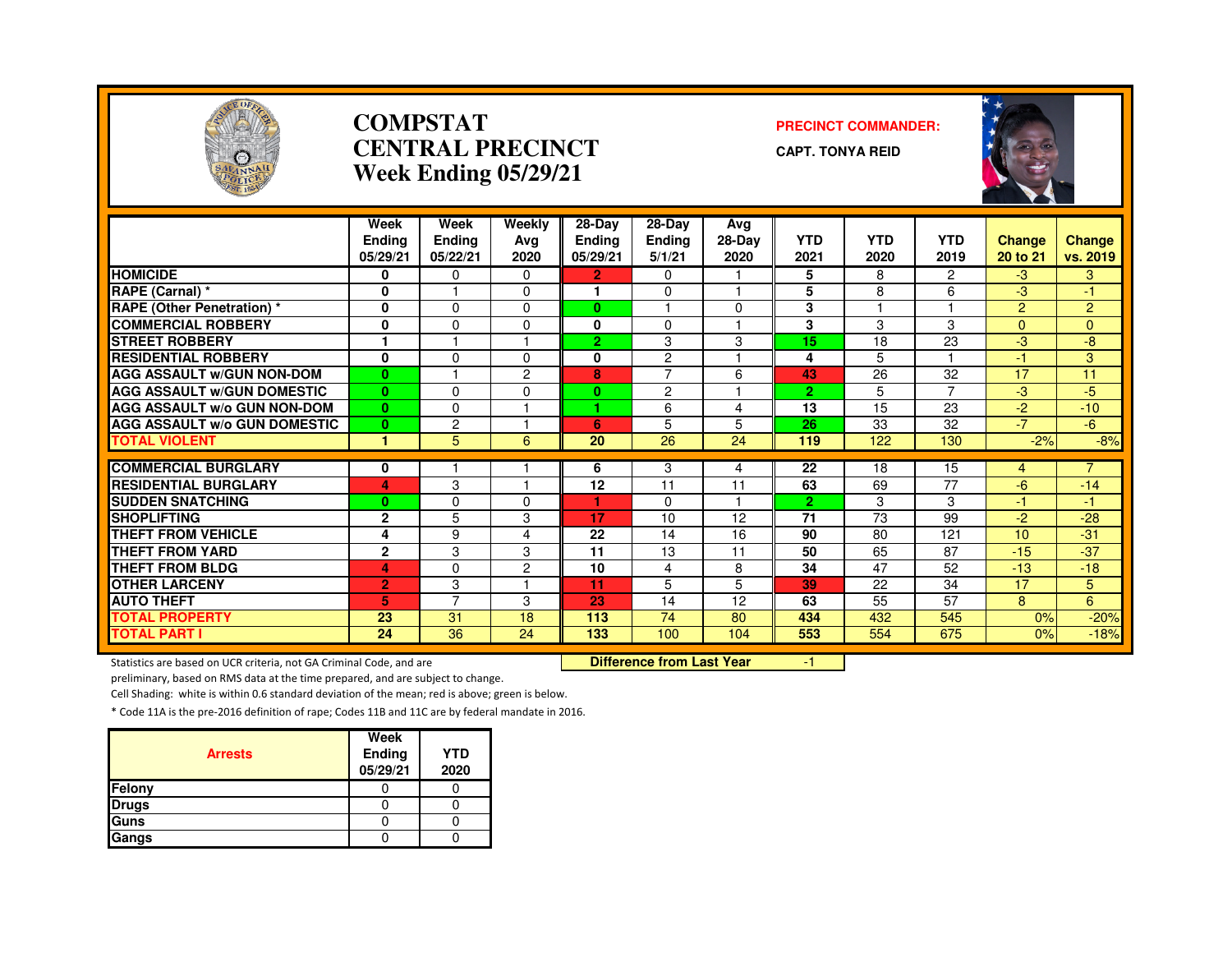

#### **COMPSTATSOUTH PRECINCTWeek Ending 05/29/21**

#### **PRECINCT COMMANDER:**

**CAPT. ALEX TOBAR**



|                                     | Week<br><b>Endina</b><br>05/29/21 | Week<br><b>Ending</b><br>05/22/21 | Weekly<br>Ava<br>2020 | $28-Dav$<br><b>Ending</b><br>05/29/21 | $28$ -Day<br><b>Ending</b><br>5/1/21 | Avg<br>$28-Dav$<br>2020 | <b>YTD</b><br>2021 | <b>YTD</b><br>2020 | <b>YTD</b><br>2019 | Change<br>20 to 21 | Change<br>vs. 2019 |
|-------------------------------------|-----------------------------------|-----------------------------------|-----------------------|---------------------------------------|--------------------------------------|-------------------------|--------------------|--------------------|--------------------|--------------------|--------------------|
| <b>HOMICIDE</b>                     | 0                                 | $\Omega$                          | 0                     |                                       | $\Omega$                             | $\Omega$                | 4                  | 3                  | 5.                 |                    | -1.                |
| RAPE (Carnal) *                     |                                   | $\Omega$                          | 0                     |                                       |                                      |                         | 4                  | 6                  | 6                  | $-2$               | $-2$               |
| <b>RAPE (Other Penetration) *</b>   | $\bf{0}$                          | $\Omega$                          | 0                     | $\mathbf{0}$                          |                                      | -1                      | 4                  | 4                  | 0                  | $\Omega$           | 4                  |
| <b>COMMERCIAL ROBBERY</b>           | 0                                 | $\Omega$                          | 0                     | $\mathbf{2}$                          |                                      |                         | 5                  | 11                 | 4                  | -6                 | 1                  |
| <b>STREET ROBBERY</b>               | $\bf{0}$                          |                                   |                       | 4                                     | 4                                    | $\overline{c}$          | 12                 | 15                 | 13                 | -3                 | $-1$               |
| <b>RESIDENTIAL ROBBERY</b>          | 0                                 | $\Omega$                          | $\Omega$              |                                       |                                      |                         | $\overline{7}$     | 3                  | 3                  | 4                  | 4                  |
| <b>AGG ASSAULT W/GUN NON-DOM</b>    | $\mathbf{1}$                      |                                   |                       | $\overline{2}$                        | 5                                    | 3                       | 22                 | 20                 | 14                 | 2                  | 8                  |
| <b>AGG ASSAULT W/GUN DOMESTIC</b>   | $\bf{0}$                          | $\Omega$                          | $\Omega$              | ٠                                     | 0                                    | $\Omega$                | $\overline{2}$     | 3                  | $\overline{7}$     | $-1$               | $-5$               |
| AGG ASSAULT w/o GUN NON-DOM         | $\bf{0}$                          | $\Omega$                          |                       | $\mathbf{2}$                          | 3                                    | 3                       | 19                 | 14                 | 15                 | 5                  | 4                  |
| <b>AGG ASSAULT w/o GUN DOMESTIC</b> | 1                                 | $\Omega$                          |                       | 5                                     | 8                                    | 3                       | 39                 | 21                 | 21                 | 18                 | 18                 |
| <b>TOTAL VIOLENT</b>                | $\mathbf{3}$                      | 2                                 | 4                     | 16                                    | 24                                   | 16                      | 118                | 100                | 88                 | 18%                | 34%                |
| <b>COMMERCIAL BURGLARY</b>          |                                   | $\Omega$                          |                       |                                       |                                      |                         | 27                 | 12                 | 32                 | 15                 | $-5$               |
| <b>RESIDENTIAL BURGLARY</b>         | 0<br>1                            | $\overline{4}$                    | н                     | 2<br>8                                | 2<br>$\overline{2}$                  | 2<br>6                  | 22                 | 38                 | 31                 | $-16$              | -9                 |
| <b>SUDDEN SNATCHING</b>             | $\bf{0}$                          | $\Omega$                          | 0                     | $\mathbf{0}$                          | $\Omega$                             | 0                       | $\overline{2}$     | 3                  | 4                  | -1                 | -2                 |
| <b>SHOPLIFTING</b>                  | 11                                | 3                                 | 6                     | 33                                    | 30                                   | 25                      | 201                | 127                | 319                | 74                 | $-118$             |
| <b>THEFT FROM VEHICLE</b>           | 10                                | 3                                 | 5                     | 23                                    | 37                                   | 19                      | 120                | 120                | 130                | $\Omega$           | $-10$              |
| <b>THEFT FROM YARD</b>              | $\mathbf{2}$                      |                                   | 2                     | $\overline{7}$                        | $\overline{7}$                       | 6                       | 34                 | 37                 | 30                 | -3                 | 4                  |
| <b>THEFT FROM BLDG</b>              | 3                                 | $\overline{c}$                    | $\mathbf{2}$          | 9                                     | 15                                   | 9                       | 55                 | 49                 | 67                 | 6                  | $-12$              |
| <b>OTHER LARCENY</b>                | 1                                 | $\overline{c}$                    |                       | 6                                     | 13                                   | 3                       | 31                 | 15                 | 19                 | 16                 | 12                 |
| <b>AUTO THEFT</b>                   | 4                                 | 4                                 | $\overline{c}$        | 11                                    | 13                                   | 8                       | 52                 | 38                 | 41                 | 14                 | 11                 |
| <b>TOTAL PROPERTY</b>               | 32                                | 19                                | 19                    | 99                                    | 119                                  | 79                      | 544                | 439                | 673                | 24%                |                    |
| <b>TOTAL PART I</b>                 | 35                                | 21                                | 23                    | 115                                   | 143                                  | 95                      | 662                | 539                | 761                | 23%                | $-19%$<br>$-13%$   |

Statistics are based on UCR criteria, not GA Criminal Code, and are **Difference from Last Year** 

<sup>123</sup>

preliminary, based on RMS data at the time prepared, and are subject to change.

Cell Shading: white is within 0.6 standard deviation of the mean; red is above; green is below.

| <b>Arrests</b> | Week<br>Ending<br>05/29/21 | <b>YTD</b><br>2020 |
|----------------|----------------------------|--------------------|
| Felony         |                            | 113                |
| <b>Drugs</b>   | 3                          | 57                 |
| Guns           |                            |                    |
| Gangs          |                            |                    |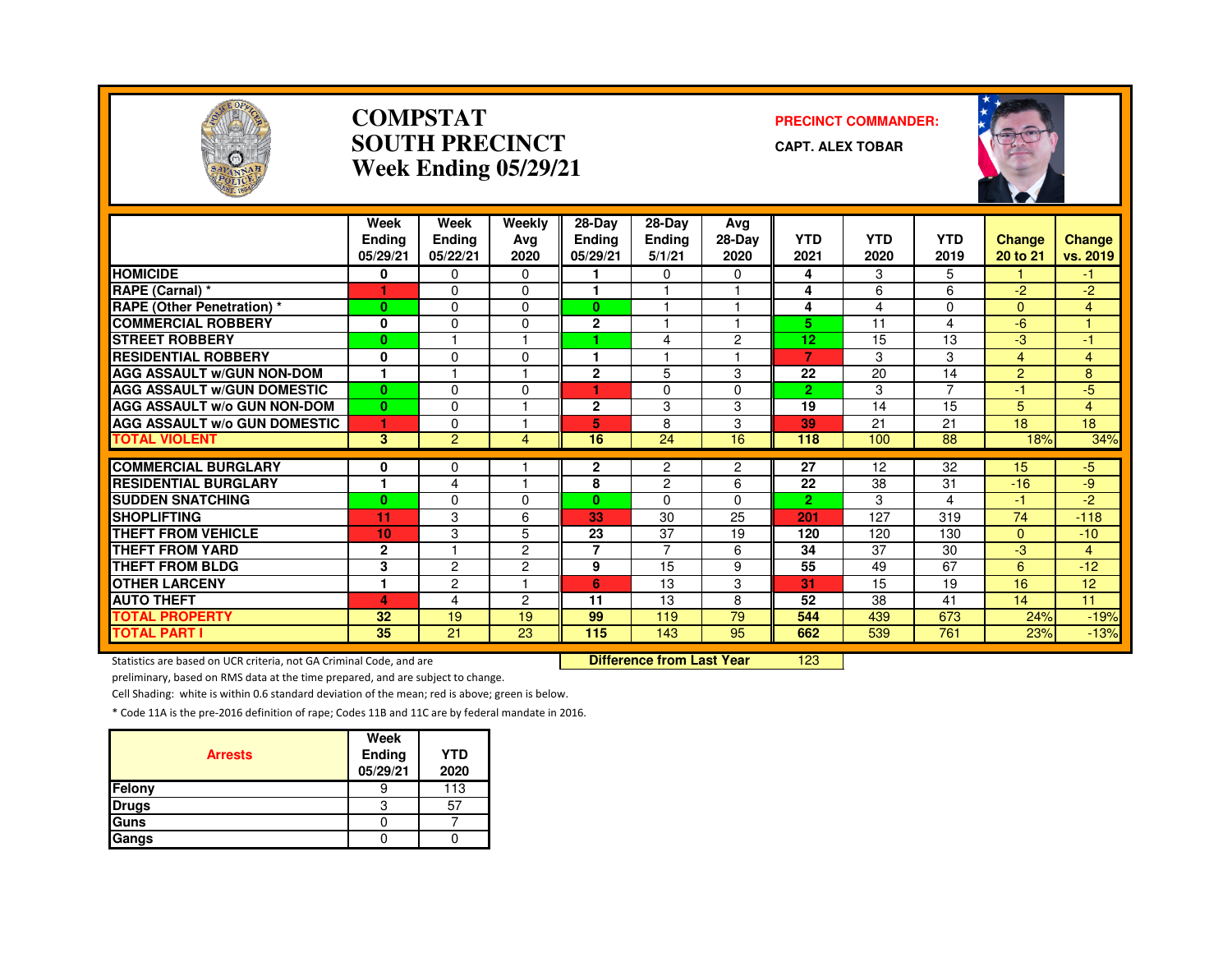

#### **COMPSTATEAST PRECINCTWeek Ending 05/29/21**

#### **PRECINCT COMMANDER:**

**CAPT. SHINITA YOUNG**



|                                              | Week<br><b>Ending</b><br>05/29/21 | Week<br><b>Ending</b><br>05/22/21 | Weekly<br>Avg<br>2020 | $28-Dav$<br>Ending<br>05/29/21 | $28-Dav$<br><b>Ending</b><br>5/1/21 | Ava<br>$28-Dav$<br>2020 | <b>YTD</b><br>2021 | <b>YTD</b><br>2020 | <b>YTD</b><br>2019 | <b>Change</b><br>20 to 21 | <b>Change</b><br>vs. 2019 |
|----------------------------------------------|-----------------------------------|-----------------------------------|-----------------------|--------------------------------|-------------------------------------|-------------------------|--------------------|--------------------|--------------------|---------------------------|---------------------------|
| <b>HOMICIDE</b>                              | 0                                 | 0                                 | 0                     | 0                              | 0                                   | $\Omega$                | $\overline{2}$     | 3                  |                    | -1                        |                           |
| RAPE (Carnal) *                              | 0                                 | $\Omega$                          | $\Omega$              | $\overline{2}$                 | $\Omega$                            | $\Omega$                | 5                  | $\Omega$           | 5                  | 5                         | $\Omega$                  |
| <b>RAPE (Other Penetration) *</b>            | $\bf{0}$                          | $\Omega$                          | $\Omega$              | $\mathbf{0}$                   | $\Omega$                            | 4                       | 1                  | 3                  | ٠                  | $-2$                      | $\Omega$                  |
| <b>COMMERCIAL ROBBERY</b>                    | 1                                 | $\Omega$                          | 0                     | м                              |                                     | н                       | 5                  | 4                  | $\overline{2}$     |                           | 3                         |
| <b>STREET ROBBERY</b>                        | 1                                 | $\Omega$                          | $\Omega$              | $\mathbf{2}$                   |                                     | $\overline{2}$          | 9                  | 8                  | 15                 |                           | $-6$                      |
| <b>RESIDENTIAL ROBBERY</b>                   | 0                                 | $\Omega$                          | $\Omega$              | $\overline{2}$                 | $\Omega$                            | 0                       | 6                  |                    | $\overline{2}$     | 5                         | 4                         |
| <b>AGG ASSAULT W/GUN NON-DOM</b>             | $\mathbf{0}$                      |                                   | 2                     | 4                              | 5                                   | 6                       | 32                 | 23                 | 27                 | 9                         | 5                         |
| <b>AGG ASSAULT W/GUN DOMESTIC</b>            | $\mathbf{0}$                      | $\Omega$                          | $\Omega$              | ٠                              | 4                                   |                         | $\overline{2}$     | $\overline{7}$     | 5                  | $-5$                      | -3                        |
| <b>AGG ASSAULT W/o GUN NON-DOM</b>           | $\mathbf{0}$                      |                                   |                       | 4                              | $\Omega$                            | 4                       | $\overline{26}$    | 28                 | 22                 | $-2$                      | 4                         |
| <b>AGG ASSAULT W/o GUN DOMESTIC</b>          | $\overline{2}$                    |                                   |                       | $\overline{\mathbf{z}}$        | 6                                   | 5                       | 31                 | 36                 | 37                 | $-5$                      | $-6$                      |
| <b>TOTAL VIOLENT</b>                         | 4                                 | 3                                 | 5                     | 23                             | 17                                  | 20                      | 119                | 113                | 117                | 5%                        | 2%                        |
| <b>COMMERCIAL BURGLARY</b>                   |                                   |                                   |                       |                                |                                     |                         |                    |                    |                    |                           |                           |
| <b>RESIDENTIAL BURGLARY</b>                  | 0<br>5                            | 0<br>4                            | 0                     | 11                             | 7                                   | $\overline{c}$<br>9     | 9<br>54            | 14<br>55           | 5<br>96            | -5<br>$-1$                | 4<br>$-42$                |
| <b>SUDDEN SNATCHING</b>                      | 0                                 | $\Omega$                          | 0                     | $\mathbf{0}$                   | $\Omega$                            | $\Omega$                | $\mathbf{0}$       | $\mathcal{P}$      | 5                  | $-2$                      | $-5$                      |
| <b>SHOPLIFTING</b>                           |                                   | 8                                 | 4                     | 19                             | 29                                  | 16                      | 114                | 122                | 124                | -8                        | $-10$                     |
| <b>THEFT FROM VEHICLE</b>                    | 4<br>7                            | 4                                 | 4                     | 18                             | 21                                  | 15                      | 81                 | 115                | 144                | $-34$                     | $-63$                     |
| <b>THEFT FROM YARD</b>                       |                                   |                                   | 2                     | 4                              | 9                                   | $\overline{7}$          | 31                 | 45                 | 47                 | $-14$                     | $-16$                     |
| <b>THEFT FROM BLDG</b>                       | $\mathbf{2}$                      | $\overline{c}$                    | 2                     | $\overline{ }$                 | $\overline{7}$                      | 8                       | 42                 | 62                 | 56                 | $-20$                     | $-14$                     |
| <b>OTHER LARCENY</b>                         | 4                                 |                                   | ٠                     | 10 <sub>1</sub>                | 10                                  | 3                       | 37                 | 23                 | 26                 | 14                        | 11                        |
| <b>AUTO THEFT</b>                            |                                   | ٠                                 |                       | 11                             | 12                                  |                         |                    | 38                 |                    | 15                        | $\overline{2}$            |
|                                              | $\mathbf{2}$<br>25                | 21                                | $\overline{c}$<br>15  | 81                             | 96                                  | 8<br>68                 | 53<br>421          | 476                | 51                 |                           |                           |
| <b>TOTAL PROPERTY</b><br><b>TOTAL PART I</b> | 29                                | 24                                | 20                    | 104                            | 113                                 | 88                      | 540                | 589                | 554<br>671         | $-12%$<br>$-8%$           | $-24%$<br>$-20%$          |

Statistics are based on UCR criteria, not GA Criminal Code, and are **Difference from Last Year** 

-49

preliminary, based on RMS data at the time prepared, and are subject to change.

Cell Shading: white is within 0.6 standard deviation of the mean; red is above; green is below.

| <b>Arrests</b> | Week<br>Ending<br>05/29/21 | <b>YTD</b><br>2020 |
|----------------|----------------------------|--------------------|
| Felony         |                            |                    |
| <b>Drugs</b>   |                            |                    |
| Guns           |                            |                    |
| Gangs          |                            |                    |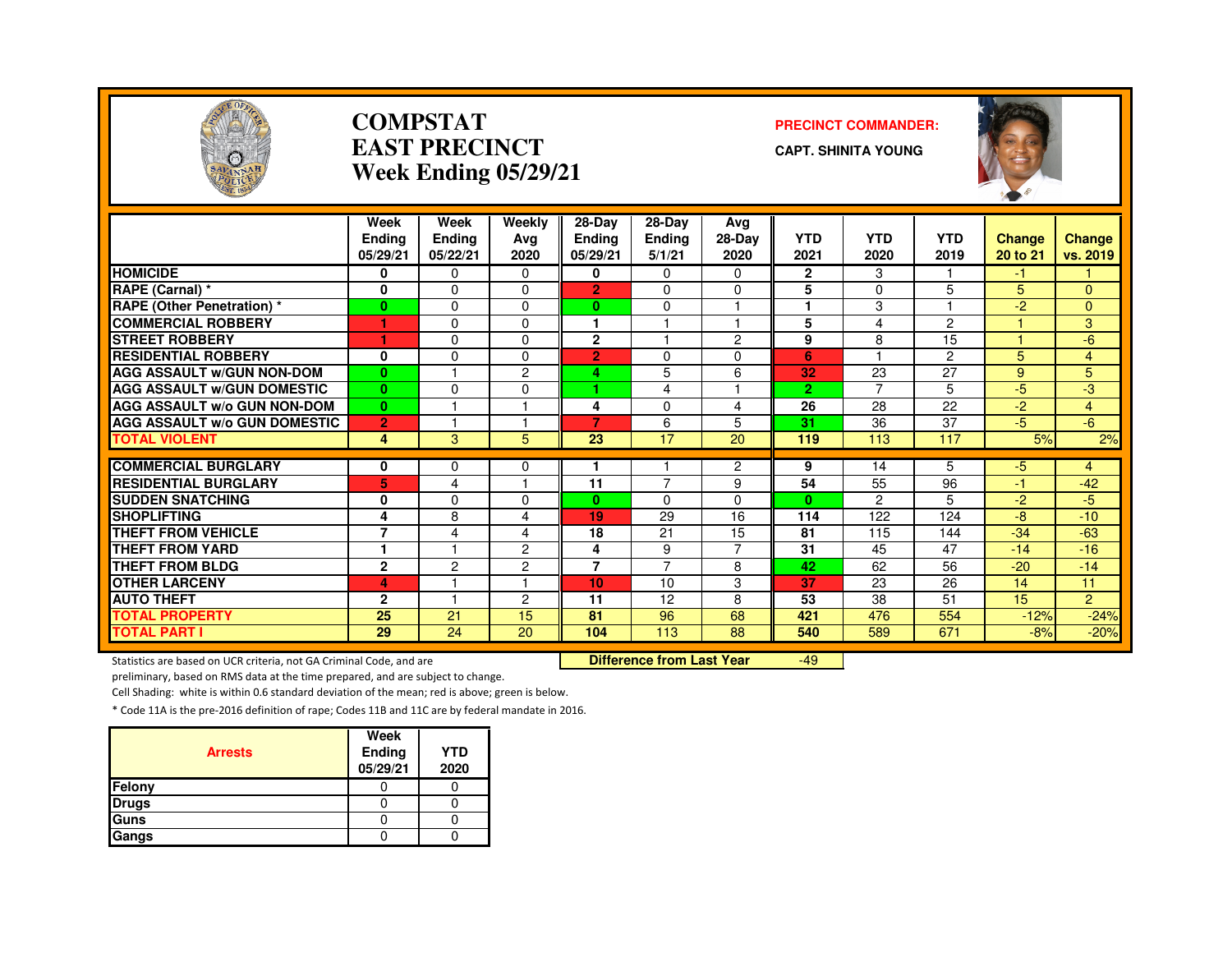# **BEAT 21 North PrecinctWeek Ending 05/29/21**

|                                     |                |                | <b>Last 4 Weeks</b> |                | 28 Days                   | 28 Day  |                |                |                |                |                      |
|-------------------------------------|----------------|----------------|---------------------|----------------|---------------------------|---------|----------------|----------------|----------------|----------------|----------------------|
|                                     | <b>Endina</b>  | <b>Ending</b>  | <b>Endina</b>       | Ending         | <b>Endina</b>             | Average | <b>YTD</b>     | <b>YTD</b>     | <b>YTD</b>     | <b>Change</b>  | <b>Change</b>        |
|                                     | 05/08/21       | 05/15/21       | 05/22/21            | 05/29/21       | 05/29/21                  | 2020    | 2021           | 2020           | 2019           | 20 to 21       | vs. 2019             |
| <b>HOMICIDE</b>                     | $\mathbf{0}$   | $\Omega$       | 0                   | $\Omega$       | $\mathbf{0}$              | 0.0     | $\mathbf{0}$   | $\Omega$       | $\Omega$       | $\Omega$       | $\Omega$             |
| RAPE (Carnal) *                     | 0              | $\Omega$       | $\Omega$            | $\Omega$       | $\mathbf{0}$              | 0.2     | $\mathbf{1}$   | $\mathbf{1}$   | $\mathbf{1}$   | $\Omega$       | $\Omega$             |
| RAPE (Other Penetration) *          | $\Omega$       | $\Omega$       | $\Omega$            | $\Omega$       | $\Omega$                  | 0.0     | $\Omega$       | $\Omega$       | $\Omega$       | $\Omega$       | $\Omega$             |
| <b>COMMERCIAL ROBBERY</b>           | $\Omega$       | $\Omega$       | $\Omega$            | $\Omega$       | $\Omega$                  | 0.0     | $\Omega$       | $\Omega$       | $\Omega$       | $\mathbf{0}$   | $\Omega$             |
| <b>STREET ROBBERY</b>               | $\Omega$       | $\Omega$       | $\Omega$            | $\Omega$       | $\Omega$                  | 0.4     | $\mathbf{1}$   | $\overline{2}$ | $\Omega$       | $-1$           | $\blacktriangleleft$ |
| <b>RESIDENTIAL ROBBERY</b>          | 0              | $\mathbf{0}$   | 0                   | $\Omega$       | 0                         | 0.0     | $\Omega$       | 0              | 0              | $\Omega$       | $\mathbf{0}$         |
| <b>AGG ASSAULT w/GUN NON-DOM</b>    | $\Omega$       | $\Omega$       | $\Omega$            | $\Omega$       | $\Omega$                  | 0.4     | $\Omega$       | $\overline{2}$ | $\Omega$       | $-2$           | $\Omega$             |
| <b>AGG ASSAULT W/GUN DOMESTIC</b>   | $\Omega$       | $\Omega$       | $\Omega$            | $\Omega$       | $\Omega$                  | 0.2     | $\Omega$       | $\mathbf{1}$   | $\Omega$       | $-1$           | $\Omega$             |
| <b>AGG ASSAULT w/o GUN NON-DOM</b>  | $\Omega$       | $\Omega$       | $\Omega$            | $\Omega$       | $\Omega$                  | 0.1     | $\Omega$       | $\Omega$       | $\mathbf{1}$   | $\mathbf{0}$   | $-1$                 |
| <b>AGG ASSAULT W/o GUN DOMESTIC</b> | $\Omega$       | $\Omega$       | $\Omega$            | $\mathbf{1}$   | $\mathbf{1}$              | 1.2     | 4              | 4              | $\overline{2}$ | $\Omega$       | $\overline{2}$       |
| <b>TOTAL VIOLENT</b>                | $\Omega$       | $\Omega$       | $\Omega$            | $\mathbf{1}$   | $\mathbf{1}$              | 2.5     | 6              | 10             | $\overline{4}$ | $-40%$         | 50%                  |
| <b>COMMERCIAL BURGLARY</b>          | $\Omega$       | $\Omega$       | $\Omega$            | $\Omega$       | $\Omega$                  | 0.2     | $\mathbf{1}$   | $\mathbf{1}$   | $\mathbf{1}$   | $\Omega$       | $\Omega$             |
| <b>RESIDENTIAL BURGLARY</b>         | 0              | $\Omega$       | 0                   | $\Omega$       | $\Omega$                  | 0.8     | 3              | 3              | 8              | $\Omega$       | $-5$                 |
| <b>SUDDEN SNATCHING</b>             | $\mathbf{1}$   | $\Omega$       | $\Omega$            | $\Omega$       | $\mathbf{1}$              | 0.2     | $\mathbf{1}$   | $\Omega$       | $\Omega$       | 1              | $\blacktriangleleft$ |
| <b>SHOPLIFTING</b>                  | $\Omega$       | $\Omega$       | $\Omega$            | $\Omega$       | $\Omega$                  | 0.2     | $\overline{2}$ | 2              | 5              | $\mathbf{0}$   | $-3$                 |
| <b>THEFT FROM VEHICLE</b>           | $\Omega$       | $\Omega$       | $\Omega$            | $\Omega$       | $\Omega$                  | 1.0     | 11             | $\mathbf{1}$   | 18             | 10             | $-7$                 |
| <b>THEFT FROM YARD</b>              | $\Omega$       | $\mathbf{1}$   | $\Omega$            | 3              | 4                         | 0.5     | 6              | $\Omega$       | 3              | 6              | 3                    |
| <b>THEFT FROM BLDG</b>              | 0              | $\mathbf{1}$   | $\mathbf{1}$        | $\Omega$       | $\overline{2}$            | 0.7     | 9              | 3              | $\overline{2}$ | 6              | $\overline{7}$       |
| <b>OTHER LARCENY</b>                | $\Omega$       | $\Omega$       | $\Omega$            | $\mathbf{1}$   | $\mathbf{1}$              | 0.2     | $\mathbf{1}$   | $\Omega$       | $\mathbf{1}$   | $\overline{1}$ | $\Omega$             |
| <b>AUTO THEFT</b>                   | $\mathbf{1}$   | $\Omega$       | $\Omega$            | $\overline{2}$ | 3                         | 0.6     | 5              | $\mathbf{1}$   | 6              | $\overline{4}$ | $-1$                 |
| <b>TOTAL PROPERTY</b>               | $\overline{2}$ | $\overline{2}$ | $\mathbf{1}$        | 6              | 11                        | 4.4     | 39             | 11             | 44             | 255%           | $-11%$               |
| <b>TOTAL PART I</b>                 | $\overline{2}$ | $\overline{2}$ | $\mathbf{1}$        | $\overline{7}$ | 12                        | 6.8     | 45             | 21             | 48             | 114%           | $-6%$                |
|                                     |                |                |                     |                | Difference from Loot Voor |         | 21             |                |                |                |                      |

 **Difference from Last Year**<sup>24</sup>

Statistics are based on UCR criteria, not GA Criminal Code.

\* Rape Code 11A is the historical definition of rape (aka Legacy Rape); Rape Codes 11B and 11C are those moved from Part II to Part I in 2017.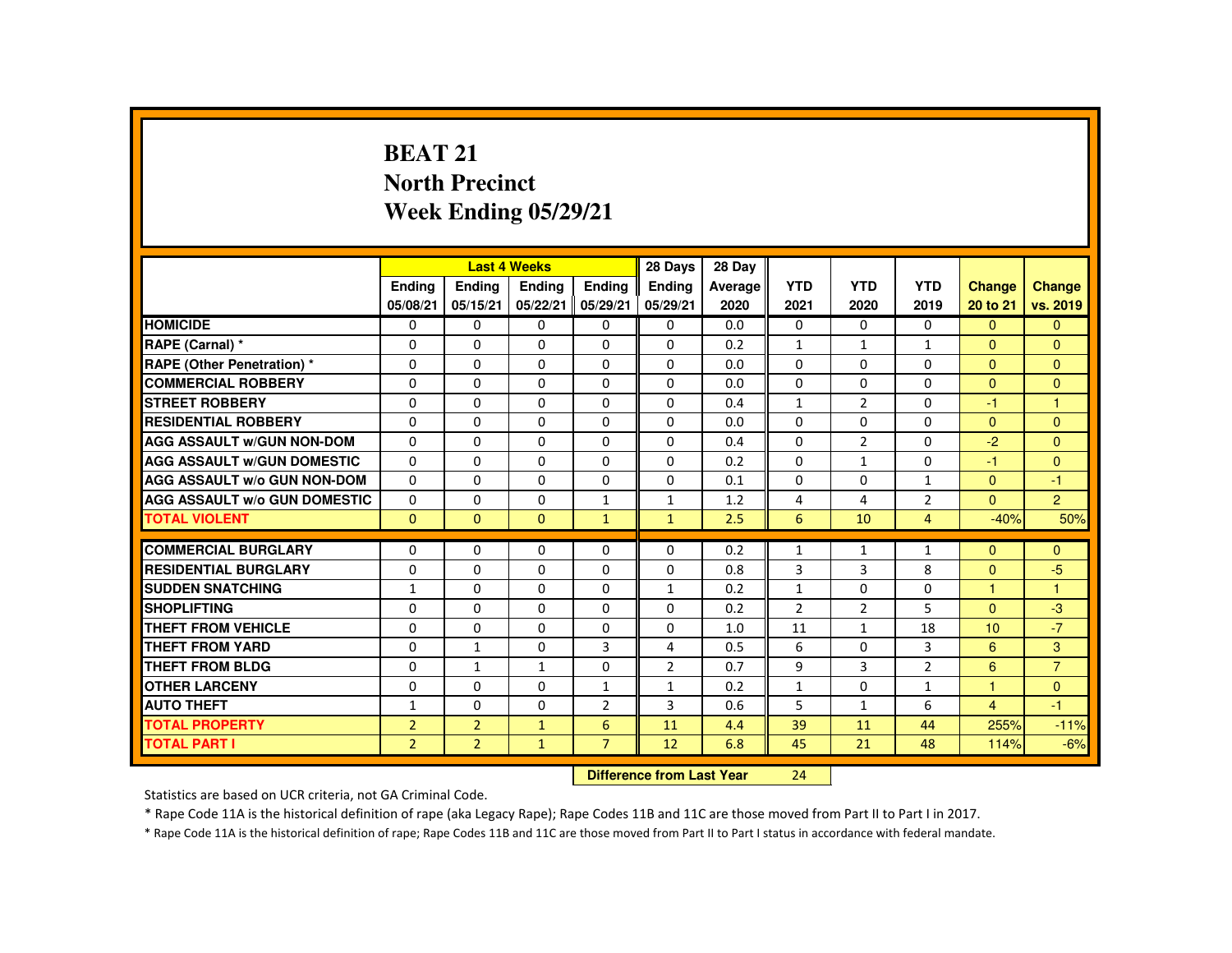# **BEAT 22 North PrecinctWeek Ending 05/29/21**

|                                     |                           |                | <b>Last 4 Weeks</b> |                | 28 Days        | 28 Day  |                |                |                |                |                |
|-------------------------------------|---------------------------|----------------|---------------------|----------------|----------------|---------|----------------|----------------|----------------|----------------|----------------|
|                                     | <b>Ending</b>             | <b>Ending</b>  | <b>Endina</b>       | <b>Endina</b>  | <b>Endina</b>  | Average | <b>YTD</b>     | <b>YTD</b>     | <b>YTD</b>     | <b>Change</b>  | Change         |
|                                     | 05/08/21                  | 05/15/21       | 05/22/21            | 05/29/21       | 05/29/21       | 2020    | 2021           | 2020           | 2019           | 20 to 21       | vs. 2019       |
| <b>HOMICIDE</b>                     | 0                         | $\mathbf{0}$   | $\mathbf{0}$        | $\mathbf{0}$   | 0              | 0.2     | 0              | $\mathbf{1}$   | $\mathbf{1}$   | $-1$           | $-1$           |
| RAPE (Carnal) *                     | $\Omega$                  | $\Omega$       | $\Omega$            | $\Omega$       | $\Omega$       | 0.2     | $\Omega$       | $\overline{2}$ | $\mathbf{1}$   | $-2$           | $-1$           |
| <b>RAPE (Other Penetration) *</b>   | $\mathbf{0}$              | $\Omega$       | $\mathbf{0}$        | $\Omega$       | 0              | 0.1     | 0              | 1              | 0              | -1             | $\mathbf{0}$   |
| <b>COMMERCIAL ROBBERY</b>           | $\Omega$                  | $\Omega$       | $\Omega$            | $\Omega$       | $\Omega$       | 0.1     | $\Omega$       | $\Omega$       | $\Omega$       | $\Omega$       | $\Omega$       |
| <b>STREET ROBBERY</b>               | $\mathbf{1}$              | $\Omega$       | $\Omega$            | $\Omega$       | $\mathbf{1}$   | 0.5     | $\mathbf{1}$   | $\mathbf{1}$   | 4              | $\Omega$       | $-3$           |
| <b>RESIDENTIAL ROBBERY</b>          | $\mathbf{0}$              | $\Omega$       | $\Omega$            | $\Omega$       | $\Omega$       | 0.1     | $\Omega$       | $\mathbf{1}$   | $\Omega$       | $-1$           | $\Omega$       |
| <b>AGG ASSAULT W/GUN NON-DOM</b>    | $\mathbf{0}$              | $\overline{2}$ | 3                   | $\mathbf{1}$   | 6              | 2.6     | 10             | 13             | $\overline{7}$ | $-3$           | 3              |
| <b>AGG ASSAULT W/GUN DOMESTIC</b>   | $\Omega$                  | $\Omega$       | $\Omega$            | $\Omega$       | $\Omega$       | 0.2     | $\overline{2}$ | $\overline{2}$ | $\Omega$       | $\Omega$       | $\overline{2}$ |
| <b>AGG ASSAULT W/o GUN NON-DOM</b>  | $\Omega$                  | $\Omega$       | $\mathbf{1}$        | $\Omega$       | $\mathbf{1}$   | 0.5     | 3              | $\overline{3}$ | 4              | $\mathbf{0}$   | $-1$           |
| <b>AGG ASSAULT W/o GUN DOMESTIC</b> | 0                         | $\mathbf 0$    | $\Omega$            | 1              | 1              | 0.7     | 4              | $\overline{2}$ | 14             | $\overline{2}$ | $-10$          |
| <b>TOTAL VIOLENT</b>                | $\mathbf{1}$              | $\overline{2}$ | $\overline{4}$      | $\overline{2}$ | $\overline{9}$ | 5.0     | 20             | 26             | 31             | $-23%$         | $-35%$         |
| <b>COMMERCIAL BURGLARY</b>          | $\mathbf{0}$              | $\Omega$       | $\Omega$            | $\Omega$       | $\Omega$       | 0.3     | $\overline{7}$ | $\overline{2}$ | $\overline{2}$ | 5              | 5              |
| <b>RESIDENTIAL BURGLARY</b>         | $\Omega$                  | $\mathbf{1}$   | $\Omega$            | $\mathbf{1}$   | 2              | 2.3     | 5              | 21             | 8              | $-16$          | $-3$           |
| <b>SUDDEN SNATCHING</b>             | $\Omega$                  | $\Omega$       | $\Omega$            | $\Omega$       | $\Omega$       | 0.1     | $\Omega$       | $\mathbf{1}$   | $\mathbf{1}$   | $-1$           | $-1$           |
| <b>SHOPLIFTING</b>                  | $\Omega$                  | $\Omega$       | $\Omega$            | $\Omega$       | $\Omega$       | 0.5     | $\overline{2}$ | 4              | 3              | $-2$           | $-1$           |
| THEFT FROM VEHICLE                  | $\mathbf{1}$              | $\Omega$       | $\Omega$            | $\mathbf{1}$   | $\overline{2}$ | 2.3     | 18             | 13             | $\mathbf{q}$   | 5              | 9              |
| <b>THEFT FROM YARD</b>              | $\Omega$                  | $\Omega$       | $\Omega$            | $\overline{2}$ | 2              | 0.9     | 8              | 9              | $\overline{7}$ | $-1$           | $\mathbf{1}$   |
| <b>THEFT FROM BLDG</b>              | $\mathbf{0}$              | $\mathbf{1}$   | $\mathbf{1}$        | $\Omega$       | $\overline{2}$ | 1.1     | 9              | $\overline{7}$ | 10             | $\overline{2}$ | $-1$           |
| <b>OTHER LARCENY</b>                | $\Omega$                  | $\Omega$       | $\Omega$            | $\Omega$       | $\Omega$       | 0.6     | $\overline{2}$ | $\mathbf{1}$   | $\Omega$       | 1              | $\overline{2}$ |
| <b>AUTO THEFT</b>                   | $\Omega$                  | $\Omega$       | $\Omega$            | $\Omega$       | $\Omega$       | 1.7     | 9              | 9              | 5              | $\mathbf{0}$   | $\overline{4}$ |
| <b>TOTAL PROPERTY</b>               | $\mathbf{1}$              | $\overline{2}$ | $\mathbf{1}$        | $\overline{4}$ | 8              | 9.8     | 60             | 67             | 45             | $-10%$         | 33%            |
| <b>TOTAL PART I</b>                 | $\overline{2}$            | 4              | 5                   | 6              | 17             | 14.8    | 80             | 93             | 76             | $-14%$         | 5%             |
|                                     | Difference from Loot Voor |                |                     |                |                |         |                |                |                |                |                |

 **Difference from Last Year**-13

Statistics are based on UCR criteria, not GA Criminal Code.

\* Rape Code 11A is the historical definition of rape (aka Legacy Rape); Rape Codes 11B and 11C are those moved from Part II to Part I in 2017.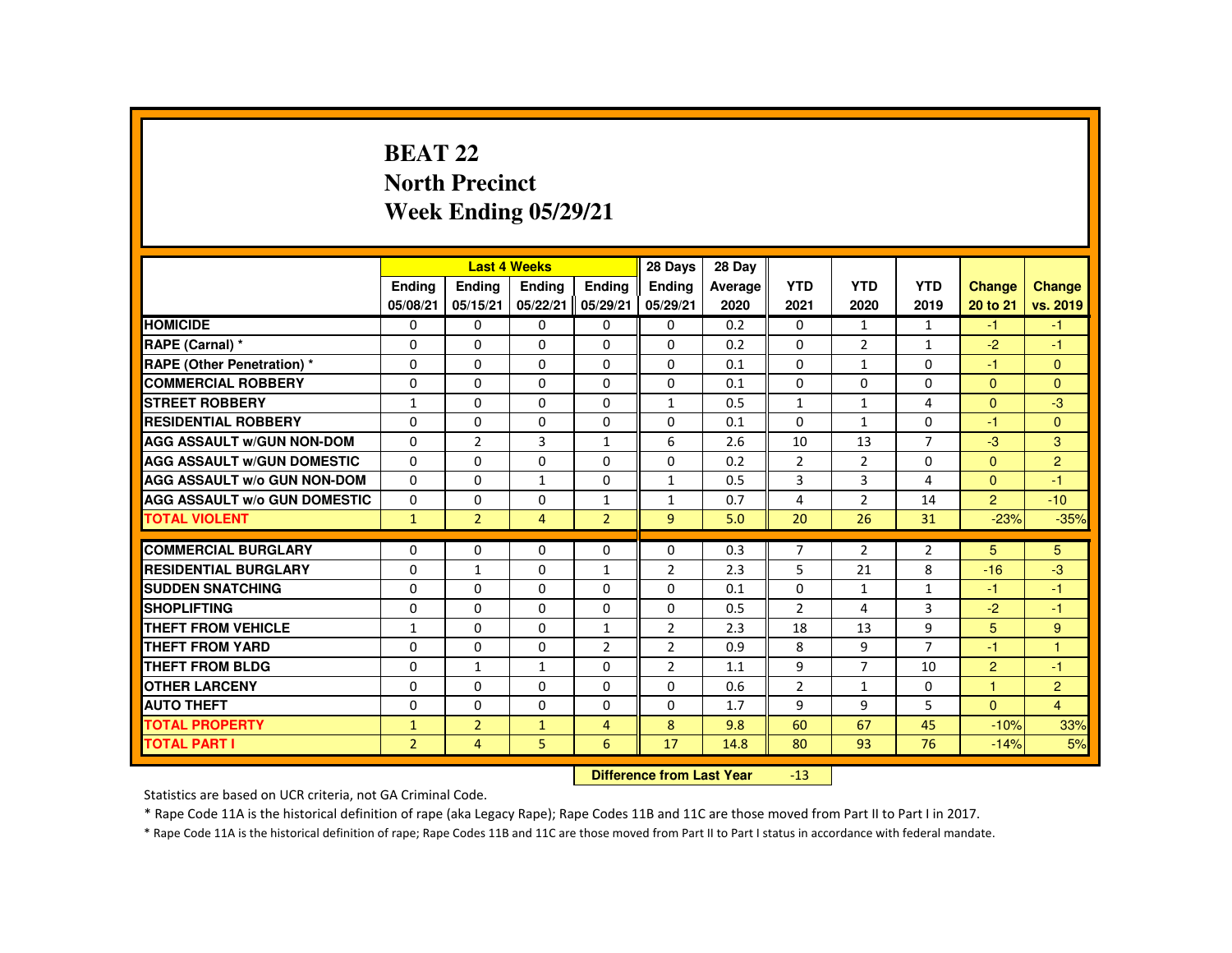# **BEAT 23 North PrecinctWeek Ending 05/29/21**

|                                     |                |                | <b>Last 4 Weeks</b> |                | 28 Days                   | 28 Day  |               |                |                |                |                |
|-------------------------------------|----------------|----------------|---------------------|----------------|---------------------------|---------|---------------|----------------|----------------|----------------|----------------|
|                                     | <b>Endina</b>  | <b>Endina</b>  | <b>Endina</b>       | <b>Endina</b>  | <b>Endina</b>             | Average | <b>YTD</b>    | <b>YTD</b>     | <b>YTD</b>     | <b>Change</b>  | Change         |
|                                     | 05/08/21       | 05/15/21       | 05/22/21            | 05/29/21       | 05/29/21                  | 2020    | 2021          | 2020           | 2019           | 20 to 21       | vs. 2019       |
| <b>HOMICIDE</b>                     | 0              | $\mathbf{0}$   | 0                   | 0              | 0                         | 0.3     | 0             | $\mathbf{1}$   | $\overline{2}$ | $-1$           | $-2$           |
| RAPE (Carnal) *                     | $\mathbf{1}$   | $\Omega$       | $\Omega$            | $\Omega$       | $\mathbf{1}$              | 0.2     | $\mathbf{1}$  | $\Omega$       | $\mathbf{1}$   | $\mathbf{1}$   | $\Omega$       |
| <b>RAPE (Other Penetration) *</b>   | 0              | $\mathbf{0}$   | $\Omega$            | 0              | 0                         | 0.2     | 0             | 0              | 0              | $\mathbf{0}$   | $\mathbf{0}$   |
| <b>COMMERCIAL ROBBERY</b>           | $\Omega$       | $\Omega$       | $\Omega$            | $\Omega$       | $\Omega$                  | 0.0     | $\Omega$      | $\Omega$       | $\Omega$       | $\Omega$       | $\Omega$       |
| <b>STREET ROBBERY</b>               | $\Omega$       | $\Omega$       | $\Omega$            | $\Omega$       | $\Omega$                  | 0.3     | 6             | $\overline{7}$ | $\overline{2}$ | $-1$           | $\overline{4}$ |
| <b>RESIDENTIAL ROBBERY</b>          | $\Omega$       | $\Omega$       | $\Omega$            | $\Omega$       | $\Omega$                  | 0.0     | $\mathbf{1}$  | $\mathbf{1}$   | $\Omega$       | $\Omega$       | $\mathbf{1}$   |
| <b>AGG ASSAULT W/GUN NON-DOM</b>    | $\Omega$       | $\mathbf{1}$   | $\Omega$            | $\Omega$       | $\mathbf{1}$              | 1.6     | 3             | $\overline{2}$ | $\overline{7}$ | $\mathbf{1}$   | $-4$           |
| <b>AGG ASSAULT W/GUN DOMESTIC</b>   | $\Omega$       | $\Omega$       | $\Omega$            | $\mathbf{1}$   | $\mathbf{1}$              | 0.2     | $\mathbf{1}$  | $\overline{2}$ | $\Omega$       | $-1$           | $\mathbf{1}$   |
| <b>AGG ASSAULT W/o GUN NON-DOM</b>  | $\Omega$       | $\mathbf{1}$   | $\Omega$            | $\Omega$       | $\mathbf{1}$              | 0.4     | 3             | $\mathbf{1}$   | 8              | $\overline{2}$ | $-5$           |
| <b>AGG ASSAULT W/o GUN DOMESTIC</b> | 0              | 0              | $\mathbf{1}$        | $\mathbf{1}$   | $\overline{2}$            | 0.8     | 6             | $\mathbf{1}$   | 4              | 5              | $\overline{2}$ |
| <b>TOTAL VIOLENT</b>                | $\mathbf{1}$   | $\overline{2}$ | $\mathbf{1}$        | $\overline{2}$ | 6                         | 3.9     | 21            | 15             | 24             | 40%            | $-13%$         |
| <b>COMMERCIAL BURGLARY</b>          | $\Omega$       | $\Omega$       | $\Omega$            | $\Omega$       | $\Omega$                  | 0.7     | 6             | 4              | 3              | $\overline{2}$ | 3              |
| <b>RESIDENTIAL BURGLARY</b>         | $\Omega$       | $\Omega$       | $\Omega$            | $\Omega$       | $\Omega$                  | 1.6     | 3             | $\overline{7}$ | 5              | $-4$           | $-2$           |
| <b>SUDDEN SNATCHING</b>             | $\Omega$       | $\Omega$       | $\Omega$            | $\Omega$       | $\Omega$                  | 0.2     | 3             | $\overline{2}$ | $\mathbf{1}$   | $\mathbf{1}$   | $\overline{2}$ |
| <b>SHOPLIFTING</b>                  | $\Omega$       | $\Omega$       | $\Omega$            | $\mathbf{1}$   | $\mathbf{1}$              | 1.2     | $\mathbf{1}$  | $\overline{7}$ | 4              | $-6$           | $-3$           |
| THEFT FROM VEHICLE                  | $\Omega$       | $\Omega$       | $\Omega$            | $\mathbf{1}$   | $\mathbf{1}$              | 2.5     | 14            | 13             | 16             | 1              | $-2$           |
| <b>THEFT FROM YARD</b>              | $\Omega$       | $\Omega$       | $\Omega$            | $\Omega$       | $\Omega$                  | 2.3     | 6             | 14             | 4              | $-8$           | $\overline{2}$ |
| THEFT FROM BLDG                     | 1              | $\Omega$       | $\Omega$            | $\Omega$       | $\mathbf{1}$              | 0.9     | 4             | 3              | 5              | 1              | $-1$           |
| <b>OTHER LARCENY</b>                | $\Omega$       | $\Omega$       | $\Omega$            | $\mathbf{1}$   | $\mathbf{1}$              | 0.4     | 4             | $\mathbf{1}$   | $\overline{2}$ | 3              | $\overline{2}$ |
| <b>AUTO THEFT</b>                   | $\mathbf{1}$   | $\mathbf{1}$   | $\mathbf{1}$        | $\mathbf{1}$   | 4                         | 1.5     | 12            | 5              | 6              | $\overline{7}$ | 6              |
| <b>TOTAL PROPERTY</b>               | $\overline{2}$ | $\mathbf{1}$   | $\mathbf{1}$        | $\overline{4}$ | 8                         | 11.4    | 53            | 56             | 46             | $-5%$          | 15%            |
| <b>TOTAL PART I</b>                 | 3              | 3              | $\overline{2}$      | 6              | 14                        | 15.4    | 74            | 71             | 70             | 4%             | 6%             |
|                                     |                |                |                     |                | Difference from Loot Voor |         | $\mathcal{D}$ |                |                |                |                |

 **Difference from Last Year**r 3

Statistics are based on UCR criteria, not GA Criminal Code.

\* Rape Code 11A is the historical definition of rape (aka Legacy Rape); Rape Codes 11B and 11C are those moved from Part II to Part I in 2017.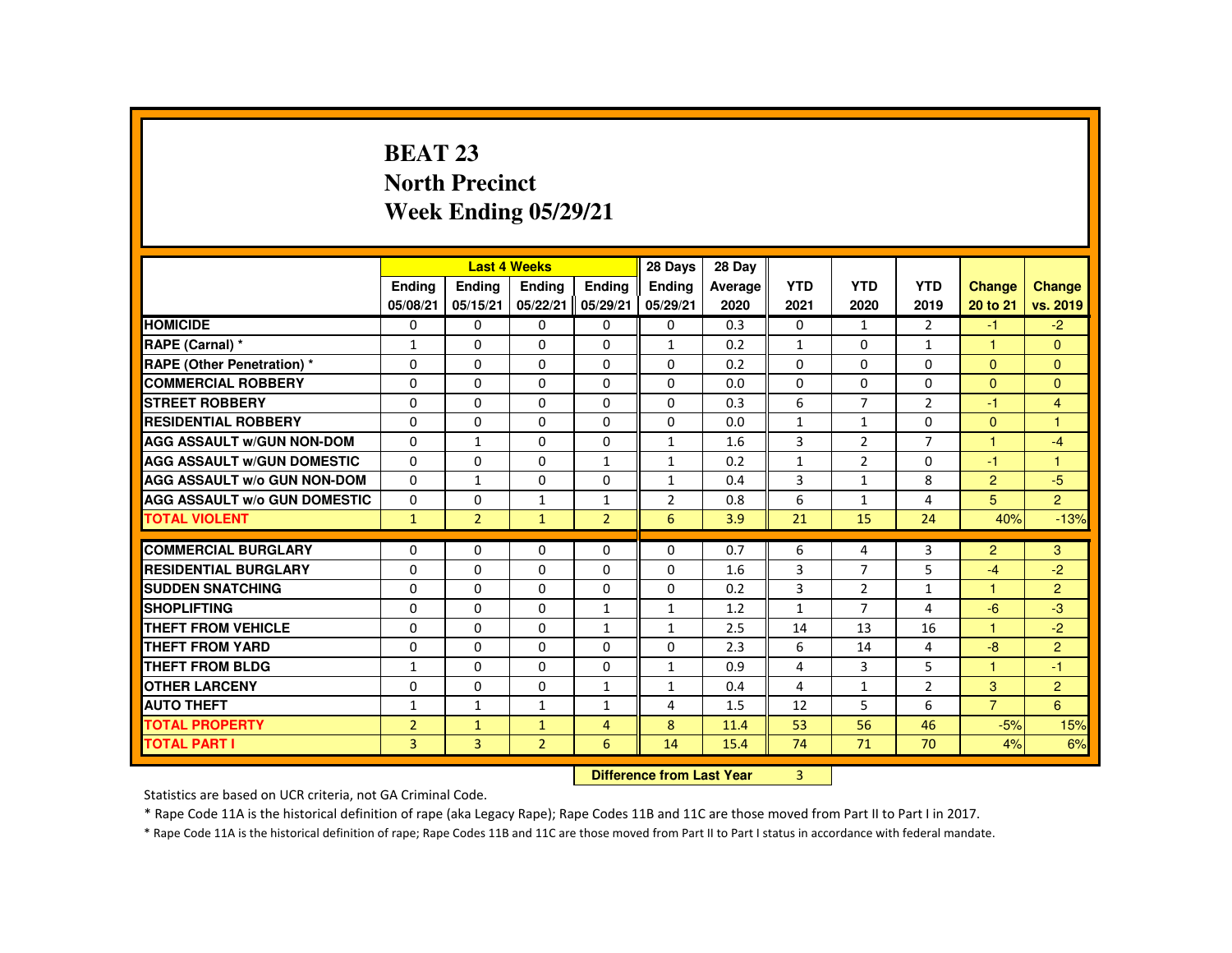# **BEAT 24 North PrecinctWeek Ending 05/29/21**

|                                     |                |                | <b>Last 4 Weeks</b> |                | 28 Days                   | 28 Day  |                |                |                |                |                |
|-------------------------------------|----------------|----------------|---------------------|----------------|---------------------------|---------|----------------|----------------|----------------|----------------|----------------|
|                                     | <b>Ending</b>  | <b>Ending</b>  | <b>Endina</b>       | <b>Endina</b>  | <b>Endina</b>             | Average | <b>YTD</b>     | <b>YTD</b>     | <b>YTD</b>     | <b>Change</b>  | Change         |
|                                     | 05/08/21       | 05/15/21       | 05/22/21            | 05/29/21       | 05/29/21                  | 2020    | 2021           | 2020           | 2019           | 20 to 21       | vs. 2019       |
| <b>HOMICIDE</b>                     | 0              | $\mathbf{0}$   | $\mathbf{0}$        | $\mathbf{0}$   | 0                         | 0.1     | 0              | $\mathbf{1}$   | 0              | $-1$           | $\mathbf{0}$   |
| RAPE (Carnal) *                     | $\Omega$       | $\Omega$       | $\Omega$            | $\Omega$       | $\Omega$                  | 0.2     | $\Omega$       | $\mathbf{1}$   | $\mathbf{1}$   | -1             | $-1$           |
| <b>RAPE (Other Penetration) *</b>   | $\mathbf{0}$   | $\Omega$       | $\mathbf{0}$        | $\Omega$       | 0                         | 0.0     | 0              | 0              | $\mathbf{1}$   | $\mathbf{0}$   | $-1$           |
| <b>COMMERCIAL ROBBERY</b>           | $\Omega$       | $\Omega$       | $\Omega$            | $\Omega$       | $\Omega$                  | 0.6     | $\Omega$       | $\mathbf{1}$   | $\Omega$       | $-1$           | $\Omega$       |
| <b>STREET ROBBERY</b>               | $\mathbf{0}$   | $\Omega$       | $\Omega$            | $\Omega$       | $\Omega$                  | 0.4     | 5              | $\overline{3}$ | $\Omega$       | $\overline{2}$ | 5              |
| <b>RESIDENTIAL ROBBERY</b>          | $\mathbf{0}$   | $\Omega$       | $\Omega$            | $\Omega$       | $\Omega$                  | 0.0     | $\Omega$       | $\Omega$       | $\mathbf{1}$   | $\Omega$       | $-1$           |
| <b>AGG ASSAULT W/GUN NON-DOM</b>    | $\mathbf{0}$   | $\Omega$       | $\Omega$            | $\Omega$       | $\Omega$                  | 0.6     | $\mathbf{1}$   | $\overline{3}$ | $\overline{2}$ | $-2$           | $-1$           |
| <b>AGG ASSAULT W/GUN DOMESTIC</b>   | $\Omega$       | $\Omega$       | $\Omega$            | $\Omega$       | $\Omega$                  | 0.0     | $\Omega$       | $\Omega$       | $\Omega$       | $\Omega$       | $\mathbf{0}$   |
| <b>AGG ASSAULT W/o GUN NON-DOM</b>  | $\Omega$       | $\Omega$       | $\mathbf{1}$        | $\Omega$       | $\mathbf{1}$              | 0.5     | $\overline{2}$ | $\overline{2}$ | $\overline{2}$ | $\Omega$       | $\Omega$       |
| <b>AGG ASSAULT W/o GUN DOMESTIC</b> | 0              | $\mathbf 0$    | 1                   | 0              | 1                         | 0.3     | $\overline{2}$ | 1              | 0              |                | 2 <sup>1</sup> |
| <b>TOTAL VIOLENT</b>                | $\Omega$       | $\Omega$       | $\overline{2}$      | $\Omega$       | $\overline{2}$            | 2.7     | 10             | 12             | $\overline{7}$ | $-17%$         | 43%            |
| <b>COMMERCIAL BURGLARY</b>          | $\mathbf{0}$   | $\Omega$       | $\Omega$            | $\Omega$       | $\Omega$                  | 0.2     | $\Omega$       | 1              | $\mathbf{1}$   | -1             | $-1$           |
| <b>RESIDENTIAL BURGLARY</b>         | $\Omega$       | $\Omega$       | $\mathbf{1}$        | $\Omega$       | $\mathbf{1}$              | 0.8     | 8              | 5              | 6              | 3              | $\overline{2}$ |
| <b>SUDDEN SNATCHING</b>             | $\Omega$       | $\Omega$       | $\Omega$            | $\Omega$       | $\Omega$                  | 0.1     | $\Omega$       | $\mathbf{1}$   | $\Omega$       | -1             | $\Omega$       |
| <b>SHOPLIFTING</b>                  | $\mathbf{1}$   | $\mathbf{1}$   | $\Omega$            | $\mathbf{1}$   | 3                         | 2.2     | 10             | 11             | 17             | $-1$           | $-7$           |
| THEFT FROM VEHICLE                  | $\Omega$       | $\Omega$       | $\mathbf{1}$        | $\overline{3}$ | 4                         | 3.5     | 16             | 13             | 21             | 3              | $-5$           |
| <b>THEFT FROM YARD</b>              | $\Omega$       | $\Omega$       | $\Omega$            | $\Omega$       | $\Omega$                  | 1.7     | 5              | 11             | 21             | $-6$           | $-16$          |
| <b>THEFT FROM BLDG</b>              | 1              | $\Omega$       | $\Omega$            | $\Omega$       | $\mathbf{1}$              | 0.8     | 3              | 5              | 4              | $-2$           | $-1$           |
| <b>OTHER LARCENY</b>                | $\mathbf{1}$   | $\mathbf{1}$   | $\Omega$            | $\Omega$       | $\overline{2}$            | 1.2     | 6              | 8              | 6              | $-2$           | $\Omega$       |
| <b>AUTO THEFT</b>                   | $\Omega$       | $\Omega$       | 3                   | $\Omega$       | 3                         | 1.3     | 9              | 6              | 4              | 3              | 5              |
| <b>TOTAL PROPERTY</b>               | 3              | $\overline{2}$ | 5                   | $\overline{4}$ | 14                        | 11.8    | 57             | 61             | 80             | $-7%$          | $-29%$         |
| <b>TOTAL PART I</b>                 | $\overline{3}$ | $\overline{2}$ | $\overline{7}$      | $\overline{4}$ | 16                        | 14.5    | 67             | 73             | 87             | $-8%$          | $-23%$         |
|                                     |                |                |                     |                | Difference from Loot Vear |         | $\epsilon$     |                |                |                |                |

 **Difference from Last Year**r -6

Statistics are based on UCR criteria, not GA Criminal Code.

\* Rape Code 11A is the historical definition of rape (aka Legacy Rape); Rape Codes 11B and 11C are those moved from Part II to Part I in 2017.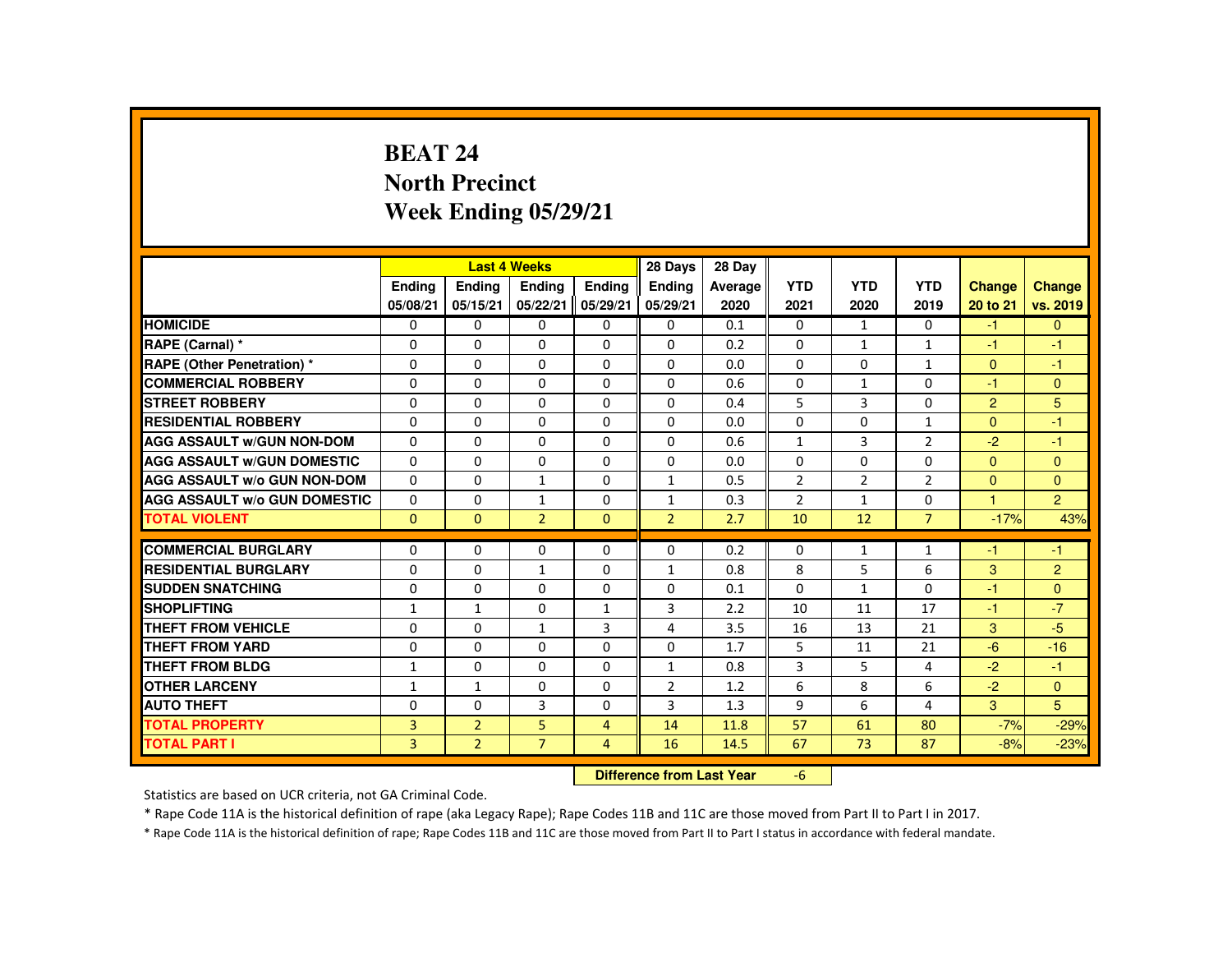# **BEAT 25 North PrecinctWeek Ending 05/29/21**

|                                     |                |                | <b>Last 4 Weeks</b> |                | 28 Days                   | 28 Day  |                |                |                |                |                |
|-------------------------------------|----------------|----------------|---------------------|----------------|---------------------------|---------|----------------|----------------|----------------|----------------|----------------|
|                                     | Ending         | Ending         | Ending              | Ending         | <b>Endina</b>             | Average | <b>YTD</b>     | <b>YTD</b>     | <b>YTD</b>     | <b>Change</b>  | <b>Change</b>  |
|                                     | 05/08/21       | 05/15/21       | 05/22/21            | 05/29/21       | 05/29/21                  | 2020    | 2021           | 2020           | 2019           | 20 to 21       | vs. 2019       |
| <b>HOMICIDE</b>                     | 0              | $\mathbf{0}$   | $\Omega$            | $\Omega$       | $\Omega$                  | 0.1     | $\Omega$       | $\Omega$       | $\Omega$       | $\Omega$       | $\Omega$       |
| RAPE (Carnal) *                     | $\Omega$       | $\Omega$       | $\Omega$            | $\Omega$       | $\mathbf{0}$              | 0.2     | $\mathbf{1}$   | $\overline{2}$ | $\mathbf{1}$   | $-1$           | $\Omega$       |
| RAPE (Other Penetration) *          | 0              | $\Omega$       | 0                   | $\Omega$       | $\mathbf{0}$              | 0.0     | $\Omega$       | $\Omega$       | 0              | $\mathbf{0}$   | $\Omega$       |
| <b>COMMERCIAL ROBBERY</b>           | $\Omega$       | $\Omega$       | $\Omega$            | $\Omega$       | $\Omega$                  | 0.0     | $\Omega$       | $\Omega$       | $\mathbf{1}$   | $\Omega$       | $-1$           |
| <b>STREET ROBBERY</b>               | $\mathbf{1}$   | $\Omega$       | $\Omega$            | $\Omega$       | $\mathbf{1}$              | 0.2     | 4              | $\Omega$       | $\overline{2}$ | $\overline{4}$ | $\overline{2}$ |
| <b>RESIDENTIAL ROBBERY</b>          | 0              | $\Omega$       | $\Omega$            | 0              | $\mathbf{0}$              | 0.2     | $\mathbf{1}$   | $\mathbf{1}$   | 0              | $\mathbf{0}$   | 1              |
| <b>AGG ASSAULT W/GUN NON-DOM</b>    | 0              | $\Omega$       | $\Omega$            | $\Omega$       | $\Omega$                  | 0.0     | 3              | $\Omega$       | $\overline{2}$ | 3              | -1             |
| <b>AGG ASSAULT W/GUN DOMESTIC</b>   | $\Omega$       | $\Omega$       | $\Omega$            | $\Omega$       | $\Omega$                  | 0.0     | $\Omega$       | $\Omega$       | $\Omega$       | $\Omega$       | $\Omega$       |
| <b>AGG ASSAULT W/o GUN NON-DOM</b>  | $\Omega$       | $\Omega$       | $\Omega$            | $\Omega$       | $\Omega$                  | 0.5     | $\mathbf{1}$   | 3              | $\mathbf{1}$   | $-2$           | $\Omega$       |
| <b>AGG ASSAULT w/o GUN DOMESTIC</b> | 0              | $\Omega$       | 0                   | $\mathbf{1}$   | 1                         | 0.5     | $\mathbf{1}$   | 3              | $\mathbf{1}$   | $-2$           | $\mathbf{0}$   |
| <b>TOTAL VIOLENT</b>                | $\mathbf{1}$   | $\mathbf{0}$   | $\Omega$            | $\mathbf{1}$   | $\overline{2}$            | 1.5     | 11             | 9              | 8              | 22%            | 38%            |
| <b>COMMERCIAL BURGLARY</b>          | $\Omega$       | $\Omega$       | $\Omega$            | $\Omega$       | $\Omega$                  | 0.6     | $\overline{2}$ | 3              | $\mathbf{1}$   | -1             | $\overline{1}$ |
| <b>RESIDENTIAL BURGLARY</b>         | 0              | $\Omega$       | $\Omega$            | $\Omega$       | $\Omega$                  | 0.8     | 4              | 5              | $\overline{7}$ | $-1$           | $-3$           |
| <b>SUDDEN SNATCHING</b>             | $\Omega$       | $\Omega$       | $\Omega$            | $\Omega$       | $\Omega$                  | 0.2     | $\overline{2}$ | $\mathbf{1}$   | $\mathbf{1}$   | $\overline{1}$ | 1              |
| <b>SHOPLIFTING</b>                  | $\mathbf{1}$   | $\Omega$       | $\Omega$            | $\Omega$       | $\mathbf{1}$              | 1.5     | 14             | 10             | 10             | $\overline{4}$ | $\overline{4}$ |
| <b>THEFT FROM VEHICLE</b>           | $\mathbf{1}$   | $\mathbf{1}$   | $\overline{2}$      | 11             | 15                        | 3.1     | 36             | 10             | 28             | 26             | 8              |
| <b>THEFT FROM YARD</b>              | $\Omega$       | $\Omega$       | $\mathbf{1}$        | $\mathbf{0}$   | $\mathbf{1}$              | 1.3     | 14             | 10             | 9              | $\overline{4}$ | 5              |
| <b>THEFT FROM BLDG</b>              | $\overline{2}$ | $\overline{2}$ | $\mathbf{0}$        | $\mathbf{1}$   | 5                         | 0.8     | 14             | 5              | $\overline{7}$ | $9^{\circ}$    | $\overline{7}$ |
| <b>OTHER LARCENY</b>                | $\Omega$       | $\Omega$       | $\Omega$            | $\overline{2}$ | $\overline{2}$            | 1.1     | 5              | 4              | $\overline{2}$ | $\overline{1}$ | 3              |
| <b>AUTO THEFT</b>                   | $\Omega$       | $\overline{2}$ | $\Omega$            | $\Omega$       | $\overline{2}$            | 0.8     | 11             | 5              | $\overline{2}$ | 6              | $9^{\circ}$    |
| <b>TOTAL PROPERTY</b>               | 4              | 5              | $\overline{3}$      | 14             | 26                        | 10.0    | 102            | 53             | 67             | 92%            | 52%            |
| <b>TOTAL PART I</b>                 | 5.             | 5              | 3                   | 15             | 28                        | 11.4    | 113            | 62             | 75             | 82%            | 51%            |
|                                     |                |                |                     |                | Difference from Loot Voor |         | E <sub>1</sub> |                |                |                |                |

 **Difference from Last Year**<sup>51</sup>

Statistics are based on UCR criteria, not GA Criminal Code.

\* Rape Code 11A is the historical definition of rape (aka Legacy Rape); Rape Codes 11B and 11C are those moved from Part II to Part I in 2017.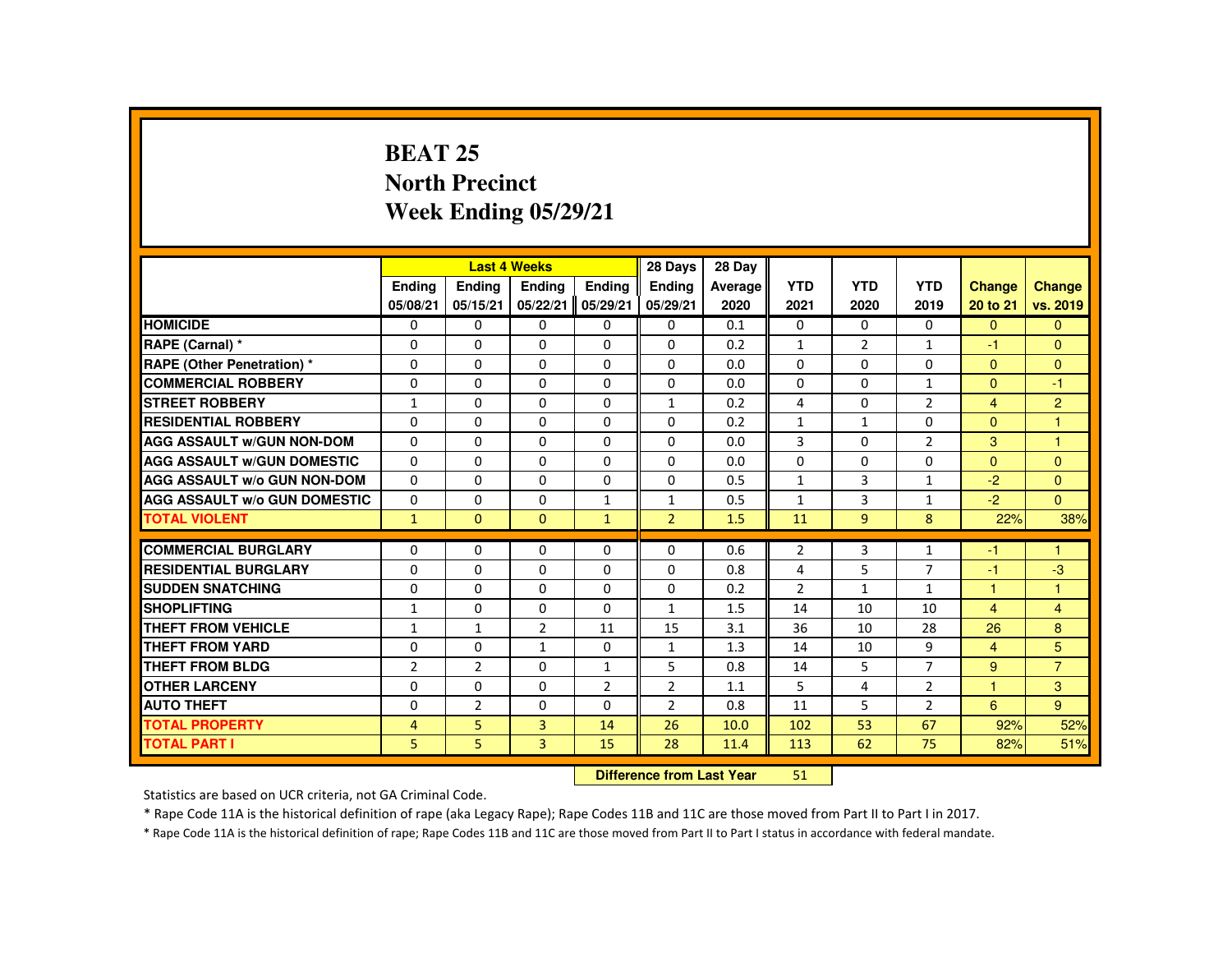# **BEAT 26 North PrecinctWeek Ending 05/29/21**

|                                     |                |                | <b>Last 4 Weeks</b> |                | 28 Days                   | 28 Day  |                |                |                |                |                |
|-------------------------------------|----------------|----------------|---------------------|----------------|---------------------------|---------|----------------|----------------|----------------|----------------|----------------|
|                                     | <b>Ending</b>  | <b>Ending</b>  | <b>Endina</b>       | <b>Endina</b>  | <b>Endina</b>             | Average | <b>YTD</b>     | <b>YTD</b>     | <b>YTD</b>     | Change         | Change         |
|                                     | 05/08/21       | 05/15/21       | 05/22/21            | 05/29/21       | 05/29/21                  | 2020    | 2021           | 2020           | 2019           | 20 to 21       | vs. 2019       |
| <b>HOMICIDE</b>                     | $\mathbf{0}$   | $\Omega$       | 0                   | 0              | 0                         | 0.0     | 0              | 0              | $\mathbf{0}$   | $\mathbf{0}$   | $\mathbf{0}$   |
| RAPE (Carnal) *                     | $\Omega$       | $\Omega$       | $\Omega$            | $\Omega$       | $\Omega$                  | 0.1     | $\Omega$       | 3              | $\mathbf{1}$   | $-3$           | $-1$           |
| <b>RAPE (Other Penetration) *</b>   | 0              | 0              | 0                   | 0              | 0                         | 0.0     | 0              | 0              | 0              | $\overline{0}$ | $\mathbf{0}$   |
| <b>COMMERCIAL ROBBERY</b>           | $\Omega$       | $\mathbf{1}$   | $\overline{3}$      | $\Omega$       | 4                         | 0.0     | 4              | $\mathbf{1}$   | $\Omega$       | 3              | $\overline{4}$ |
| <b>STREET ROBBERY</b>               | $\Omega$       | $\Omega$       | $\Omega$            | $\Omega$       | $\Omega$                  | 0.1     | $\overline{2}$ | 3              | 5              | $-1$           | $-3$           |
| <b>RESIDENTIAL ROBBERY</b>          | $\Omega$       | $\mathbf{0}$   | $\Omega$            | $\Omega$       | 0                         | 0.0     | $\Omega$       | $\Omega$       | $\Omega$       | $\mathbf{0}$   | $\mathbf{0}$   |
| <b>AGG ASSAULT W/GUN NON-DOM</b>    | $\Omega$       | $\Omega$       | $\Omega$            | $\Omega$       | $\Omega$                  | 0.1     | $\Omega$       | $\mathbf{1}$   | $\overline{2}$ | $-1$           | $-2$           |
| <b>AGG ASSAULT W/GUN DOMESTIC</b>   | $\Omega$       | $\Omega$       | $\Omega$            | $\Omega$       | $\Omega$                  | 0.0     | $\Omega$       | $\Omega$       | $\Omega$       | $\overline{0}$ | $\mathbf{0}$   |
| <b>AGG ASSAULT W/o GUN NON-DOM</b>  | $\Omega$       | $\mathbf{1}$   | $\overline{2}$      | $\Omega$       | $\mathbf{3}$              | 0.3     | 9              | $\overline{7}$ | $\overline{7}$ | $\overline{2}$ | $\overline{2}$ |
| <b>AGG ASSAULT W/o GUN DOMESTIC</b> | $\mathbf{0}$   | $\mathbf{0}$   | 0                   | $\mathbf{1}$   | $\mathbf{1}$              | 0.1     | 3              | $\overline{2}$ | $\overline{2}$ | $\overline{1}$ | $\mathbf{1}$   |
| <b>TOTAL VIOLENT</b>                | $\Omega$       | $\overline{2}$ | 5                   | $\mathbf{1}$   | 8                         | 0.6     | 18             | 17             | 17             | 6%             | 6%             |
| <b>COMMERCIAL BURGLARY</b>          | $\Omega$       | $\Omega$       | $\Omega$            | $\Omega$       | $\Omega$                  | 0.1     | $\overline{2}$ | $\overline{7}$ | $\overline{2}$ | $-5$           | $\mathbf{0}$   |
| <b>RESIDENTIAL BURGLARY</b>         | 0              | $\Omega$       | $\Omega$            | $\Omega$       | $\Omega$                  | 0.0     | $\Omega$       | $\Omega$       | $\mathbf{1}$   | $\Omega$       | -1             |
| <b>SUDDEN SNATCHING</b>             | $\overline{2}$ | $\Omega$       | $\mathbf{1}$        | $\Omega$       | $\overline{3}$            | 0.1     | 6              | $\mathbf{1}$   | 4              | 5              | $\overline{2}$ |
| <b>SHOPLIFTING</b>                  | $\Omega$       | $\Omega$       | $\mathbf{1}$        | $\Omega$       | $\mathbf{1}$              | 0.3     | 9              | 17             | 15             | $-8$           | $-6$           |
| <b>THEFT FROM VEHICLE</b>           | $\Omega$       | $\Omega$       | $\mathbf{1}$        | 4              | 5                         | 0.4     | 41             | 8              | 9              | 33             | 32             |
| <b>THEFT FROM YARD</b>              | $\Omega$       | $\Omega$       | $\Omega$            | $\mathbf{1}$   | $\mathbf{1}$              | 0.2     | 5              | 8              | 9              | $-3$           | $-4$           |
| THEFT FROM BLDG                     | $\overline{2}$ | $\overline{2}$ | $\Omega$            | $\mathbf{1}$   | 5                         | 0.2     | 12             | 3              | 8              | $9^{\circ}$    | $\overline{4}$ |
| <b>OTHER LARCENY</b>                | $\Omega$       | $\Omega$       | $\Omega$            | $\mathbf{1}$   | 1                         | 0.0     | 3              | $\mathbf{1}$   | $\overline{2}$ | $\overline{2}$ | $\mathbf{1}$   |
| <b>AUTO THEFT</b>                   | $\Omega$       | $\Omega$       | $\overline{2}$      | $\overline{2}$ | 4                         | 0.2     | 16             | 3              | $\mathbf{1}$   | 13             | 15             |
| <b>TOTAL PROPERTY</b>               | $\overline{4}$ | $\overline{2}$ | 5                   | 9 <sup>°</sup> | 20                        | 1.6     | 94             | 48             | 51             | 96%            | 84%            |
| <b>TOTAL PART I</b>                 | 4              | 4              | 10                  | 10             | 28                        | 2.2     | 112            | 65             | 68             | 72%            | 65%            |
|                                     |                |                |                     |                | Difference from Leat Voor |         | $\sqrt{2}$     |                |                |                |                |

 **Difference from Last Year**<sup>47</sup>

Statistics are based on UCR criteria, not GA Criminal Code.

\* Rape Code 11A is the historical definition of rape (aka Legacy Rape); Rape Codes 11B and 11C are those moved from Part II to Part I in 2017.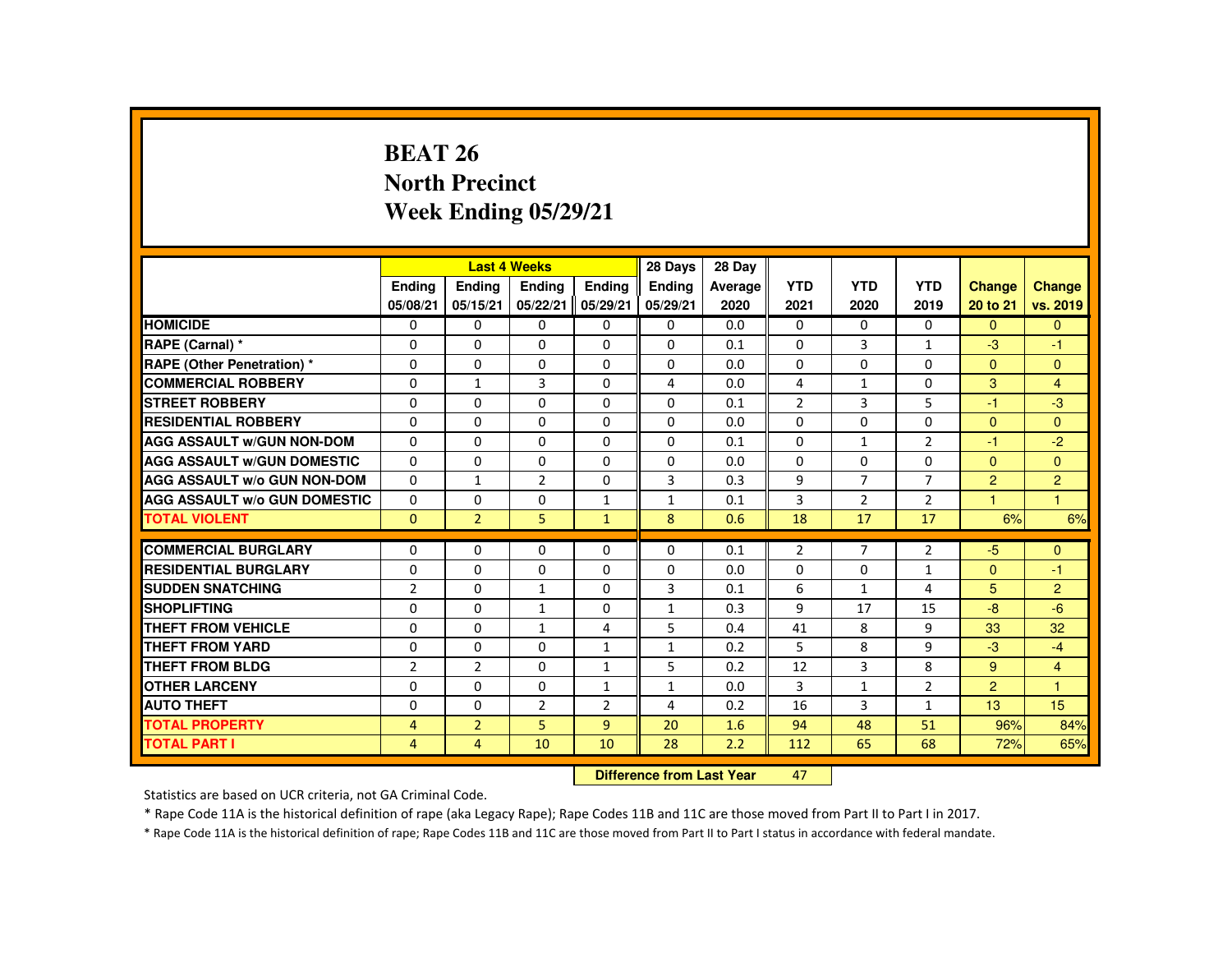# **BEAT 27 North PrecinctWeek Ending 05/29/21**

|                                     |                |                | <b>Last 4 Weeks</b> |                | 28 Days                    | 28 Day  |                |                |                |                      |                |
|-------------------------------------|----------------|----------------|---------------------|----------------|----------------------------|---------|----------------|----------------|----------------|----------------------|----------------|
|                                     | <b>Endina</b>  | Ending         | Ending              | <b>Endina</b>  | <b>Endina</b>              | Average | <b>YTD</b>     | <b>YTD</b>     | <b>YTD</b>     | <b>Change</b>        | Change         |
|                                     | 05/08/21       | 05/15/21       | 05/22/21            | 05/29/21       | 05/29/21                   | 2020    | 2021           | 2020           | 2019           | 20 to 21             | vs. 2019       |
| <b>HOMICIDE</b>                     | $\Omega$       | $\Omega$       | $\Omega$            | $\Omega$       | $\Omega$                   | 0.0     | $\mathbf{1}$   | $\Omega$       | $\Omega$       | 1                    | 1              |
| RAPE (Carnal) *                     | $\Omega$       | $\Omega$       | $\mathbf{1}$        | $\mathbf{1}$   | $\overline{2}$             | 0.3     | $\overline{2}$ | $\mathbf{1}$   | $\Omega$       | 4                    | $\overline{2}$ |
| RAPE (Other Penetration) *          | $\Omega$       | $\Omega$       | $\Omega$            | $\Omega$       | $\Omega$                   | 0.1     | $\mathbf{1}$   | $\Omega$       | $\Omega$       | $\overline{1}$       | $\overline{1}$ |
| <b>COMMERCIAL ROBBERY</b>           | $\Omega$       | $\Omega$       | $\Omega$            | $\Omega$       | $\Omega$                   | 0.1     | $\Omega$       | $\Omega$       | $\Omega$       | $\Omega$             | $\Omega$       |
| <b>STREET ROBBERY</b>               | $\mathbf{1}$   | $\mathbf{1}$   | $\mathbf{1}$        | $\Omega$       | 3                          | 1.2     | 6              | $\mathcal{P}$  | 4              | $\overline{4}$       | $\overline{2}$ |
| <b>RESIDENTIAL ROBBERY</b>          | 0              | $\mathbf{0}$   | 0                   | 0              | $\mathbf{0}$               | 0.0     | $\mathbf{0}$   | 0              | 0              | $\mathbf{0}$         | $\Omega$       |
| <b>AGG ASSAULT W/GUN NON-GUN</b>    | $\Omega$       | $\mathbf{1}$   | $\Omega$            | $\Omega$       | $\mathbf{1}$               | 1.3     | 3              | 9              | 6              | $-6$                 | $-3$           |
| <b>AGG ASSAULT W/GUN DOMESTIC</b>   | $\Omega$       | $\Omega$       | $\Omega$            | $\Omega$       | $\Omega$                   | 0.1     | $\mathbf{1}$   | $\overline{2}$ | $\mathbf{1}$   | $-1$                 | $\Omega$       |
| <b>AGG ASSAULT W/o GUN NON-DOM</b>  | $\mathbf{1}$   | $\Omega$       | $\overline{2}$      | $\Omega$       | 3                          | 1.8     | 15             | 5              | 8              | 10                   | $\overline{7}$ |
| <b>AGG ASSAULT W/o GUN DOMESTIC</b> | $\mathbf{1}$   | $\mathbf{0}$   | 0                   | $\Omega$       | $\mathbf{1}$               | 0.6     | 5              | $\mathbf{1}$   | 6              | $\overline{4}$       | $-1$           |
| <b>TOTAL VIOLENT</b>                | $\overline{3}$ | $\overline{2}$ | $\overline{4}$      | $\mathbf{1}$   | 10                         | 5.4     | 34             | 20             | 25             | 70%                  | 36%            |
| <b>COMMERCIAL BURGLARY</b>          | $\Omega$       | $\Omega$       | $\Omega$            | $\Omega$       | $\Omega$                   | 0.3     | $\overline{2}$ | $\Omega$       | 3              | $\overline{2}$       | $-1$           |
| <b>RESIDENTIAL BURGLARY</b>         | $\mathbf{1}$   | $\Omega$       | $\Omega$            | $\Omega$       | $\mathbf{1}$               | 0.4     | $\mathbf{1}$   | 4              | 3              | $-3$                 | $-2$           |
| <b>SUDDEN SNATCHING</b>             | $\mathbf{1}$   | $\Omega$       | $\Omega$            | $\Omega$       | $\mathbf{1}$               | 0.5     | 3              | $\overline{2}$ | $\overline{2}$ | $\blacktriangleleft$ | 1              |
| <b>SHOPLIFTING</b>                  | $\mathbf{1}$   | $\Omega$       | $\Omega$            | $\overline{2}$ | 3                          | 1.8     | 6              | 10             | 14             | $-4$                 | $-8$           |
| <b>THEFT FROM VEHICLE</b>           | 5              | 4              | 3                   | 6              | 18                         | 1.9     | 50             | 9              | 17             | 41                   | 33             |
| THEFT FROM YARD                     | $\Omega$       | $\Omega$       | $\Omega$            | $\Omega$       | $\Omega$                   | 1.6     | 4              | 4              | $\mathcal{P}$  | $\Omega$             | $\overline{2}$ |
| <b>THEFT FROM BLDG</b>              | $\mathbf{1}$   | $\mathbf{1}$   | $\mathbf{1}$        | $\overline{2}$ | 5                          | 2.1     | 6              | 9              | 14             | $-3$                 | $-8$           |
| <b>OTHER LARCENY</b>                | 0              | $\Omega$       | $\Omega$            | $\Omega$       | $\Omega$                   | 0.0     | $\Omega$       | $\Omega$       | $\overline{2}$ | $\Omega$             | $-2$           |
| <b>AUTO THEFT</b>                   | $\overline{2}$ | $\mathbf{1}$   | $\mathbf{1}$        | $\mathbf{1}$   | 5                          | 1.4     | 16             | $\overline{7}$ | $\overline{2}$ | 9                    | 14             |
| <b>TOTAL PROPERTY</b>               | 11             | 6              | 5                   | 11             | 33                         | 10.0    | 88             | 45             | 59             | 96%                  | 49%            |
| <b>TOTAL PART I</b>                 | 14             | 8              | 9                   | 12             | 43                         | 15.5    | 122            | 65             | 84             | 88%                  | 45%            |
|                                     |                |                |                     |                | Difference from Least Vacu |         | <b>CD</b>      |                |                |                      |                |

 **Difference from Last Year**<sup>57</sup>

Statistics are based on UCR criteria, not GA Criminal Code.

\* Rape Code 11A is the historical definition of rape (aka Legacy Rape); Rape Codes 11B and 11C are those moved from Part II to Part I in 2017.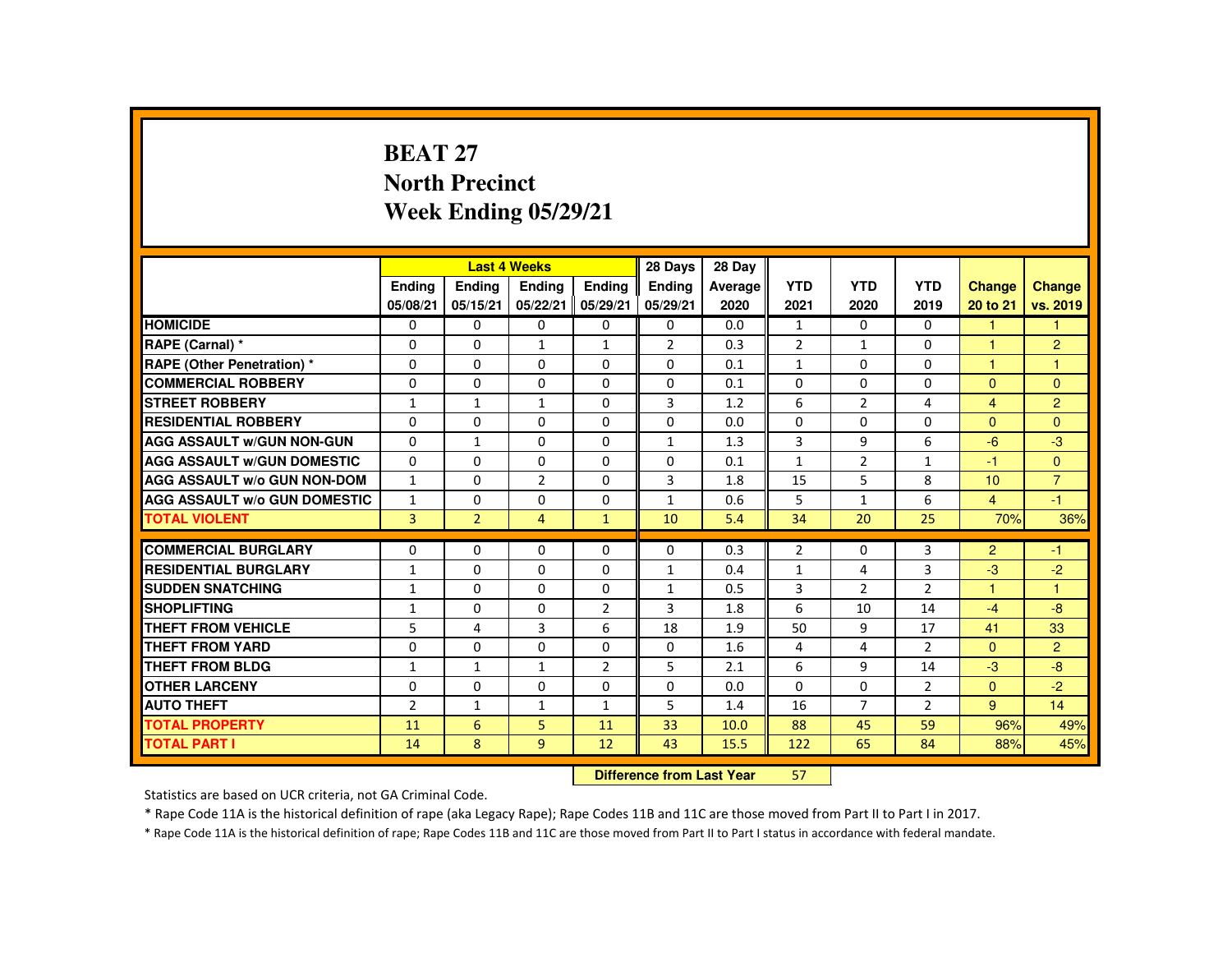# **BEAT 31 Central PrecinctWeek Ending 05/29/21**

|                                     |                |                | <b>Last 4 Weeks</b> |                | 28 Days                   | 28 Day  |                |                |                |                |                |
|-------------------------------------|----------------|----------------|---------------------|----------------|---------------------------|---------|----------------|----------------|----------------|----------------|----------------|
|                                     | <b>Endina</b>  | <b>Ending</b>  | <b>Ending</b>       | Ending         | Ending                    | Average | <b>YTD</b>     | <b>YTD</b>     | <b>YTD</b>     | <b>Change</b>  | <b>Change</b>  |
|                                     | 05/08/21       | 05/15/21       | 05/22/21            | 05/29/21       | 05/29/21                  | 2020    | 2021           | 2020           | 2019           | 20 to 21       | vs. 2019       |
| <b>HOMICIDE</b>                     | 0              | $\Omega$       | $\Omega$            | $\Omega$       | $\Omega$                  | 0.1     | 0              | $\mathbf{1}$   | $\mathbf{1}$   | $-1$           | $-1$           |
| RAPE (Carnal) *                     | 0              | $\Omega$       | $\Omega$            | 0              | $\Omega$                  | 0.3     | $\overline{2}$ | $\overline{3}$ | $\overline{3}$ | $-1$           | $-1$           |
| RAPE (Other Penetration) *          | $\Omega$       | $\Omega$       | $\Omega$            | $\Omega$       | $\Omega$                  | 0.1     | $\Omega$       | $\Omega$       | 0              | $\mathbf{0}$   | $\Omega$       |
| <b>COMMERCIAL ROBBERY</b>           | $\Omega$       | $\Omega$       | $\Omega$            | $\Omega$       | $\Omega$                  | 0.1     | $\Omega$       | $\Omega$       | $\Omega$       | $\Omega$       | $\mathbf{0}$   |
| <b>STREET ROBBERY</b>               | $\Omega$       | $\Omega$       | $\Omega$            | $\mathbf{1}$   | $\mathbf{1}$              | 0.3     | 4              | $\overline{3}$ | $\overline{2}$ | 1              | $\overline{2}$ |
| <b>RESIDENTIAL ROBBERY</b>          | $\Omega$       | $\Omega$       | $\Omega$            | $\Omega$       | 0                         | 0.3     | $\mathbf{1}$   | $\mathbf{1}$   | 0              | $\Omega$       | 1.             |
| <b>AGG ASSAULT w/GUN NON-DOM</b>    | $\Omega$       | $\overline{2}$ | $\mathbf{1}$        | $\Omega$       | 3                         | 1.2     | 9              | 6              | 6              | 3              | 3              |
| <b>AGG ASSAULT W/GUN DOMESTIC</b>   | $\Omega$       | $\Omega$       | $\Omega$            | $\Omega$       | $\Omega$                  | 0.2     | $\Omega$       | $\mathbf{1}$   | $\Omega$       | -1             | $\mathbf{0}$   |
| AGG ASSAULT w/o GUN NON-DOM         | $\Omega$       | $\Omega$       | $\Omega$            | $\Omega$       | $\Omega$                  | 0.5     | $\Omega$       | $\mathbf{1}$   | 4              | $-1$           | $-4$           |
| <b>AGG ASSAULT W/o GUN DOMESTIC</b> | $\mathbf{1}$   | $\Omega$       | 0                   | $\Omega$       | $\mathbf{1}$              | 0.8     | 3              | 4              | 6              | $-1$           | $-3$           |
| <b>TOTAL VIOLENT</b>                | $\mathbf{1}$   | $\overline{2}$ | $\mathbf{1}$        | $\mathbf{1}$   | 5.                        | 3.7     | 19             | 20             | 22             | $-5%$          | $-14%$         |
| <b>COMMERCIAL BURGLARY</b>          | $\Omega$       | $\mathbf{1}$   | $\mathbf{1}$        | $\Omega$       | $\overline{2}$            | 0.6     | 3              | 3              | 4              | $\Omega$       | $-1$           |
| <b>RESIDENTIAL BURGLARY</b>         | $\mathbf{1}$   | $\Omega$       | 3                   | $\Omega$       | 4                         | 2.6     | 16             | 18             | 16             | $-2$           | $\Omega$       |
| <b>SUDDEN SNATCHING</b>             | $\Omega$       | $\Omega$       | $\Omega$            | $\mathbf{0}$   | $\Omega$                  | 0.1     | $\Omega$       | $\Omega$       | $\overline{2}$ | $\mathbf{0}$   | $-2$           |
| <b>SHOPLIFTING</b>                  | 0              | $\Omega$       | $\Omega$            | $\Omega$       | $\Omega$                  | 0.5     | 0              | 5              | $\mathbf{1}$   | $-5$           | $-1$           |
| <b>THEFT FROM VEHICLE</b>           | $\Omega$       | $\Omega$       | $\mathbf{1}$        | $\Omega$       | $\mathbf{1}$              | 2.8     | 18             | 11             | 19             | $\overline{7}$ | $-1$           |
| <b>THEFT FROM YARD</b>              | $\mathbf{1}$   | $\mathbf{1}$   | $\mathbf{1}$        | $\mathbf{1}$   | 4                         | 2.7     | 8              | 17             | 25             | $-9$           | $-17$          |
| <b>THEFT FROM BLDG</b>              | $\mathbf{1}$   | $\Omega$       | $\mathbf{0}$        | $\mathbf{1}$   | $\overline{2}$            | 1.4     | 6              | 5              | 10             | $\mathbf{1}$   | $-4$           |
| <b>OTHER LARCENY</b>                | $\overline{2}$ | $\mathbf{1}$   | $\Omega$            | $\Omega$       | 3                         | 1.5     | 11             | 6              | 8              | 5              | 3              |
| <b>AUTO THEFT</b>                   | $\overline{2}$ | $\mathbf{1}$   | $\overline{2}$      | $\mathbf{1}$   | 6                         | 2.0     | 12             | 10             | 6              | $\overline{2}$ | 6              |
| <b>TOTAL PROPERTY</b>               | $\overline{7}$ | $\overline{4}$ | 8                   | $\overline{3}$ | 22                        | 14.1    | 74             | 75             | 91             | $-1%$          | $-19%$         |
| <b>TOTAL PART I</b>                 | 8              | 6              | 9                   | 4              | 27                        | 17.8    | 93             | 95             | 113            | $-2%$          | $-18%$         |
|                                     |                |                |                     |                | Difference from Loot Voor |         | $\mathcal{L}$  |                |                |                |                |

 **Difference from Last Year**r  $-2$ 

Statistics are based on UCR criteria, not GA Criminal Code.

\* Rape Code 11A is the historical definition of rape (aka Legacy Rape); Rape Codes 11B and 11C are those moved from Part II to Part I in 2017.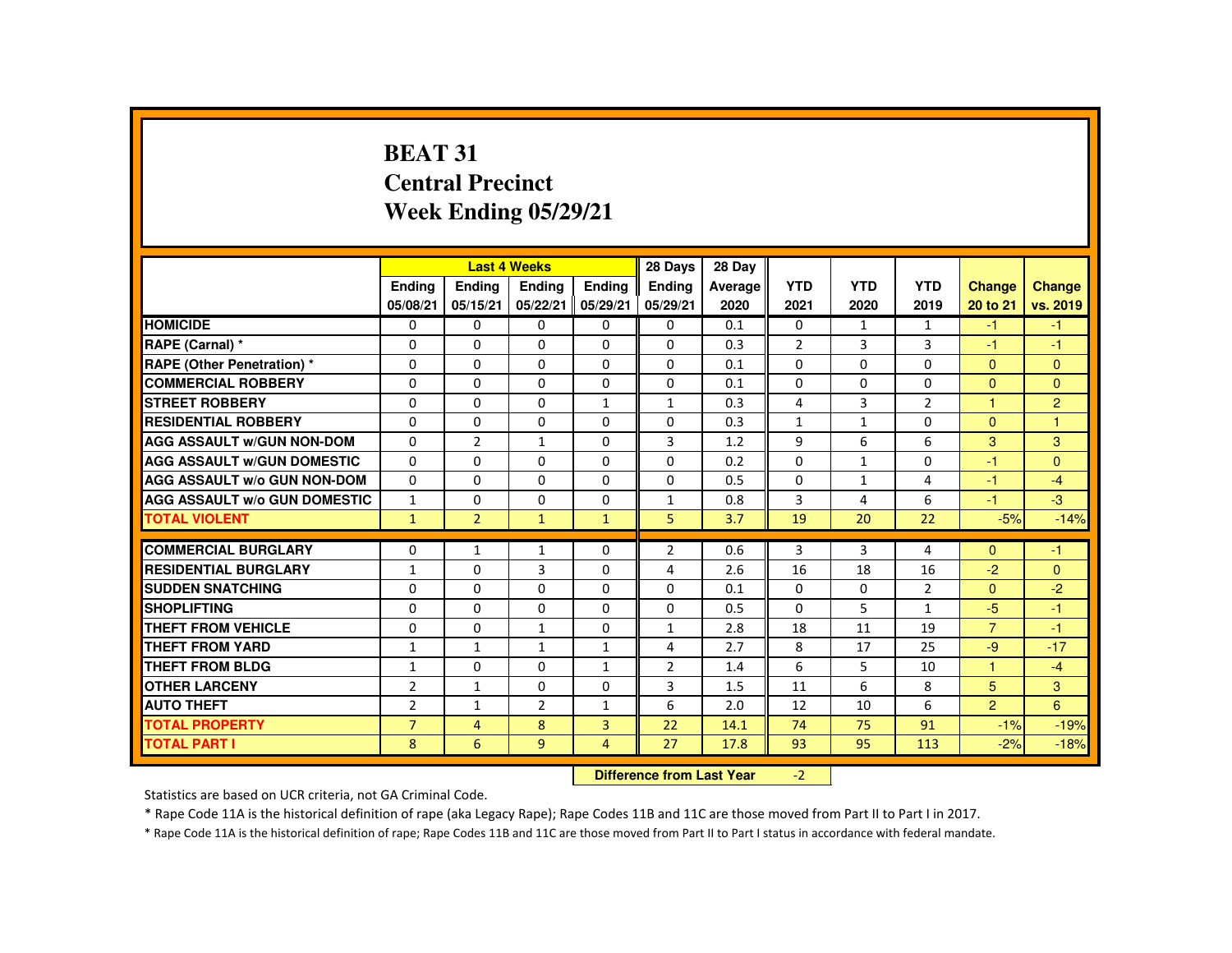# **BEAT 32 Central PrecinctWeek Ending 05/29/21**

|                                     |                |                | <b>Last 4 Weeks</b> |                | 28 Days                   | 28 Day  |                |                |                |                |                |
|-------------------------------------|----------------|----------------|---------------------|----------------|---------------------------|---------|----------------|----------------|----------------|----------------|----------------|
|                                     | <b>Endina</b>  | Ending         | Ending              | <b>Endina</b>  | Ending                    | Average | <b>YTD</b>     | <b>YTD</b>     | <b>YTD</b>     | Change         | <b>Change</b>  |
|                                     | 05/08/21       | 05/15/21       | 05/22/21            | 05/29/21       | 05/29/21                  | 2020    | 2021           | 2020           | 2019           | 20 to 21       | vs. 2019       |
| <b>HOMICIDE</b>                     | $\mathbf{0}$   | $\Omega$       | $\Omega$            | $\Omega$       | 0                         | 0.0     | $\mathbf{0}$   | $\Omega$       | $\mathbf{0}$   | $\Omega$       | $\mathbf{0}$   |
| RAPE (Carnal) *                     | $\Omega$       | $\Omega$       | $\Omega$            | $\Omega$       | $\Omega$                  | 0.1     | $\Omega$       | $\Omega$       | $\Omega$       | $\Omega$       | $\mathbf{0}$   |
| <b>RAPE (Other Penetration) *</b>   | 0              | $\Omega$       | $\Omega$            | $\Omega$       | 0                         | 0.0     | $\overline{2}$ | $\Omega$       | $\Omega$       | $\overline{2}$ | $\overline{2}$ |
| <b>COMMERCIAL ROBBERY</b>           | $\Omega$       | $\Omega$       | $\Omega$            | $\Omega$       | $\Omega$                  | 0.5     | $\Omega$       | $\overline{2}$ | $\mathbf{1}$   | $-2$           | $-1$           |
| <b>STREET ROBBERY</b>               | $\Omega$       | $\Omega$       | $\mathbf{1}$        | $\Omega$       | $\mathbf{1}$              | 0.2     | $\mathbf{1}$   | $\Omega$       | $\Omega$       | $\mathbf{1}$   | 1              |
| <b>RESIDENTIAL ROBBERY</b>          | 0              | $\mathbf{0}$   | 0                   | 0              | $\Omega$                  | 0.0     | $\mathbf{1}$   | 0              | 0              | $\mathbf{1}$   | 1              |
| <b>AGG ASSAULT W/GUN NON-DOM</b>    | $\Omega$       | $\Omega$       | $\Omega$            | $\Omega$       | $\Omega$                  | 0.5     | $\overline{2}$ | 2              | $\overline{2}$ | $\Omega$       | $\Omega$       |
| <b>AGG ASSAULT W/GUN DOMESTIC</b>   | $\Omega$       | $\Omega$       | $\Omega$            | $\Omega$       | $\Omega$                  | 0.1     | $\Omega$       | $\mathbf{1}$   | $\Omega$       | $-1$           | $\mathbf{0}$   |
| <b>AGG ASSAULT W/o GUN NON-DOM</b>  | $\Omega$       | $\Omega$       | $\Omega$            | $\Omega$       | $\Omega$                  | 0.4     | $\overline{2}$ | $\Omega$       | $\overline{3}$ | $\overline{2}$ | $-1$           |
| <b>AGG ASSAULT W/o GUN DOMESTIC</b> | $\Omega$       | $\mathbf{1}$   | $\Omega$            | $\Omega$       | $\mathbf{1}$              | 0.3     | $\overline{2}$ | $\mathbf{1}$   | 3              | $\mathbf{1}$   | $-1$           |
| <b>TOTAL VIOLENT</b>                | $\Omega$       | $\mathbf{1}$   | $\mathbf{1}$        | $\Omega$       | $\overline{2}$            | 2.1     | 10             | 6              | $\overline{9}$ | 67%            | 11%            |
| <b>COMMERCIAL BURGLARY</b>          | $\mathbf{1}$   | $\overline{2}$ | $\Omega$            | $\Omega$       | $\overline{3}$            | 0.6     | 5              | 5              | $\overline{2}$ | $\Omega$       | 3              |
| <b>RESIDENTIAL BURGLARY</b>         | $\mathbf{1}$   | $\Omega$       | $\Omega$            | $\mathbf{1}$   | $\overline{2}$            | 1.9     | 9              | 8              | $\overline{7}$ | $\mathbf 1$    | $\overline{2}$ |
| <b>SUDDEN SNATCHING</b>             | $\Omega$       | $\mathbf{0}$   | $\Omega$            | $\Omega$       | 0                         | 0.0     | $\Omega$       | $\Omega$       | $\Omega$       | $\Omega$       | $\Omega$       |
| <b>SHOPLIFTING</b>                  | $\overline{2}$ | $\overline{2}$ | $\mathbf{1}$        | $\overline{2}$ | $\overline{7}$            | 2.4     | 19             | 13             | 16             | 6              | 3              |
| <b>THEFT FROM VEHICLE</b>           | $\Omega$       | $\overline{2}$ | 4                   | $\Omega$       | 6                         | 2.5     | 18             | 17             | 21             | $\mathbf{1}$   | $-3$           |
| <b>THEFT FROM YARD</b>              | $\Omega$       | $\mathbf{1}$   | $\Omega$            | $\mathbf{1}$   | $\overline{2}$            | 2.1     | 9              | 9              | 12             | $\Omega$       | $-3$           |
| THEFT FROM BLDG                     | 0              | $\mathbf{0}$   | 0                   | $\mathbf{1}$   | $\mathbf{1}$              | 1.2     | 5              | 9              | 10             | $-4$           | $-5$           |
| <b>OTHER LARCENY</b>                | 0              | $\mathbf{0}$   | $\mathbf{1}$        | $\mathbf{1}$   | $\overline{2}$            | 1.5     | 6              | 9              | $\overline{2}$ | $-3$           | $\overline{4}$ |
| <b>AUTO THEFT</b>                   | $\Omega$       | $\Omega$       | $\Omega$            | $\Omega$       | $\Omega$                  | 1.1     | 8              | 6              | 8              | $\overline{2}$ | $\Omega$       |
| <b>TOTAL PROPERTY</b>               | $\overline{4}$ | $\overline{7}$ | 6                   | 6              | 23                        | 13.4    | 79             | 76             | 78             | 4%             | 1%             |
|                                     |                |                |                     |                |                           |         |                |                |                |                |                |
| <b>TOTAL PART I</b>                 | $\overline{4}$ | 8              | $\overline{7}$      | 6              | 25                        | 15.6    | 89             | 82             | 87             | 9%             | 2%             |
|                                     |                |                |                     |                | Difference from Leat Voor |         | $\overline{ }$ |                |                |                |                |

 **Difference from Last Year**r 7

Statistics are based on UCR criteria, not GA Criminal Code.

\* Rape Code 11A is the historical definition of rape (aka Legacy Rape); Rape Codes 11B and 11C are those moved from Part II to Part I in 2017.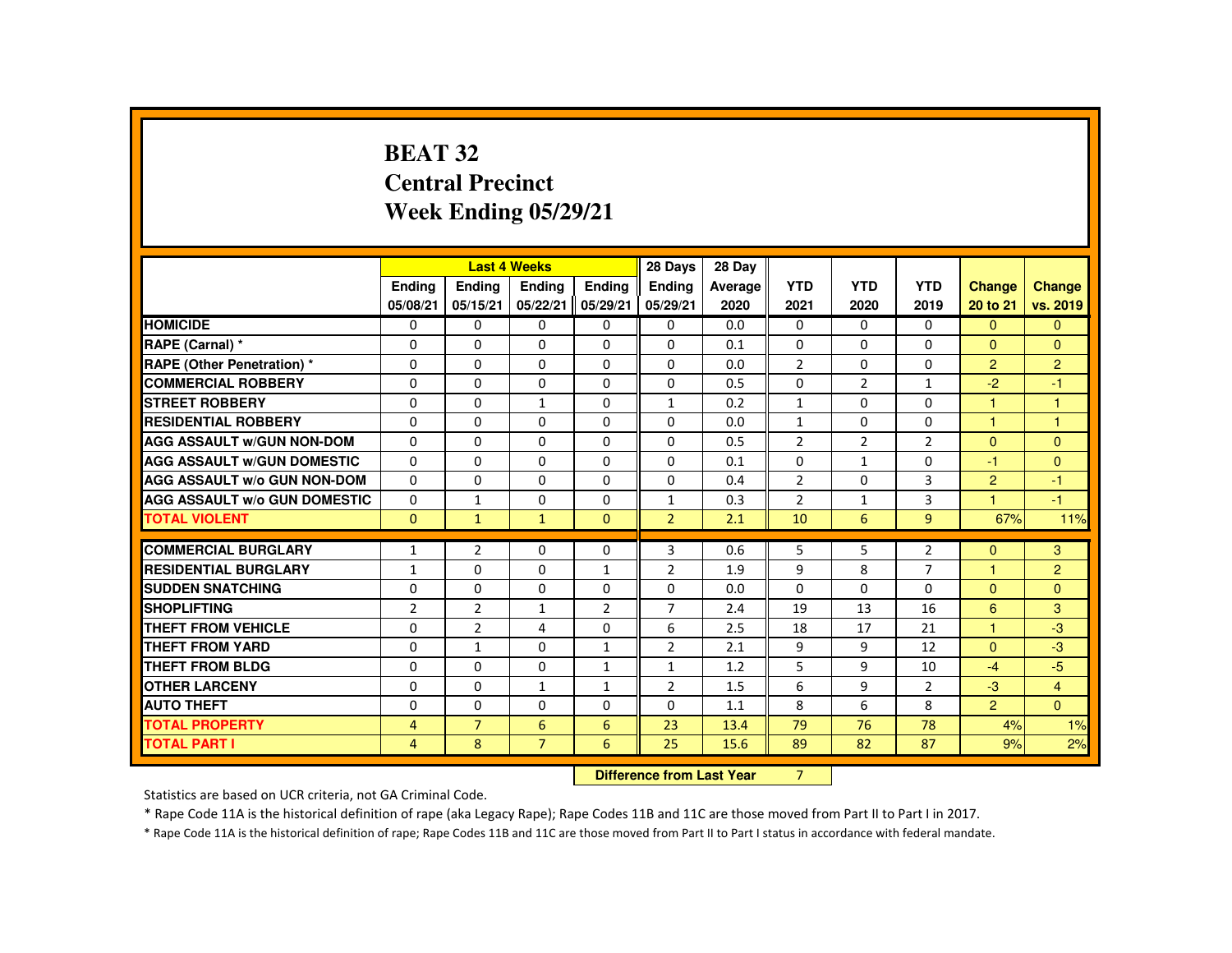# **BEAT 33 Central PrecinctWeek Ending 05/29/21**

|                                     |                |                | <b>Last 4 Weeks</b> |              | 28 Days                   | 28 Day  |                |                |                |                      |                |
|-------------------------------------|----------------|----------------|---------------------|--------------|---------------------------|---------|----------------|----------------|----------------|----------------------|----------------|
|                                     | <b>Endina</b>  | <b>Ending</b>  | Ending              | Ending       | <b>Ending</b>             | Average | <b>YTD</b>     | <b>YTD</b>     | <b>YTD</b>     | <b>Change</b>        | Change         |
|                                     | 05/08/21       | 05/15/21       | 05/22/21            | 05/29/21     | 05/29/21                  | 2020    | 2021           | 2020           | 2019           | 20 to 21             | vs. 2019       |
| <b>HOMICIDE</b>                     | $\mathbf{1}$   | $\mathbf{0}$   | $\Omega$            | $\Omega$     | $\mathbf{1}$              | 0.2     | $\mathbf{1}$   | 1              | $\mathbf{1}$   | $\Omega$             | $\Omega$       |
| RAPE (Carnal) *                     | 0              | $\mathbf{0}$   | $\mathbf{1}$        | $\Omega$     | $\mathbf{1}$              | 0.2     | $\mathbf{1}$   | $\Omega$       | $\mathbf{0}$   | м                    | 1              |
| <b>RAPE (Other Penetration) *</b>   | $\Omega$       | $\Omega$       | $\Omega$            | $\Omega$     | $\Omega$                  | 0.0     | $\Omega$       | $\Omega$       | $\Omega$       | $\Omega$             | $\Omega$       |
| <b>COMMERCIAL ROBBERY</b>           | 0              | 0              | 0                   | $\Omega$     | 0                         | 0.3     | 0              | $\Omega$       | $\overline{2}$ | $\Omega$             | $-2$           |
| <b>STREET ROBBERY</b>               | $\Omega$       | $\Omega$       | $\Omega$            | $\Omega$     | $\Omega$                  | 1.0     | 3              | 4              | 5              | $-1$                 | $-2$           |
| <b>RESIDENTIAL ROBBERY</b>          | 0              | 0              | 0                   | 0            | 0                         | 0.0     | 0              | 0              | $\Omega$       | $\Omega$             | $\Omega$       |
| <b>AGG ASSAULT W/GUN NON-DOM</b>    | $\Omega$       | $\Omega$       | $\Omega$            | $\Omega$     | $\Omega$                  | 0.7     | 5              | 4              | 5              | $\blacktriangleleft$ | $\Omega$       |
| <b>AGG ASSAULT W/GUN DOMESTIC</b>   | $\Omega$       | $\Omega$       | $\Omega$            | $\Omega$     | $\Omega$                  | 0.1     | $\overline{2}$ | $\mathbf{1}$   | $\mathbf{1}$   | $\overline{1}$       | $\overline{1}$ |
| <b>AGG ASSAULT W/o GUN NON-DOM</b>  | $\Omega$       | $\Omega$       | $\Omega$            | $\Omega$     | $\Omega$                  | 0.6     | $\overline{2}$ | 4              | 8              | $-2$                 | $-6$           |
| <b>AGG ASSAULT W/o GUN DOMESTIC</b> | $\mathbf{1}$   | $\Omega$       | $\Omega$            | $\Omega$     | $\mathbf{1}$              | 0.8     | $\mathbf{1}$   | 4              | $\overline{7}$ | $-3$                 | $-6$           |
| <b>TOTAL VIOLENT</b>                | $\overline{2}$ | $\mathbf{0}$   | $\mathbf{1}$        | $\mathbf{0}$ | $\overline{3}$            | 3.8     | 15             | 18             | 29             | $-17%$               | $-48%$         |
| <b>COMMERCIAL BURGLARY</b>          | $\Omega$       | $\mathbf{0}$   | $\Omega$            | 0            | $\Omega$                  | 0.8     | 4              | 6              | $\overline{2}$ | $-2$                 | $\overline{2}$ |
| <b>RESIDENTIAL BURGLARY</b>         | $\Omega$       | $\mathbf{1}$   | $\Omega$            | $\Omega$     | $\mathbf{1}$              | 1.2     | $\overline{7}$ | 6              | 14             | 1                    | $-7$           |
| <b>SUDDEN SNATCHING</b>             | 0              | 0              | $\Omega$            | 0            | 0                         | 0.2     | 0              | $\mathbf{1}$   | $\mathbf{0}$   | $-1$                 | $\Omega$       |
| <b>SHOPLIFTING</b>                  | 0              | $\Omega$       | $\overline{2}$      | $\Omega$     | 2                         | 2.4     | 11             | 15             | 41             | $-4$                 | $-30$          |
| <b>THEFT FROM VEHICLE</b>           | $\mathbf{1}$   | $\mathbf{1}$   | $\Omega$            | $\Omega$     | $\overline{2}$            | 2.9     | 9              | 12             | 20             | $-3$                 | $-11$          |
| <b>THEFT FROM YARD</b>              | $\Omega$       | $\Omega$       | $\overline{2}$      | $\Omega$     | $\overline{2}$            | 3.3     | 12             | 21             | 28             | $-9$                 | $-16$          |
| <b>THEFT FROM BLDG</b>              | 0              | $\mathbf{1}$   | 0                   | $\mathbf{1}$ | $\overline{2}$            | 1.2     | 5              | 9              | 8              | $-4$                 | $-3$           |
| <b>OTHER LARCENY</b>                | 0              | $\mathbf{1}$   | $\mathbf{1}$        | $\Omega$     | 2                         | 1.0     | $\overline{7}$ | $\mathbf{1}$   | 16             | 6                    | $-9$           |
| <b>AUTO THEFT</b>                   | $\Omega$       | $\overline{2}$ | $\Omega$            | $\Omega$     | $\overline{2}$            | 1.5     | 10             | $\overline{7}$ | 8              | 3                    | $\overline{2}$ |
| <b>TOTAL PROPERTY</b>               | $\mathbf{1}$   | 6              | 5                   | $\mathbf{1}$ | 13                        | 14.4    | 65             | 78             | 137            | $-17%$               | $-53%$         |
| <b>TOTAL PART I</b>                 | 3              | 6              | 6                   | $\mathbf{1}$ | 16                        | 18.3    | 80             | 96             | 166            | $-17%$               | $-52%$         |
|                                     |                |                |                     |              | Difference from Loot Voor |         | AC             |                |                |                      |                |

 **Difference from Last Year** $\mathbf{16}$ 

Statistics are based on UCR criteria, not GA Criminal Code.

\* Rape Code 11A is the historical definition of rape (aka Legacy Rape); Rape Codes 11B and 11C are those moved from Part II to Part I in 2017.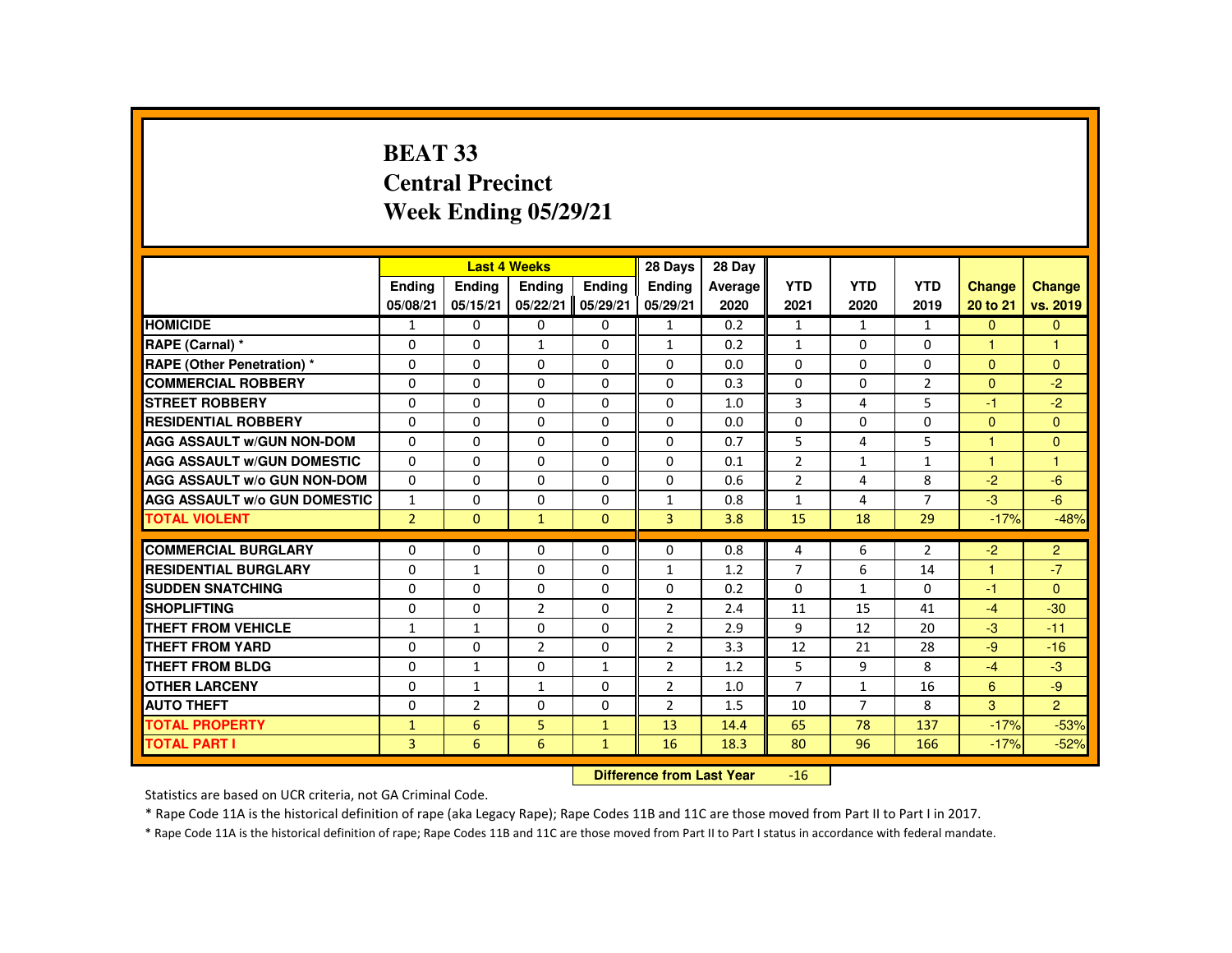# **BEAT 34 Central PrecinctWeek Ending 05/29/21**

|                                     |                |                | <b>Last 4 Weeks</b> |                | 28 Days                   | 28 Day  |                |                |                |                |                      |
|-------------------------------------|----------------|----------------|---------------------|----------------|---------------------------|---------|----------------|----------------|----------------|----------------|----------------------|
|                                     | <b>Ending</b>  | <b>Ending</b>  | <b>Ending</b>       | Ending         | <b>Ending</b>             | Average | <b>YTD</b>     | <b>YTD</b>     | <b>YTD</b>     | <b>Change</b>  | <b>Change</b>        |
|                                     | 05/08/21       | 05/15/21       | 05/22/21            | 05/29/21       | 05/29/21                  | 2020    | 2021           | 2020           | 2019           | 20 to 21       | vs. 2019             |
| <b>HOMICIDE</b>                     | $\Omega$       | $\Omega$       | $\Omega$            | $\Omega$       | $\Omega$                  | 0.2     | $\mathbf{1}$   | 2              | $\Omega$       | $-1$           | $\mathbf{1}$         |
| RAPE (Carnal) *                     | $\mathbf{0}$   | $\Omega$       | $\Omega$            | $\Omega$       | $\Omega$                  | 0.4     | $\overline{2}$ | $\overline{2}$ | $\overline{2}$ | $\Omega$       | $\mathbf{0}$         |
| RAPE (Other Penetration) *          | $\Omega$       | $\Omega$       | $\Omega$            | $\Omega$       | $\Omega$                  | 0.2     | $\Omega$       | $\mathbf{1}$   | $\mathbf{1}$   | -1             | $-1$                 |
| <b>COMMERCIAL ROBBERY</b>           | $\Omega$       | $\Omega$       | $\Omega$            | $\Omega$       | $\Omega$                  | 0.1     | $\Omega$       | $\Omega$       | 0              | $\Omega$       | $\mathbf{0}$         |
| <b>STREET ROBBERY</b>               | $\Omega$       | $\Omega$       | $\Omega$            | $\Omega$       | $\Omega$                  | 1.1     | 3              | 8              | $\overline{7}$ | $-5$           | $-4$                 |
| <b>RESIDENTIAL ROBBERY</b>          | $\Omega$       | $\Omega$       | $\mathbf{0}$        | 0              | 0                         | 0.0     | $\Omega$       | $\Omega$       | $\Omega$       | $\mathbf{0}$   | $\mathbf{0}$         |
| <b>AGG ASSAULT W/GUN NON-DOM</b>    | $\mathbf{1}$   | $\Omega$       | $\Omega$            | $\Omega$       | $\mathbf{1}$              | 1.8     | 9              | 8              | 5              | 1              | $\overline{4}$       |
| <b>AGG ASSAULT W/GUN DOMESTIC</b>   | $\Omega$       | $\Omega$       | $\Omega$            | $\Omega$       | $\Omega$                  | 0.0     | $\Omega$       | $\Omega$       | 4              | $\Omega$       | $-4$                 |
| <b>AGG ASSAULT W/o GUN NON-DOM</b>  | $\Omega$       | $\Omega$       | $\Omega$            | $\Omega$       | $\Omega$                  | 1.1     | $\overline{3}$ | 8              | 5              | $-5$           | $-2$                 |
| <b>AGG ASSAULT W/o GUN DOMESTIC</b> | $\Omega$       | $\Omega$       | $\Omega$            | $\Omega$       | $\Omega$                  | 1.4     | 8              | 10             | 8              | $-2$           | $\overline{0}$       |
| <b>TOTAL VIOLENT</b>                | $\mathbf{1}$   | $\Omega$       | $\Omega$            | $\Omega$       | $\mathbf{1}$              | 6.1     | 26             | 39             | 32             | $-33%$         | $-19%$               |
|                                     |                |                |                     |                |                           |         |                |                |                |                |                      |
| <b>COMMERCIAL BURGLARY</b>          | $\Omega$       | $\Omega$       | $\Omega$            | $\Omega$       | $\Omega$                  | 0.5     | $\overline{2}$ | $\Omega$       | $\mathbf{1}$   | $\overline{2}$ | $\blacktriangleleft$ |
| <b>RESIDENTIAL BURGLARY</b>         | $\Omega$       | $\Omega$       | $\Omega$            | $\mathbf{1}$   | $\mathbf{1}$              | 2.0     | 15             | 14             | 16             | 1              | $-1$                 |
| <b>SUDDEN SNATCHING</b>             | $\Omega$       | $\Omega$       | $\Omega$            | $\Omega$       | $\Omega$                  | 0.1     | 1              | 1              | $\mathbf{1}$   | $\Omega$       | $\mathbf{0}$         |
| <b>SHOPLIFTING</b>                  | $\Omega$       | $\Omega$       | $\Omega$            | $\Omega$       | $\Omega$                  | 0.6     | $\overline{2}$ | 3              | 5              | -1             | $-3$                 |
| <b>THEFT FROM VEHICLE</b>           | $\mathbf{1}$   | $\mathbf{1}$   | $\mathbf{1}$        | $\mathbf{1}$   | 4                         | 2.3     | 12             | 11             | 10             | $\mathbf{1}$   | $\overline{2}$       |
| <b>THEFT FROM YARD</b>              | $\Omega$       | $\Omega$       | $\Omega$            | $\Omega$       | $\Omega$                  | 1.3     | 6              | 8              | 15             | $-2$           | $-9$                 |
| <b>THEFT FROM BLDG</b>              | $\mathbf{1}$   | $\mathbf{1}$   | $\Omega$            | $\mathbf{1}$   | 3                         | 1.4     | 9              | $\overline{7}$ | 4              | $\overline{2}$ | 5                    |
| <b>OTHER LARCENY</b>                | $\mathbf{1}$   | $\Omega$       | $\Omega$            | $\Omega$       | $\mathbf{1}$              | 0.4     | $\overline{7}$ | $\mathbf{1}$   | $\overline{2}$ | 6              | 5                    |
| <b>AUTO THEFT</b>                   | $\mathbf{1}$   | $\overline{2}$ | $\overline{2}$      | $\mathbf{1}$   | 6                         | 2.1     | 10             | 8              | 8              | $\overline{2}$ | $\overline{2}$       |
| <b>TOTAL PROPERTY</b>               | $\overline{4}$ | $\overline{4}$ | $\overline{3}$      | $\overline{4}$ | 15                        | 10.7    | 64             | 53             | 62             | 21%            | 3%                   |
| <b>TOTAL PART I</b>                 | 5              | 4              | 3                   | 4              | 16                        | 16.8    | 90             | 92             | 94             | $-2%$          | $-4%$                |
|                                     |                |                |                     |                | Difference from Loot Voor |         | $\mathcal{L}$  |                |                |                |                      |

 **Difference from Last Year**r  $-2$ 

Statistics are based on UCR criteria, not GA Criminal Code.

\* Rape Code 11A is the historical definition of rape (aka Legacy Rape); Rape Codes 11B and 11C are those moved from Part II to Part I in 2017.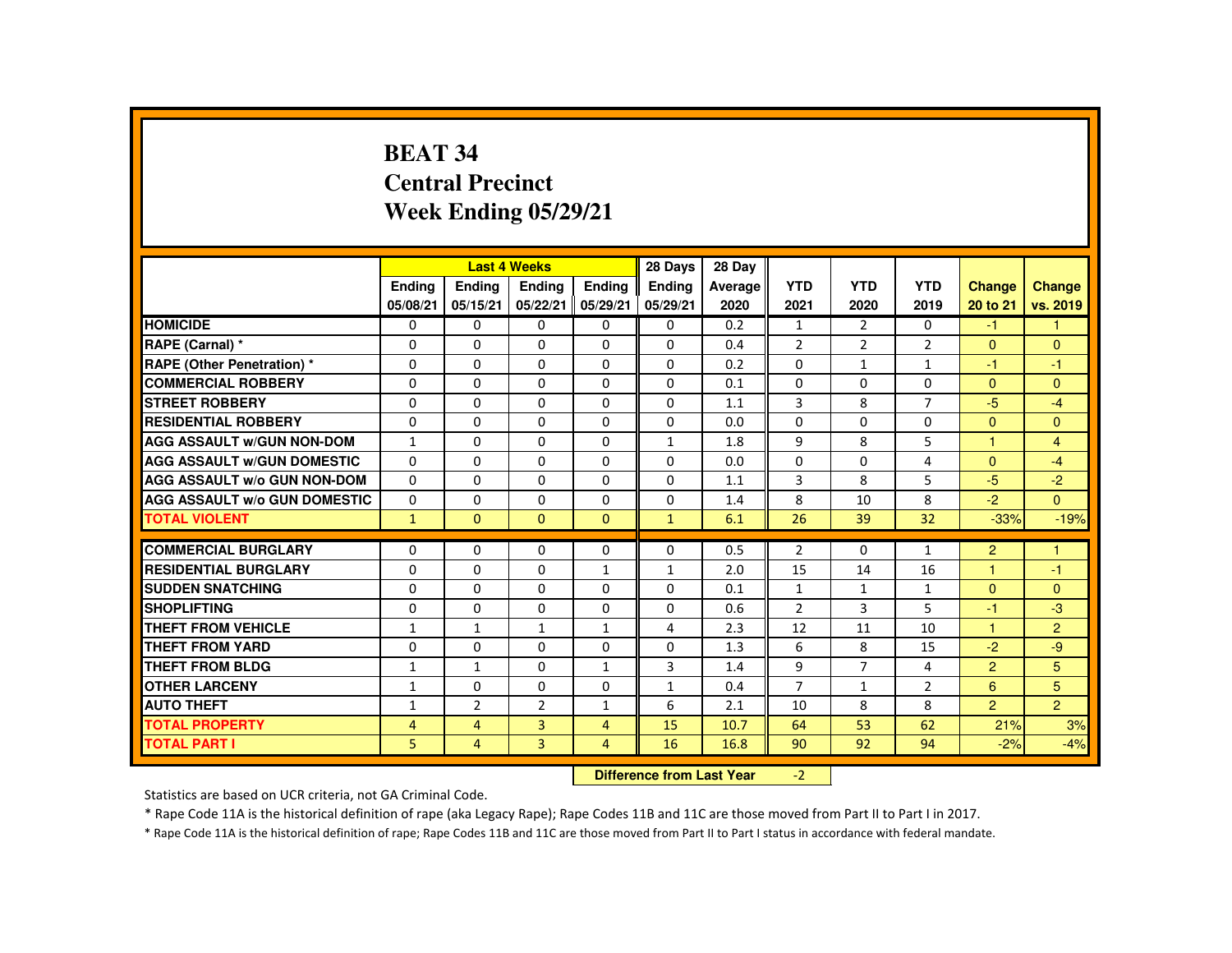# **BEAT 35 Central PrecinctWeek Ending 05/29/21**

|                                     |                           |                | <b>Last 4 Weeks</b> |                | 28 Days       | 28 Day  |                 |                |                |                      |                |
|-------------------------------------|---------------------------|----------------|---------------------|----------------|---------------|---------|-----------------|----------------|----------------|----------------------|----------------|
|                                     | <b>Endina</b>             | <b>Ending</b>  | <b>Ending</b>       | Ending         | <b>Endina</b> | Average | <b>YTD</b>      | <b>YTD</b>     | <b>YTD</b>     | <b>Change</b>        | <b>Change</b>  |
|                                     | 05/08/21                  | 05/15/21       | 05/22/21            | 05/29/21       | 05/29/21      | 2020    | 2021            | 2020           | 2019           | 20 to 21             | vs. 2019       |
| <b>HOMICIDE</b>                     | $\mathbf{0}$              | $\Omega$       | 0                   | 0              | $\mathbf{0}$  | 0.5     | 2               | $\overline{3}$ | $\Omega$       | $-1$                 | $\overline{2}$ |
| RAPE (Carnal) *                     | 0                         | $\Omega$       | $\Omega$            | $\mathbf{0}$   | $\mathbf{0}$  | 0.2     | $\Omega$        | $\mathbf{1}$   | $\mathbf{0}$   | $-1$                 | $\Omega$       |
| RAPE (Other Penetration) *          | $\Omega$                  | $\Omega$       | $\Omega$            | $\Omega$       | $\Omega$      | 0.1     | $\Omega$        | $\Omega$       | $\Omega$       | $\Omega$             | $\Omega$       |
| <b>COMMERCIAL ROBBERY</b>           | $\Omega$                  | $\Omega$       | $\Omega$            | $\Omega$       | $\Omega$      | 0.3     | $\overline{2}$  | $\mathbf{1}$   | $\Omega$       | 1                    | 2              |
| <b>STREET ROBBERY</b>               | $\Omega$                  | $\Omega$       | $\Omega$            | $\Omega$       | $\Omega$      | 0.5     | 3               | 3              | 5              | $\Omega$             | $-2$           |
| <b>RESIDENTIAL ROBBERY</b>          | 0                         | $\mathbf{0}$   | 0                   | $\Omega$       | 0             | 0.1     | 0               | 1              | 0              | -1                   | $\Omega$       |
| <b>AGG ASSAULT w/GUN NON-DOM</b>    | $\mathbf{1}$              | $\overline{2}$ | $\Omega$            | $\Omega$       | 3             | 1.7     | 8               | 6              | 11             | $\overline{2}$       | $-3$           |
| <b>AGG ASSAULT W/GUN DOMESTIC</b>   | $\Omega$                  | $\Omega$       | $\Omega$            | $\Omega$       | $\Omega$      | 0.2     | $\Omega$        | $\mathbf{1}$   | $\mathbf{1}$   | $-1$                 | $-1$           |
| <b>AGG ASSAULT w/o GUN NON-DOM</b>  | $\Omega$                  | $\Omega$       | $\Omega$            | $\Omega$       | $\Omega$      | 0.5     | $\overline{3}$  | $\mathbf{1}$   | $\overline{2}$ | $\overline{2}$       | $\mathbf{1}$   |
| <b>AGG ASSAULT W/o GUN DOMESTIC</b> | $\Omega$                  | $\mathbf{1}$   | 2                   | $\Omega$       | 3             | 1.1     | 8               | 5              | 6              | 3                    | $\overline{2}$ |
| <b>TOTAL VIOLENT</b>                | $\mathbf{1}$              | $\overline{3}$ | $\overline{2}$      | $\Omega$       | 6             | 5.1     | 26              | 22             | 25             | 18%                  | 4%             |
| <b>COMMERCIAL BURGLARY</b>          | $\Omega$                  | $\mathbf{1}$   | $\Omega$            | $\Omega$       | $\mathbf{1}$  | 0.5     | 3               | 3              | 3              | $\Omega$             | $\Omega$       |
| <b>RESIDENTIAL BURGLARY</b>         | 0                         | $\mathbf{1}$   | 0                   | $\overline{2}$ | 3             | 2.3     | 12              | 15             | 14             | $-3$                 | $-2$           |
| <b>SUDDEN SNATCHING</b>             | $\Omega$                  | $\Omega$       | $\Omega$            | $\Omega$       | $\Omega$      | 0.0     | $\Omega$        | 0              | $\Omega$       | $\mathbf{0}$         | $\Omega$       |
| <b>SHOPLIFTING</b>                  | $\Omega$                  | $\overline{2}$ | $\mathbf{1}$        | $\Omega$       | 3             | 2.5     | 17              | 14             | 18             | 3                    | $-1$           |
| <b>THEFT FROM VEHICLE</b>           | $\Omega$                  | $\mathbf{1}$   | $\mathbf{1}$        | $\mathbf{1}$   | 3             | 3.0     | 16              | 11             | 36             | 5                    | $-20$          |
| <b>THEFT FROM YARD</b>              | $\Omega$                  | $\mathbf{1}$   | $\Omega$            | $\Omega$       | $\mathbf{1}$  | 0.5     | 9               | 3              | $\overline{2}$ | 6                    | $\overline{7}$ |
| <b>THEFT FROM BLDG</b>              | 0                         | $\mathbf{1}$   | $\Omega$            | $\Omega$       | $\mathbf{1}$  | 1.2     | 5               | 9              | 8              | $-4$                 | $-3$           |
| <b>OTHER LARCENY</b>                | $\Omega$                  | $\Omega$       | $\Omega$            | $\mathbf{1}$   | $\mathbf{1}$  | 0.3     | 4               | 3              | 6              | $\blacktriangleleft$ | $-2$           |
| <b>AUTO THEFT</b>                   | $\Omega$                  | $\mathbf{1}$   | $\overline{2}$      | $\mathbf{1}$   | 4             | 2.8     | 13              | 15             | 11             | $-2$                 | $\overline{2}$ |
| <b>TOTAL PROPERTY</b>               | $\Omega$                  | 8              | $\overline{a}$      | 5              | 17            | 13.1    | 79              | 73             | 98             | 8%                   | $-19%$         |
| <b>TOTAL PART I</b>                 | $\mathbf{1}$              | 11             | 6                   | 5              | 23            | 18.3    | 105             | 95             | 123            | 11%                  | $-15%$         |
|                                     | Difference from Loot Voor |                |                     |                |               |         | 10 <sup>1</sup> |                |                |                      |                |

 **Difference from Last Year**<sup>10</sup>

Statistics are based on UCR criteria, not GA Criminal Code.

\* Rape Code 11A is the historical definition of rape (aka Legacy Rape); Rape Codes 11B and 11C are those moved from Part II to Part I in 2017.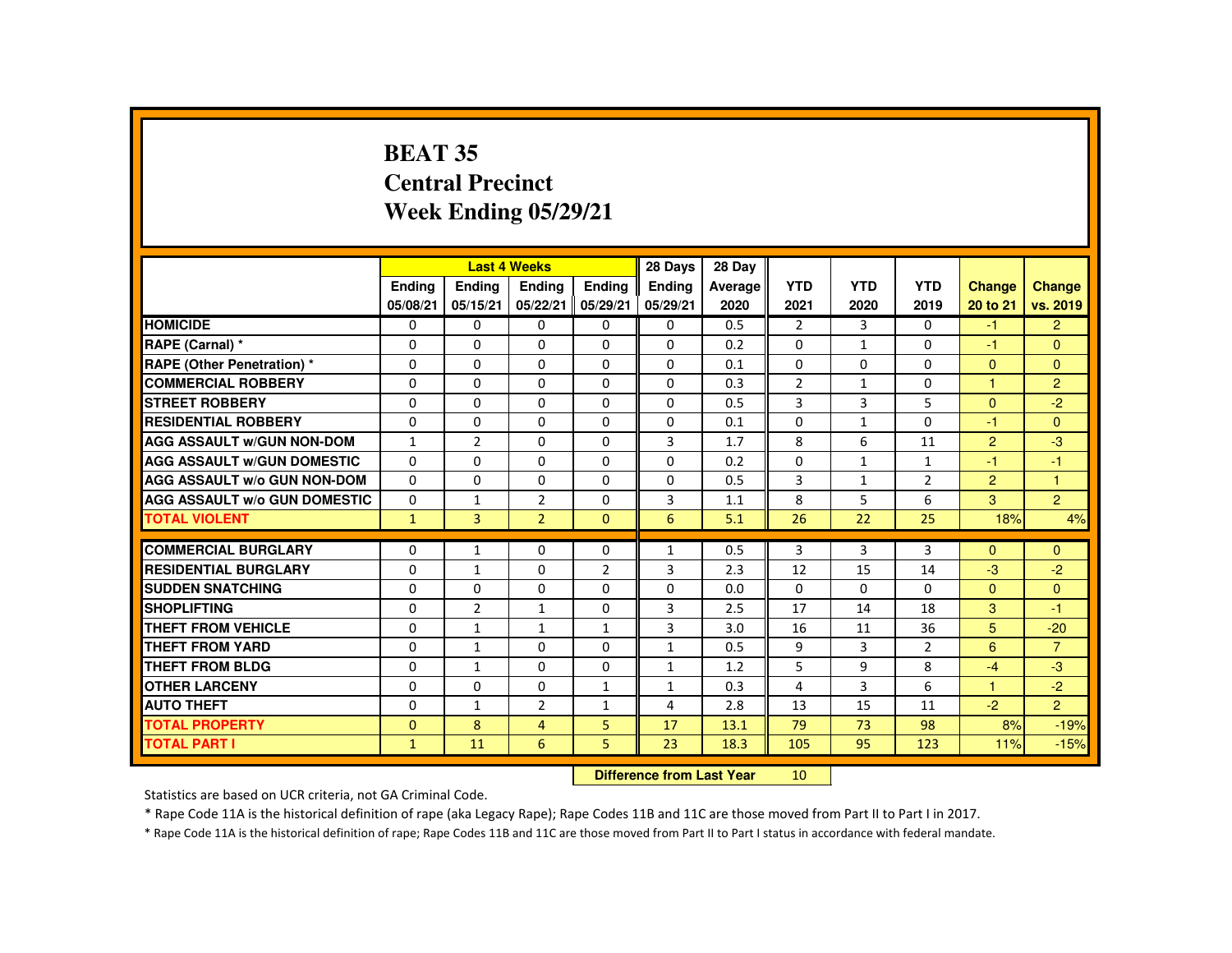#### **BEAT 36 Central PrecinctWeek Ending 05/29/21**

| <b>HOMICIDE</b><br>RAPE (Carnal) *<br><b>RAPE (Other Penetration) *</b> | $\mathbf{1}$   | <b>Ending</b><br>05/15/21 | <b>Last 4 Weeks</b><br><b>Ending</b><br><b>Endina</b><br><b>Endina</b><br>05/22/21<br>05/08/21 |                |                | Average | <b>YTD</b>     |                |                |                      |                      |
|-------------------------------------------------------------------------|----------------|---------------------------|------------------------------------------------------------------------------------------------|----------------|----------------|---------|----------------|----------------|----------------|----------------------|----------------------|
|                                                                         |                |                           |                                                                                                |                |                |         |                | <b>YTD</b>     | <b>YTD</b>     | <b>Change</b>        | <b>Change</b>        |
|                                                                         |                |                           |                                                                                                | 05/29/21       | 05/29/21       | 2020    | 2021           | 2020           | 2019           | 20 to 21             | vs. 2019             |
|                                                                         |                | $\Omega$                  | $\Omega$                                                                                       | 0              | $\mathbf{1}$   | 0.2     | $\mathbf{1}$   | $\mathbf{1}$   | $\Omega$       | $\Omega$             | $\mathbf{1}$         |
|                                                                         | $\Omega$       | $\Omega$                  | $\Omega$                                                                                       | $\Omega$       | $\Omega$       | 0.4     | $\Omega$       | 2              | $\mathbf{1}$   | $-2$                 | $-1$                 |
|                                                                         | $\Omega$       | 0                         | $\Omega$                                                                                       | 0              | $\Omega$       | 0.0     | $\mathbf{1}$   | 0              | $\Omega$       | $\mathbf{1}$         | $\overline{1}$       |
| <b>COMMERCIAL ROBBERY</b>                                               | $\Omega$       | $\Omega$                  | $\Omega$                                                                                       | $\Omega$       | $\Omega$       | 0.0     | $\mathbf{1}$   | $\Omega$       | $\Omega$       | $\blacktriangleleft$ | $\blacktriangleleft$ |
| <b>STREET ROBBERY</b>                                                   | $\Omega$       | $\Omega$                  | $\Omega$                                                                                       | $\Omega$       | $\Omega$       | 0.2     | $\mathbf{1}$   | $\Omega$       | 4              | $\overline{1}$       | $-3$                 |
| <b>RESIDENTIAL ROBBERY</b>                                              | $\Omega$       | $\Omega$                  | $\Omega$                                                                                       | $\Omega$       | $\Omega$       | 0.3     | $\mathcal{P}$  | 3              | $\mathbf{1}$   | $-1$                 | $\overline{1}$       |
| <b>AGG ASSAULT W/GUN NON-DOM</b>                                        | $\mathbf{1}$   | 0                         | $\Omega$                                                                                       | 0              | $\mathbf{1}$   | 0.4     | 10             | 0              | 3              | 10                   | $\overline{7}$       |
| <b>AGG ASSAULT W/GUN DOMESTIC</b>                                       | $\Omega$       | $\Omega$                  | $\Omega$                                                                                       | $\Omega$       | $\Omega$       | 0.2     | $\Omega$       | $\mathbf{1}$   | $\mathbf{1}$   | $-1$                 | $-1$                 |
| <b>AGG ASSAULT W/o GUN NON-DOM</b>                                      | $\mathbf{1}$   | $\Omega$                  | $\Omega$                                                                                       | $\Omega$       | $\mathbf{1}$   | 0.5     | 3              | $\mathbf{1}$   | $\mathbf{1}$   | $\overline{2}$       | 2                    |
| <b>AGG ASSAULT W/o GUN DOMESTIC</b>                                     | $\Omega$       | $\Omega$                  | $\Omega$                                                                                       | $\Omega$       | 0              | 1.0     | 4              | 9              | $\overline{2}$ | $-5$                 | $\overline{2}$       |
| <b>TOTAL VIOLENT</b>                                                    | $\overline{3}$ | $\Omega$                  | $\Omega$                                                                                       | $\Omega$       | 3              | 3.0     | 23             | 17             | 13             | 35%                  | 77%                  |
| <b>COMMERCIAL BURGLARY</b>                                              | 0              | 0                         | 0                                                                                              | 0              | $\Omega$       | 0.6     | 5              | $\mathbf{1}$   | 3              | $\overline{4}$       | $\overline{2}$       |
| <b>RESIDENTIAL BURGLARY</b>                                             | $\mathbf{1}$   | $\Omega$                  | $\Omega$                                                                                       | $\Omega$       | $\mathbf{1}$   | 1.0     | $\overline{4}$ | 8              | 10             | $-4$                 | $-6$                 |
| <b>SUDDEN SNATCHING</b>                                                 | $\mathbf{1}$   | 0                         | $\Omega$                                                                                       | 0              | $\mathbf{1}$   | 0.2     | $\mathbf{1}$   | $\mathbf{1}$   | $\Omega$       | $\Omega$             | $\overline{1}$       |
| <b>SHOPLIFTING</b>                                                      | 1              | 3                         | 1                                                                                              | 0              | 5              | 3.9     | 22             | 23             | 18             | $-1$                 | $\overline{4}$       |
| <b>THEFT FROM VEHICLE</b>                                               | $\mathbf{1}$   | $\mathbf{1}$              | $\overline{2}$                                                                                 | $\overline{2}$ | 6              | 2.8     | 17             | 18             | 15             | $-1$                 | 2                    |
| <b>THEFT FROM YARD</b>                                                  | $\mathbf{1}$   | $\mathbf{1}$              | $\Omega$                                                                                       | $\Omega$       | $\overline{2}$ | 1.4     | 6              | $\overline{7}$ | 5              | $-1$                 | $\overline{1}$       |
| <b>THEFT FROM BLDG</b>                                                  | $\Omega$       | $\mathbf{1}$              | $\Omega$                                                                                       | $\Omega$       | $\mathbf{1}$   | 1.5     | 4              | 8              | 12             | $-4$                 | $-8$                 |
| <b>OTHER LARCENY</b>                                                    | $\mathbf{1}$   | 0                         | 1                                                                                              | $\Omega$       | $\overline{2}$ | 0.2     | 4              | $\overline{2}$ | $\Omega$       | $\overline{2}$       | $\overline{4}$       |
| <b>AUTO THEFT</b>                                                       | 0              | $\overline{2}$            | $\mathbf{1}$                                                                                   | $\overline{2}$ | 5              | 2.5     | 10             | 9              | 16             | $\overline{1}$       | $-6$                 |
| <b>TOTAL PROPERTY</b>                                                   |                |                           |                                                                                                |                | 23             | 14.0    | 73             | 77             | 79             | $-5%$                |                      |
|                                                                         | 6              | 8                         | 5                                                                                              | 4              |                |         |                |                |                |                      | $-8%$                |
| <b>TOTAL PART I</b>                                                     | 9              | 8                         | 5                                                                                              | 4              | 26             | 17.0    | 96             | 94             | 92             | 2%                   | 4%                   |

**Difference from Last Year** 2

Statistics are based on UCR criteria, not GA Criminal Code.

\* Rape Code 11A is the historical definition of rape (aka Legacy Rape); Rape Codes 11B and 11C are those moved from Part II to Part I in 2017.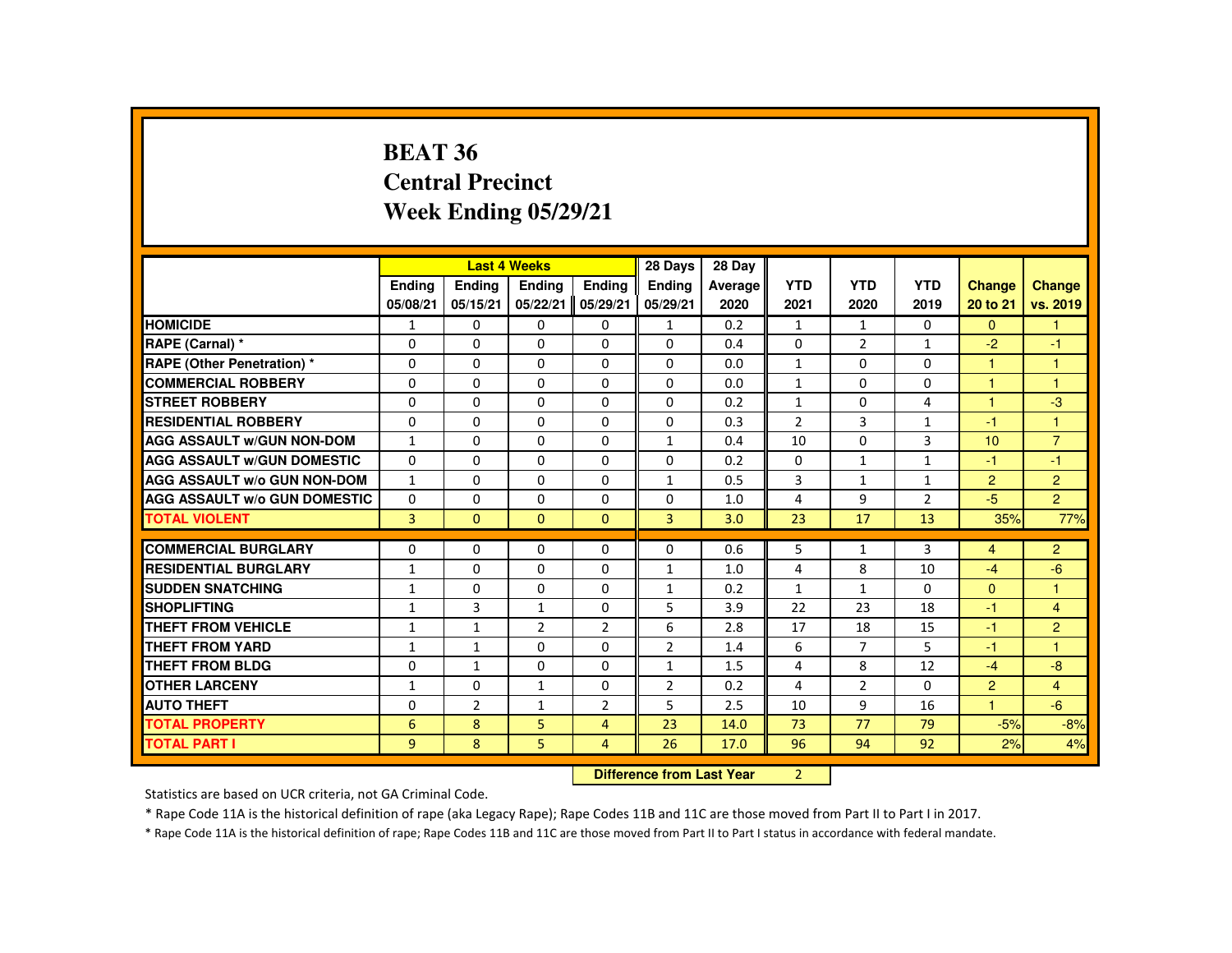## **BEAT 41 South PrecinctWeek Ending 05/29/21**

|                                     |                |              | <b>Last 4 Weeks</b> |                | 28 Days                   | 28 Day  |                |                |                |                |                |
|-------------------------------------|----------------|--------------|---------------------|----------------|---------------------------|---------|----------------|----------------|----------------|----------------|----------------|
|                                     | Ending         | Ending       | Ending              | <b>Endina</b>  | <b>Endina</b>             | Average | <b>YTD</b>     | <b>YTD</b>     | <b>YTD</b>     | <b>Change</b>  | Change         |
|                                     | 05/08/21       | 05/15/21     | 05/22/21            | 05/29/21       | 05/29/21                  | 2020    | 2021           | 2020           | 2019           | 20 to 21       | vs. 2019       |
| <b>HOMICIDE</b>                     | 0              | $\Omega$     | $\Omega$            | $\Omega$       | 0                         | 0.0     | 0              | $\Omega$       | $\mathbf{1}$   | $\Omega$       | $-1$           |
| RAPE (Carnal) *                     | $\Omega$       | $\Omega$     | $\Omega$            | $\Omega$       | $\Omega$                  | 0.1     | $\Omega$       | $\mathbf{1}$   | $\overline{2}$ | $-1$           | $-2$           |
| RAPE (Other Penetration) *          | $\mathbf{0}$   | $\Omega$     | $\mathbf{0}$        | $\Omega$       | 0                         | 0.1     | 3              | $\Omega$       | $\Omega$       | 3              | 3              |
| <b>COMMERCIAL ROBBERY</b>           | $\mathbf{0}$   | $\Omega$     | $\Omega$            | $\Omega$       | $\Omega$                  | 0.2     | $\mathbf{1}$   | $\Omega$       | $\mathbf{1}$   | $\mathbf{1}$   | $\Omega$       |
| <b>STREET ROBBERY</b>               | $\Omega$       | $\Omega$     | $\Omega$            | $\Omega$       | $\Omega$                  | 0.6     | $\overline{2}$ | 4              | 4              | $-2$           | $-2$           |
| <b>RESIDENTIAL ROBBERY</b>          | $\mathbf{0}$   | $\Omega$     | $\mathbf{0}$        | 0              | $\Omega$                  | 0.1     | $\Omega$       | $\Omega$       | $\mathbf{1}$   | $\Omega$       | $-1$           |
| <b>AGG ASSAULT W/GUN NON-DOM</b>    | $\mathbf{0}$   | $\Omega$     | $\Omega$            | $\Omega$       | $\Omega$                  | 0.5     | 5              | 1              | $\mathbf{1}$   | $\overline{4}$ | $\overline{4}$ |
| <b>AGG ASSAULT W/GUN DOMESTIC</b>   | $\Omega$       | $\Omega$     | $\Omega$            | $\Omega$       | $\Omega$                  | 0.1     | $\Omega$       | $\Omega$       | $\Omega$       | $\Omega$       | $\overline{0}$ |
| <b>AGG ASSAULT W/o GUN NON-DOM</b>  | $\Omega$       | $\Omega$     | $\Omega$            | $\Omega$       | $\Omega$                  | 0.5     | $\mathbf{1}$   | $\mathbf{1}$   | $\overline{2}$ | $\Omega$       | $-1$           |
| <b>AGG ASSAULT w/o GUN DOMESTIC</b> | $\mathbf{1}$   | $\Omega$     | $\mathbf{0}$        | 0              | $\mathbf{1}$              | 0.6     | $\mathbf{1}$   | 3              | 3              | $-2$           | $-2$           |
| <b>TOTAL VIOLENT</b>                | $\mathbf{1}$   | $\mathbf{0}$ | $\Omega$            | $\mathbf{0}$   | $\mathbf{1}$              | 2.6     | 13             | 10             | 15             | 30%            | $-13%$         |
| <b>COMMERCIAL BURGLARY</b>          | $\Omega$       | $\Omega$     | $\Omega$            | $\Omega$       | $\Omega$                  | 0.5     | 9              | 3              | $\overline{7}$ | 6              | $\overline{2}$ |
| <b>RESIDENTIAL BURGLARY</b>         | $\Omega$       | $\Omega$     | $\Omega$            | $\mathbf{1}$   | $\mathbf{1}$              | 0.9     | $\overline{2}$ | $\overline{2}$ | 3              | $\mathbf{0}$   | $-1$           |
| <b>SUDDEN SNATCHING</b>             | $\Omega$       | $\Omega$     | $\Omega$            | $\Omega$       | 0                         | 0.1     | $\mathbf{1}$   | 0              | $\Omega$       | 1              | $\overline{1}$ |
| <b>SHOPLIFTING</b>                  | $\overline{2}$ | $\mathbf{1}$ | $\mathbf{1}$        | $\mathbf{1}$   | 5                         | 0.9     | 13             | 3              | 15             | 10             | $-2$           |
| <b>THEFT FROM VEHICLE</b>           | $\Omega$       | $\Omega$     | $\Omega$            | $\Omega$       | $\Omega$                  | 3.5     | 15             | 11             | 33             | $\overline{4}$ | $-18$          |
| <b>THEFT FROM YARD</b>              | $\Omega$       | $\Omega$     | $\Omega$            | $\mathbf{1}$   | $\mathbf{1}$              | 0.8     | 4              | 4              | 5              | $\Omega$       | $-1$           |
| <b>THEFT FROM BLDG</b>              | 1              | $\Omega$     | $\Omega$            | $\Omega$       | $\mathbf{1}$              | 2.3     | 5              | 8              | 19             | $-3$           | $-14$          |
| <b>OTHER LARCENY</b>                | $\Omega$       | $\Omega$     | $\Omega$            | $\Omega$       | $\Omega$                  | 0.4     | 4              | $\overline{3}$ | $\mathbf{1}$   | $\mathbf{1}$   | 3              |
| <b>AUTO THEFT</b>                   | $\mathbf{1}$   | $\Omega$     | $\Omega$            | $\Omega$       | $\mathbf{1}$              | 1.7     | $\overline{7}$ | 8              | $\overline{7}$ | $-1$           | $\Omega$       |
| <b>TOTAL PROPERTY</b>               | $\overline{4}$ | $\mathbf{1}$ | $\mathbf{1}$        | $\overline{3}$ | $\overline{9}$            | 11.1    | 60             | 42             | 90             | 43%            | $-33%$         |
| <b>TOTAL PART I</b>                 | 5              | $\mathbf{1}$ | $\mathbf{1}$        | $\overline{3}$ | 10                        | 13.7    | 73             | 52             | 105            | 40%            | $-30%$         |
|                                     |                |              |                     |                | Difference from Loot Voor |         | 21             |                |                |                |                |

 **Difference from Last Year**<sup>21</sup>

Statistics are based on UCR criteria, not GA Criminal Code.

\* Rape Code 11A is the historical definition of rape (aka Legacy Rape); Rape Codes 11B and 11C are those moved from Part II to Part I in 2017.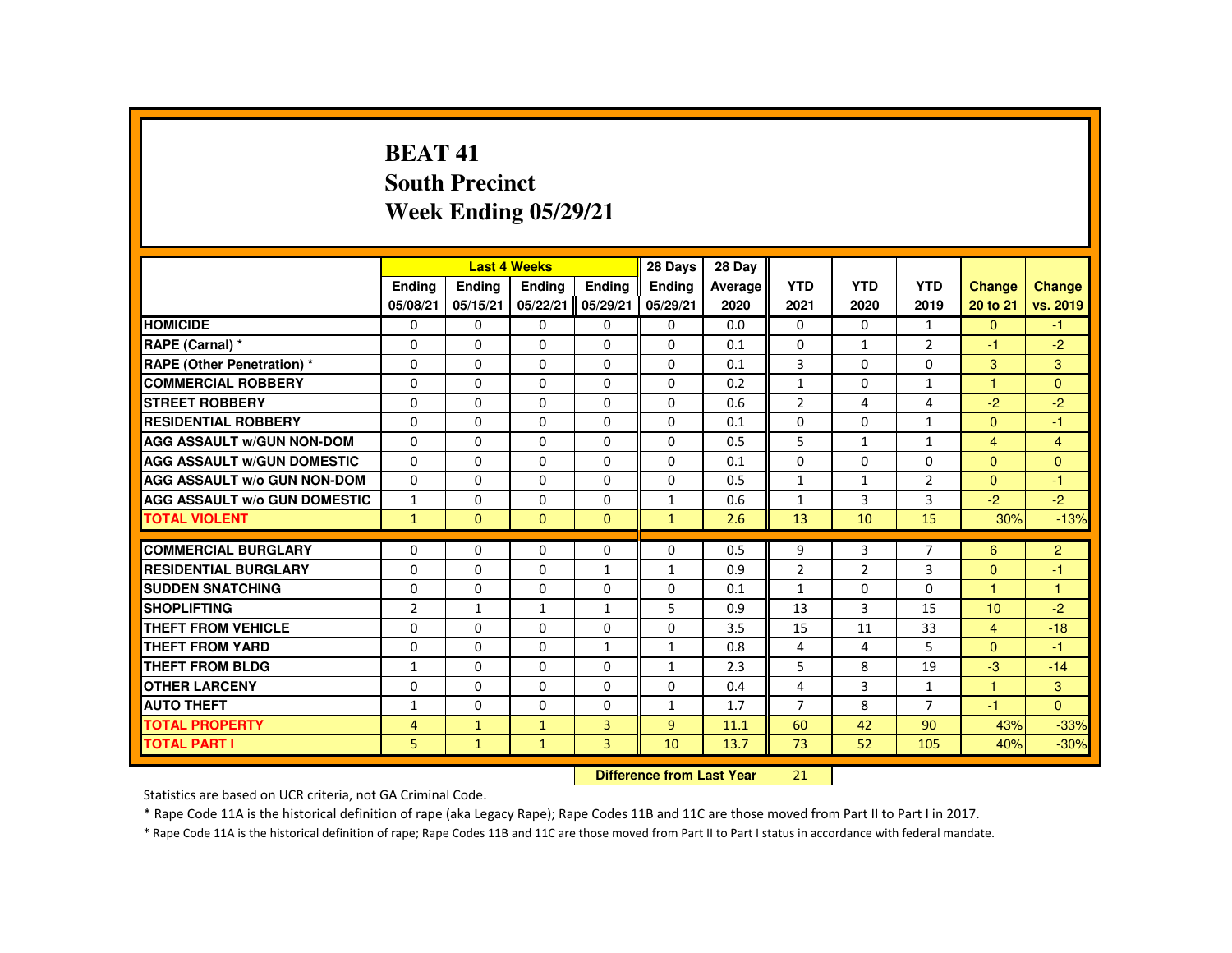# **BEAT 42 South PrecinctWeek Ending 05/29/21**

|                                     |                |                | <b>Last 4 Weeks</b> |               | 28 Days                   | 28 Day  |                |                |                |                |                |
|-------------------------------------|----------------|----------------|---------------------|---------------|---------------------------|---------|----------------|----------------|----------------|----------------|----------------|
|                                     | Ending         | Ending         | Ending              | <b>Endina</b> | <b>Ending</b>             | Average | <b>YTD</b>     | <b>YTD</b>     | <b>YTD</b>     | Change         | <b>Change</b>  |
|                                     | 05/08/21       | 05/15/21       | 05/22/21            | 05/29/21      | 05/29/21                  | 2020    | 2021           | 2020           | 2019           | 20 to 21       | vs. 2019       |
| <b>HOMICIDE</b>                     | 0              | $\Omega$       | 0                   | $\mathbf{0}$  | 0                         | 0.0     | $\mathbf{0}$   | $\Omega$       | $\Omega$       | $\mathbf{0}$   | $\mathbf{0}$   |
| RAPE (Carnal) *                     | $\Omega$       | $\Omega$       | $\Omega$            | 0             | 0                         | 0.3     | 0              | 0              | 0              | $\mathbf{0}$   | $\mathbf{0}$   |
| <b>RAPE (Other Penetration) *</b>   | $\Omega$       | $\Omega$       | $\Omega$            | $\Omega$      | $\Omega$                  | 0.2     | $\Omega$       | $\mathbf{1}$   | 0              | $-1$           | $\mathbf{0}$   |
| <b>COMMERCIAL ROBBERY</b>           | $\Omega$       | $\mathbf{1}$   | $\Omega$            | $\Omega$      | $\mathbf{1}$              | 0.5     | $\mathbf{1}$   | $\overline{4}$ | $\overline{2}$ | $-3$           | $-1$           |
| <b>STREET ROBBERY</b>               | $\Omega$       | $\Omega$       | $\Omega$            | $\Omega$      | $\Omega$                  | 0.2     | $\overline{2}$ | $\Omega$       | $\overline{2}$ | $\overline{2}$ | $\Omega$       |
| <b>RESIDENTIAL ROBBERY</b>          | $\Omega$       | $\mathbf{0}$   | 0                   | $\Omega$      | $\Omega$                  | 0.2     | $\mathbf{1}$   | $\mathbf{1}$   | $\mathbf{1}$   | $\mathbf{0}$   | $\Omega$       |
| <b>AGG ASSAULT W/GUN NON-DOM</b>    | $\Omega$       | $\Omega$       | $\Omega$            | $\Omega$      | $\Omega$                  | 0.3     | $\overline{2}$ | $\Omega$       | $\overline{2}$ | $\overline{2}$ | $\Omega$       |
| <b>AGG ASSAULT W/GUN DOMESTIC</b>   | $\Omega$       | $\Omega$       | $\Omega$            | $\Omega$      | $\Omega$                  | 0.0     | $\Omega$       | $\Omega$       | $\mathbf{1}$   | $\Omega$       | $-1$           |
| <b>AGG ASSAULT W/o GUN NON-DOM</b>  | $\Omega$       | $\Omega$       | $\Omega$            | $\Omega$      | $\Omega$                  | 0.6     | 4              | $\mathbf{1}$   | $\overline{3}$ | 3              | $\mathbf{1}$   |
| <b>AGG ASSAULT W/o GUN DOMESTIC</b> | 0              | $\mathbf{0}$   | 0                   | 0             | 0                         | 0.2     | 3              | $\mathbf{1}$   | $\mathbf{1}$   | $\overline{2}$ | $\overline{c}$ |
| <b>TOTAL VIOLENT</b>                | $\Omega$       | $\mathbf{1}$   | $\mathbf{0}$        | $\mathbf{0}$  | $\mathbf{1}$              | 2.5     | 13             | 8              | 12             | 63%            | 8%             |
| <b>COMMERCIAL BURGLARY</b>          | $\Omega$       | $\Omega$       | $\Omega$            | $\Omega$      | $\Omega$                  | 0.7     | $\overline{7}$ | $\mathbf{1}$   | 5              | 6              | $\overline{c}$ |
| <b>RESIDENTIAL BURGLARY</b>         | $\Omega$       | $\Omega$       | $\mathbf{1}$        | 0             | 1                         | 0.2     | $\overline{2}$ | 0              | 3              | $\overline{2}$ | -1             |
| <b>SUDDEN SNATCHING</b>             | $\Omega$       | $\Omega$       | $\Omega$            | 0             | 0                         | 0.2     | $\mathbf{1}$   | $\Omega$       | $\overline{2}$ | $\mathbf{1}$   | $-1$           |
| <b>SHOPLIFTING</b>                  | 3              | 3              | 0                   | 6             | 12                        | 13.3    | 68             | 63             | 131            | 5              | $-63$          |
| <b>THEFT FROM VEHICLE</b>           | $\mathbf{1}$   | $\overline{2}$ | $\mathbf{1}$        | $\Omega$      | 4                         | 3.8     | 20             | 21             | 19             | $-1$           | $\mathbf{1}$   |
| <b>THEFT FROM YARD</b>              | $\Omega$       | $\mathbf{1}$   | $\mathbf{1}$        | 1             | 3                         | 1.4     | 10             | 9              | 3              | 1              | $\overline{7}$ |
| THEFT FROM BLDG                     | $\mathbf{0}$   | $\mathbf{0}$   | $\mathbf{1}$        | $\mathbf{1}$  | $\overline{2}$            | 2.1     | 6              | 14             | 11             | $-8$           | $-5$           |
| <b>OTHER LARCENY</b>                | $\Omega$       | $\mathbf{1}$   | $\Omega$            | $\Omega$      | 1                         | 0.6     | 5              | 0              | 6              | 5              | $-1$           |
| <b>AUTO THEFT</b>                   | $\Omega$       | $\Omega$       | $\Omega$            | $\mathbf{1}$  | $\mathbf{1}$              | 1.8     | 9              | 5              | 6              | $\overline{4}$ | 3              |
| <b>TOTAL PROPERTY</b>               | $\overline{4}$ | $\overline{7}$ | $\overline{4}$      | 9             | 24                        | 24.1    | 128            | 113            | 186            | 13%            | $-31%$         |
| <b>TOTAL PART I</b>                 | $\overline{4}$ | 8              | 4                   | 9             | 25                        | 26.5    | 141            | 121            | 198            | 17%            | $-29%$         |
|                                     |                |                |                     |               | Difference from Loot Voor |         | $20^{\circ}$   |                |                |                |                |

 **Difference from Last Year**<sup>20</sup>

Statistics are based on UCR criteria, not GA Criminal Code.

\* Rape Code 11A is the historical definition of rape (aka Legacy Rape); Rape Codes 11B and 11C are those moved from Part II to Part I in 2017.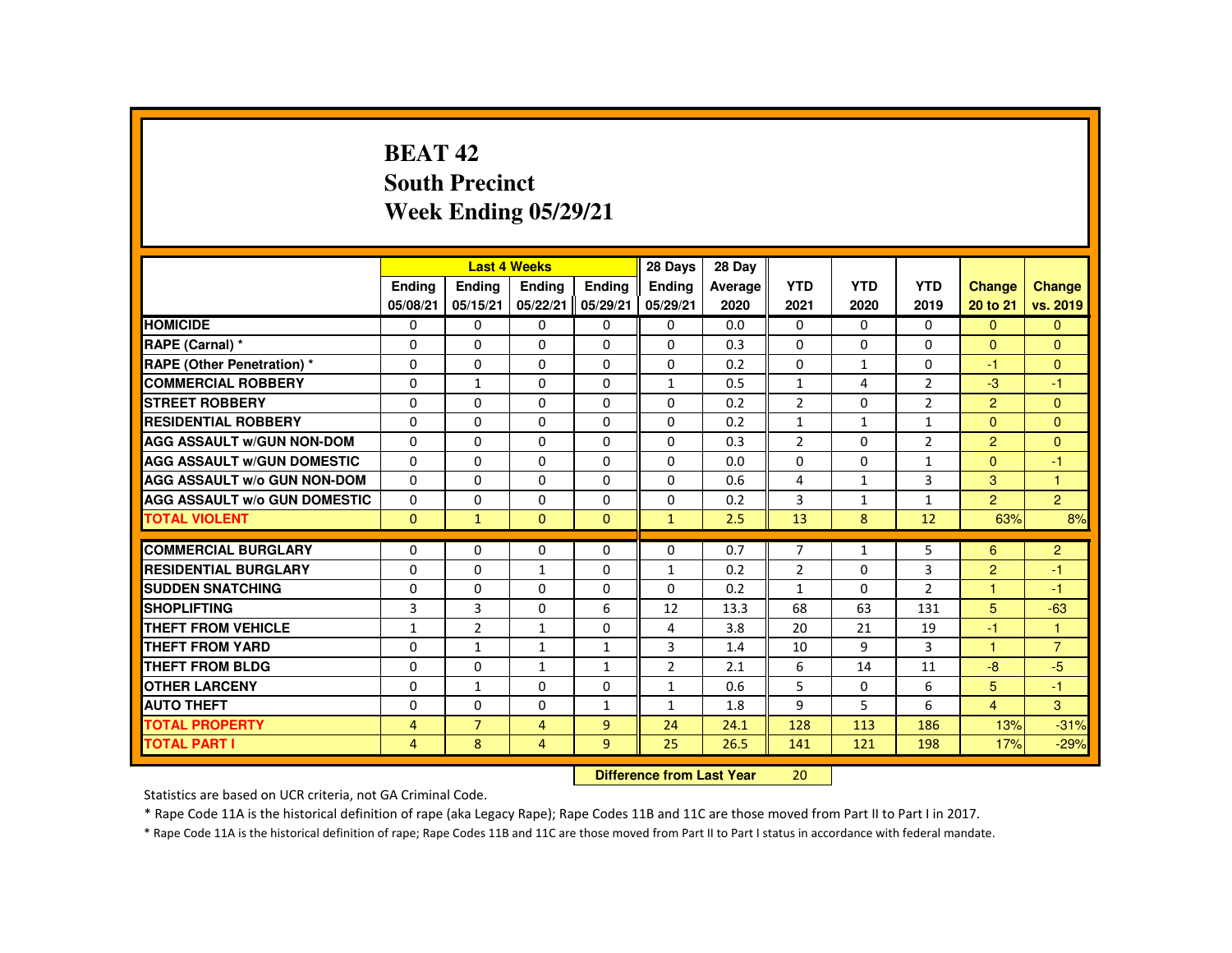# **BEAT 43 South PrecinctWeek Ending 05/29/21**

|                                     |                |                | <b>Last 4 Weeks</b>              |                | 28 Days        | 28 Day  |                |                |                |                |                      |
|-------------------------------------|----------------|----------------|----------------------------------|----------------|----------------|---------|----------------|----------------|----------------|----------------|----------------------|
|                                     | Ending         | <b>Ending</b>  | <b>Ending</b>                    | Ending         | Ending         | Average | <b>YTD</b>     | <b>YTD</b>     | <b>YTD</b>     | <b>Change</b>  | <b>Change</b>        |
|                                     | 05/08/21       | 05/15/21       | 05/22/21                         | 05/29/21       | 05/29/21       | 2020    | 2021           | 2020           | 2019           | 20 to 21       | vs. 2019             |
| <b>HOMICIDE</b>                     | 0              | $\Omega$       | 0                                | 0              | $\mathbf 0$    | 0.0     | $\mathbf{1}$   | $\Omega$       | $\mathbf{1}$   | 1              | $\Omega$             |
| RAPE (Carnal) *                     | $\Omega$       | $\Omega$       | $\Omega$                         | $\Omega$       | $\Omega$       | 0.0     | $\Omega$       | $\Omega$       | $\overline{2}$ | $\Omega$       | $-2$                 |
| <b>RAPE (Other Penetration)*</b>    | $\Omega$       | $\Omega$       | $\Omega$                         | $\Omega$       | $\Omega$       | 0.0     | $\Omega$       | $\Omega$       | $\Omega$       | $\Omega$       | $\mathbf{0}$         |
| <b>COMMERCIAL ROBBERY</b>           | $\Omega$       | $\Omega$       | $\Omega$                         | $\Omega$       | $\Omega$       | 0.1     | $\mathbf{1}$   | $\overline{3}$ | $\Omega$       | $-2$           | $\blacktriangleleft$ |
| <b>STREET ROBBERY</b>               | 0              | $\Omega$       | $\mathbf{1}$                     | $\Omega$       | 1              | 0.1     | 3              | $\overline{2}$ | $\overline{2}$ | н              | 1                    |
| <b>RESIDENTIAL ROBBERY</b>          | $\Omega$       | $\Omega$       | $\Omega$                         | $\Omega$       | $\Omega$       | 0.0     | $\Omega$       | $\Omega$       | $\Omega$       | $\mathbf{0}$   | $\Omega$             |
| <b>AGG ASSAULT W/GUN ON-DOM</b>     | $\Omega$       | $\Omega$       | $\Omega$                         | $\Omega$       | $\Omega$       | 0.2     | 4              | 9              | $\overline{3}$ | $-5$           | $\overline{1}$       |
| <b>AGG ASSAULT W/GUN DOMESTIC</b>   | $\Omega$       | $\Omega$       | $\Omega$                         | $\Omega$       | $\Omega$       | 0.0     | $\Omega$       | $\Omega$       | $\mathbf{1}$   | $\Omega$       | $-1$                 |
| <b>AGG ASSAULT W/o GUN NON-DOM</b>  | $\Omega$       | 0              | $\Omega$                         | 0              | 0              | 0.1     | $\overline{2}$ | $\overline{2}$ | 3              | $\Omega$       | $-1$                 |
| <b>AGG ASSAULT w/o GUN DOMESTIC</b> | $\Omega$       | $\Omega$       | $\Omega$                         | $\mathbf{1}$   | $\mathbf{1}$   | 0.2     | $\overline{7}$ | 10             | $\overline{2}$ | $-3$           | 5                    |
| <b>TOTAL VIOLENT</b>                | $\Omega$       | $\mathbf{0}$   | $\mathbf{1}$                     | $\mathbf{1}$   | $\overline{2}$ | 0.7     | 18             | 26             | 14             | $-31%$         | 29%                  |
| <b>COMMERCIAL BURGLARY</b>          | $\Omega$       | $\Omega$       | $\Omega$                         | $\Omega$       | $\Omega$       | 0.1     | 3              | $\overline{2}$ | 4              |                | $-1$                 |
| <b>RESIDENTIAL BURGLARY</b>         | $\Omega$       | $\Omega$       | $\Omega$                         | $\Omega$       | $\Omega$       | 0.3     | 3              | 10             | $\overline{7}$ | $-7$           | $-4$                 |
| <b>SUDDEN SNATCHING</b>             | $\Omega$       | $\Omega$       | $\Omega$                         | $\Omega$       | $\Omega$       | 0.0     | $\Omega$       | $\mathbf{1}$   | $\Omega$       | $-1$           | $\Omega$             |
| <b>SHOPLIFTING</b>                  | $\overline{2}$ | $\mathbf{0}$   | 1                                | $\mathbf{0}$   | 3              | 0.4     | 27             | 15             | 42             | 12             | $-15$                |
| <b>THEFT FROM VEHICLE</b>           | 3              | $\Omega$       | $\Omega$                         | 1              | 4              | 0.6     | 18             | 18             | 13             | $\Omega$       | 5                    |
| <b>THEFT FROM YARD</b>              | $\Omega$       | $\mathbf{1}$   | $\Omega$                         | $\Omega$       | $\mathbf{1}$   | 0.2     | 5              | 5              | 4              | $\mathbf{0}$   | $\mathbf{1}$         |
| <b>THEFT FROM BLDG</b>              | $\mathbf{1}$   | $\Omega$       | $\Omega$                         | $\Omega$       | $\mathbf{1}$   | 0.2     | 10             | 5              | 14             | 5              | $-4$                 |
| <b>OTHER LARCENY</b>                | $\Omega$       | $\mathbf{1}$   | $\Omega$                         | $\mathbf{1}$   | $\overline{2}$ | 0.1     | $\overline{4}$ | 3              | 1              | $\overline{1}$ | 3                    |
| <b>AUTO THEFT</b>                   | 0              | $\Omega$       | $\Omega$                         | $\Omega$       | $\Omega$       | 0.3     | 5              | 5              | 3              | $\mathbf{0}$   | $\overline{2}$       |
| <b>TOTAL PROPERTY</b>               | 6              | $\overline{2}$ | $\mathbf{1}$                     | $\overline{2}$ | 11             | 2.2     | 75             | 64             | 88             | 17%            | $-15%$               |
| <b>TOTAL PART I</b>                 | 6              | $\overline{2}$ | $\overline{2}$                   | $\overline{3}$ | 13             | 2.9     | 93             | 90             | 102            | 3%             | $-9%$                |
|                                     |                |                | <b>Difference from Last Year</b> |                | 3              |         |                |                |                |                |                      |

 **Difference from Last Year**

Statistics are based on UCR criteria, not GA Criminal Code.

\* Rape Code 11A is the historical definition of rape (aka Legacy Rape); Rape Codes 11B and 11C are those moved from Part II to Part I in 2017.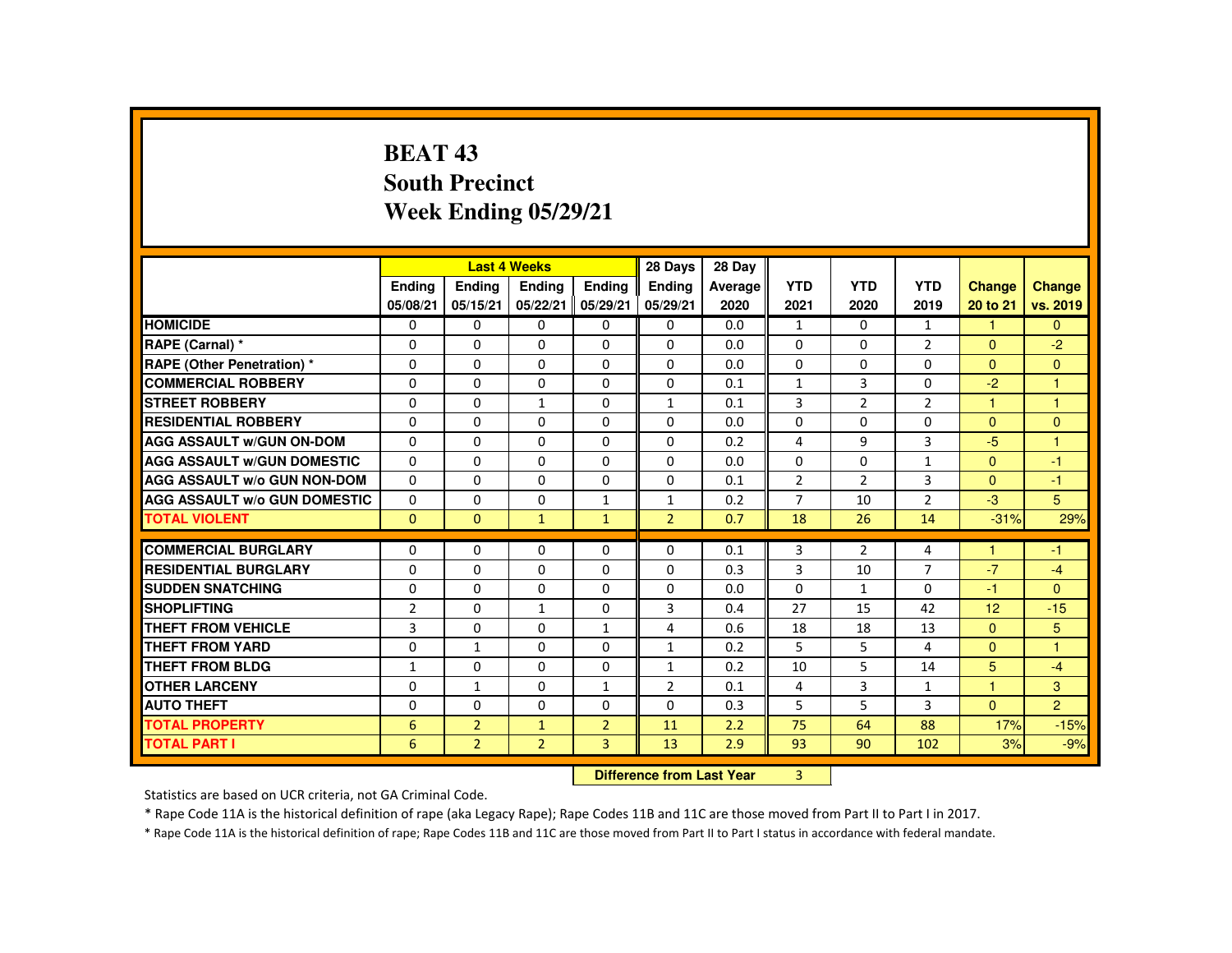# **BEAT 44 South PrecinctWeek Ending 05/29/21**

|                                     |                |               | <b>Last 4 Weeks</b>              |                | 28 Days        | 28 Day  |                |                |                |                      |                |
|-------------------------------------|----------------|---------------|----------------------------------|----------------|----------------|---------|----------------|----------------|----------------|----------------------|----------------|
|                                     | <b>Endina</b>  | <b>Endina</b> | <b>Endina</b>                    | Ending         | <b>Endina</b>  | Average | <b>YTD</b>     | <b>YTD</b>     | <b>YTD</b>     | <b>Change</b>        | <b>Change</b>  |
|                                     | 05/08/21       | 05/15/21      | 05/22/21                         | 05/29/21       | 05/29/21       | 2020    | 2021           | 2020           | 2019           | 20 to 21             | vs. 2019       |
| <b>HOMICIDE</b>                     | $\Omega$       | 0             | $\Omega$                         | 0              | 0              | 0.1     | $\overline{2}$ | 1              | $\mathbf{1}$   | $\mathbf{1}$         | $\mathbf{1}$   |
| RAPE (Carnal) *                     | 0              | $\Omega$      | $\Omega$                         | $\mathbf{1}$   | $\mathbf{1}$   | 0.2     | $\mathbf{1}$   | $\mathbf{1}$   | $\mathbf{1}$   | $\Omega$             | $\Omega$       |
| <b>RAPE (Other Penetration) *</b>   | $\Omega$       | $\Omega$      | $\Omega$                         | $\Omega$       | $\Omega$       | 0.2     | $\Omega$       | 2              | $\Omega$       | $-2$                 | $\mathbf{0}$   |
| <b>COMMERCIAL ROBBERY</b>           | $\mathbf{1}$   | $\Omega$      | $\Omega$                         | $\Omega$       | $\mathbf{1}$   | 0.1     | $\mathbf{1}$   | $\mathbf{1}$   | $\Omega$       | $\Omega$             | $\mathbf{1}$   |
| <b>STREET ROBBERY</b>               | $\Omega$       | $\Omega$      | $\Omega$                         | $\Omega$       | $\Omega$       | 0.5     | 0              | 4              | 3              | $-4$                 | $-3$           |
| <b>RESIDENTIAL ROBBERY</b>          | 1              | $\Omega$      | $\Omega$                         | $\Omega$       | 1              | 0.2     | 5              | $\mathbf{1}$   | $\Omega$       | $\overline{4}$       | 5              |
| <b>AGG ASSAULT W/GUN NON-DOM</b>    | $\Omega$       | $\Omega$      | $\Omega$                         | $\mathbf{1}$   | $\mathbf{1}$   | 0.9     | $\overline{7}$ | 4              | 5              | 3                    | $\overline{2}$ |
| <b>AGG ASSAULT W/GUN DOMESTIC</b>   | $\Omega$       | $\Omega$      | $\Omega$                         | $\Omega$       | $\Omega$       | 0.1     | $\Omega$       | $\mathbf{1}$   | $\overline{2}$ | $-1$                 | $-2$           |
| AGG ASSAULT W/o GUN NON-DOM         | 0              | 0             | 0                                | 0              | 0              | 0.5     | $\overline{2}$ | 3              | 3              | -1                   | $-1$           |
| <b>AGG ASSAULT W/o GUN DOMESTIC</b> | $\mathbf{1}$   | 0             | $\Omega$                         | 0              | 1              | 1.1     | 9              | 4              | 6              | 5 <sup>5</sup>       | 3 <sup>1</sup> |
| <b>TOTAL VIOLENT</b>                | 3              | $\mathbf{0}$  | $\Omega$                         | $\overline{2}$ | 5              | 3.6     | 27             | 22             | 21             | 23%                  | 29%            |
| <b>COMMERCIAL BURGLARY</b>          | $\mathbf{1}$   | 0             | 0                                | 0              | $\mathbf{1}$   | 0.2     | 4              | 2              | 8              | $\overline{2}$       | $-4$           |
| <b>RESIDENTIAL BURGLARY</b>         | $\Omega$       | $\Omega$      | $\Omega$                         | $\Omega$       | 0              | 2.1     | $\overline{2}$ | 15             | 5              | $-13$                | $-3$           |
| <b>SUDDEN SNATCHING</b>             | $\Omega$       | $\Omega$      | $\Omega$                         | $\Omega$       | $\Omega$       | 0.0     | $\Omega$       | $\Omega$       | $\overline{2}$ | $\mathbf{0}$         | $-2$           |
| <b>SHOPLIFTING</b>                  | $\mathbf{1}$   | $\mathbf{1}$  | $\Omega$                         | 0              | $\overline{2}$ | 1.8     | 10             | 9              | 13             | $\blacktriangleleft$ | $-3$           |
| <b>THEFT FROM VEHICLE</b>           | $\overline{2}$ | $\Omega$      | $\mathbf{1}$                     | $\overline{2}$ | 5              | 3.8     | 18             | 24             | 27             | $-6$                 | $-9$           |
| <b>THEFT FROM YARD</b>              | $\mathbf{1}$   | $\Omega$      | $\Omega$                         | 0              | $\mathbf{1}$   | 1.0     | $\overline{7}$ | $\overline{4}$ | 6              | 3                    | $\mathbf{1}$   |
| <b>THEFT FROM BLDG</b>              | $\mathbf{1}$   | $\Omega$      | $\mathbf{1}$                     | $\Omega$       | $\overline{2}$ | 2.1     | 15             | $\overline{7}$ | $\overline{7}$ | 8                    | 8              |
| <b>OTHER LARCENY</b>                | 0              | $\Omega$      | $\Omega$                         | $\Omega$       | $\Omega$       | 0.7     | 4              | 4              | 4              | $\Omega$             | $\overline{0}$ |
| <b>AUTO THEFT</b>                   | $\Omega$       | $\Omega$      | 1                                | $\mathbf{1}$   | $\overline{2}$ | 1.7     | 12             | 9              | 9              | 3                    | $\mathcal{B}$  |
| <b>TOTAL PROPERTY</b>               | 6              | $\mathbf{1}$  | $\overline{3}$                   | 3              | 13             | 13.2    | 72             | 74             | 81             | $-3%$                | $-11%$         |
| <b>TOTAL PART I</b>                 | $\overline{9}$ | $\mathbf{1}$  | $\overline{3}$                   | 5              | 18             | 16.8    | 99             | 96             | 102            | 3%                   | $-3%$          |
|                                     |                |               | <b>Difference from Last Year</b> |                | 3              |         |                |                |                |                      |                |

 **Difference from Last Year**

Statistics are based on UCR criteria, not GA Criminal Code.

\* Rape Code 11A is the historical definition of rape (aka Legacy Rape); Rape Codes 11B and 11C are those moved from Part II to Part I in 2017.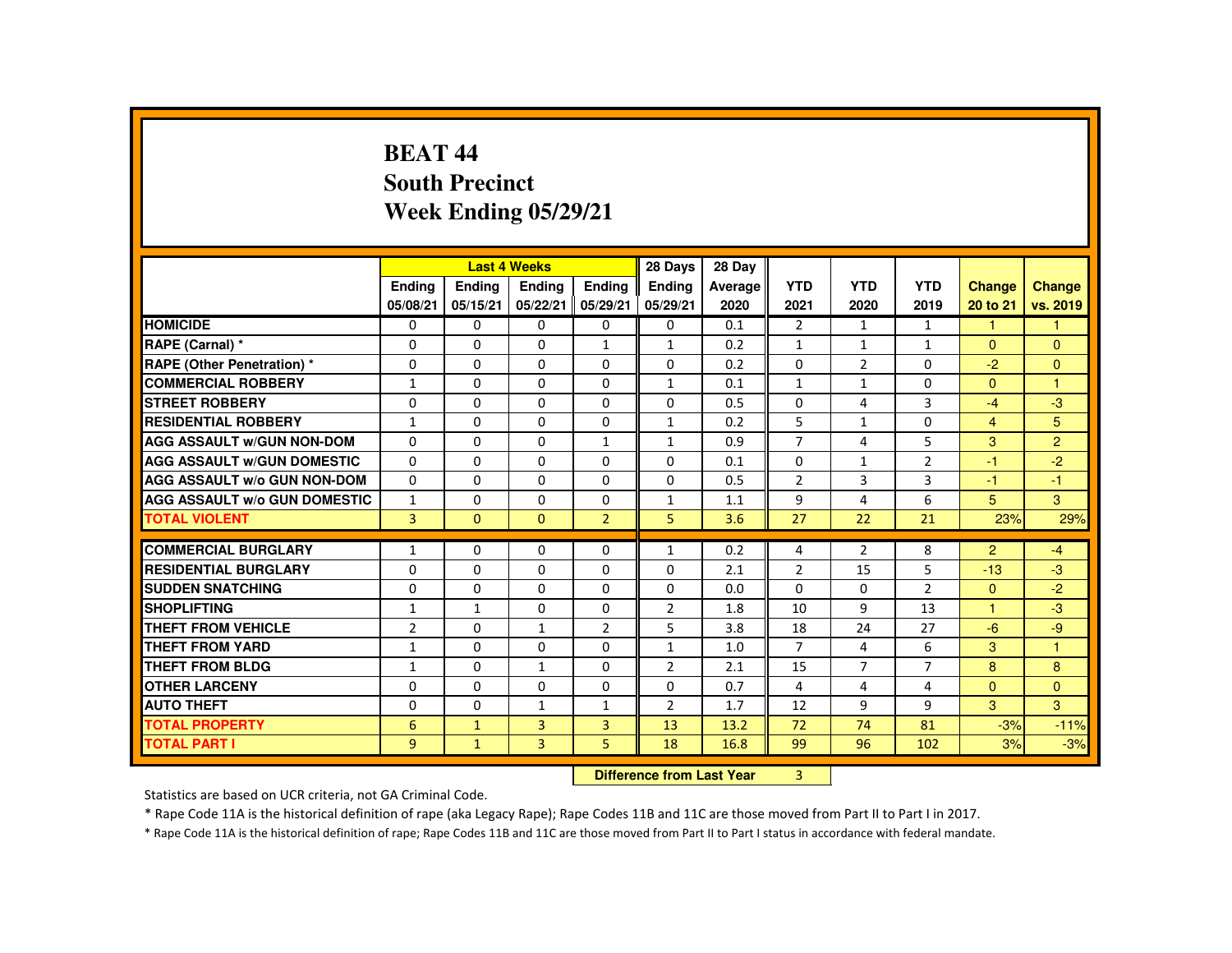## **BEAT 45 South PrecinctWeek Ending 05/29/21**

|                                     |                |                 | <b>Last 4 Weeks</b> |                           | 28 Days        | 28 Day  |                |                |                |                |                |
|-------------------------------------|----------------|-----------------|---------------------|---------------------------|----------------|---------|----------------|----------------|----------------|----------------|----------------|
|                                     | <b>Ending</b>  | <b>Ending</b>   | <b>Endina</b>       | <b>Endina</b>             | <b>Endina</b>  | Average | <b>YTD</b>     | <b>YTD</b>     | <b>YTD</b>     | <b>Change</b>  | Change         |
|                                     | 05/08/21       | 05/15/21        | 05/22/21            | 05/29/21                  | 05/29/21       | 2020    | 2021           | 2020           | 2019           | 20 to 21       | vs. 2019       |
| <b>HOMICIDE</b>                     | 0              | $\Omega$        | $\Omega$            | $\Omega$                  | $\Omega$       | 0.1     | 0              | $\mathbf{1}$   | 0              | $-1$           | $\mathbf{0}$   |
| RAPE (Carnal) *                     | $\Omega$       | $\Omega$        | $\Omega$            | $\Omega$                  | $\Omega$       | 0.2     | $\overline{2}$ | $\overline{2}$ | $\Omega$       | $\Omega$       | $\overline{2}$ |
| <b>RAPE (Other Penetration) *</b>   | $\Omega$       | $\Omega$        | $\Omega$            | $\Omega$                  | $\Omega$       | 0.1     | $\Omega$       | $\mathbf{1}$   | $\Omega$       | -1             | $\overline{0}$ |
| <b>COMMERCIAL ROBBERY</b>           | $\Omega$       | $\Omega$        | $\Omega$            | $\Omega$                  | $\Omega$       | 0.3     | $\Omega$       | $\overline{2}$ | $\Omega$       | $-2$           | $\mathbf{0}$   |
| <b>STREET ROBBERY</b>               | $\Omega$       | $\Omega$        | $\Omega$            | $\Omega$                  | $\Omega$       | 0.2     | 4              | $\overline{2}$ | $\overline{2}$ | 2              | $\overline{2}$ |
| <b>RESIDENTIAL ROBBERY</b>          | $\Omega$       | $\Omega$        | $\mathbf{0}$        | $\Omega$                  | 0              | 0.1     | $\Omega$       | 0              | $\mathbf{1}$   | $\Omega$       | $-1$           |
| <b>AGG ASSAULT W/GUN NON-DOM</b>    | $\Omega$       | $\Omega$        | $\Omega$            | $\Omega$                  | $\Omega$       | 0.6     | $\mathbf{1}$   | $\mathbf{1}$   | $\overline{2}$ | $\Omega$       | $-1$           |
| <b>AGG ASSAULT W/GUN DOMESTIC</b>   | $\Omega$       | $\mathbf{1}$    | $\Omega$            | $\Omega$                  | $\mathbf{1}$   | 0.2     | $\mathbf{1}$   | $\mathbf{1}$   | $\mathbf{1}$   | $\Omega$       | $\mathbf{0}$   |
| <b>AGG ASSAULT W/o GUN NON-DOM</b>  | $\overline{2}$ | $\Omega$        | $\Omega$            | $\Omega$                  | $\overline{2}$ | 0.6     | 6              | $\overline{2}$ | $\mathbf{1}$   | $\overline{4}$ | 5              |
| <b>AGG ASSAULT W/o GUN DOMESTIC</b> | $\mathbf{1}$   | $\mathbf 0$     | $\Omega$            | $\Omega$                  | $\mathbf{1}$   | 0.5     | 9              | $\overline{2}$ | $\overline{2}$ | $\overline{7}$ | $\overline{7}$ |
| <b>TOTAL VIOLENT</b>                | $\overline{3}$ | $\mathbf{1}$    | $\mathbf{0}$        | $\mathbf{0}$              | $\overline{4}$ | 2.9     | 23             | 14             | 9              | 64%            | 156%           |
| <b>COMMERCIAL BURGLARY</b>          | $\Omega$       | $\Omega$        | $\Omega$            | $\Omega$                  | $\Omega$       | 0.2     | $\Omega$       | $\mathbf{1}$   | $\mathbf{1}$   | -1             | $-1$           |
| <b>RESIDENTIAL BURGLARY</b>         | $\Omega$       | $\mathbf{1}$    | $\overline{2}$      | $\Omega$                  | 3              | 0.8     | 6              | 4              | 4              | $\overline{2}$ | $\overline{2}$ |
| <b>SUDDEN SNATCHING</b>             | $\Omega$       | $\Omega$        | $\Omega$            | $\Omega$                  | $\Omega$       | 0.1     | $\Omega$       | $\Omega$       | $\Omega$       | $\Omega$       | $\Omega$       |
| <b>SHOPLIFTING</b>                  | $\mathbf{1}$   | $\mathbf{1}$    | $\mathbf{1}$        | $\overline{2}$            | 5              | 2.5     | 35             | 12             | 62             | 23             | $-27$          |
| <b>THEFT FROM VEHICLE</b>           | $\Omega$       | $\overline{2}$  | $\mathbf{1}$        | 4                         | $\overline{7}$ | 3.7     | 24             | 27             | 12             | $-3$           | 12             |
| <b>THEFT FROM YARD</b>              | 0              | $\mathbf{1}$    | $\mathbf{0}$        | $\Omega$                  | $\mathbf{1}$   | 1.2     | 3              | 6              | 9              | $-3$           | $-6$           |
| <b>THEFT FROM BLDG</b>              | $\Omega$       | $\Omega$        | $\Omega$            | $\overline{2}$            | $\overline{2}$ | 1.0     | 9              | $\overline{7}$ | 9              | $\overline{2}$ | $\Omega$       |
| <b>OTHER LARCENY</b>                | $\Omega$       | $\Omega$        | $\mathbf{1}$        | $\Omega$                  | $\mathbf{1}$   | 0.7     | 6              | 3              | $\Omega$       | 3              | 6              |
| <b>AUTO THEFT</b>                   | $\Omega$       | $\Omega$        | $\overline{2}$      | $\Omega$                  | $\overline{2}$ | 1.7     | $\overline{7}$ | 6              | 3              | $\mathbf{1}$   | $\overline{4}$ |
| <b>TOTAL PROPERTY</b>               | $\mathbf{1}$   | 5               | $\overline{7}$      | 8                         | 21             | 11.9    | 90             | 66             | 100            | 36%            | $-10%$         |
| <b>TOTAL PART I</b>                 | 4              | $6\overline{6}$ | $\overline{7}$      | 8                         | 25             | 14.8    | 113            | 80             | 109            | 41%            | 4%             |
|                                     |                |                 |                     | Difference from Loot Voor |                | 22      |                |                |                |                |                |

 **Difference from Last Year**<sup>33</sup>

Statistics are based on UCR criteria, not GA Criminal Code.

\* Rape Code 11A is the historical definition of rape (aka Legacy Rape); Rape Codes 11B and 11C are those moved from Part II to Part I in 2017.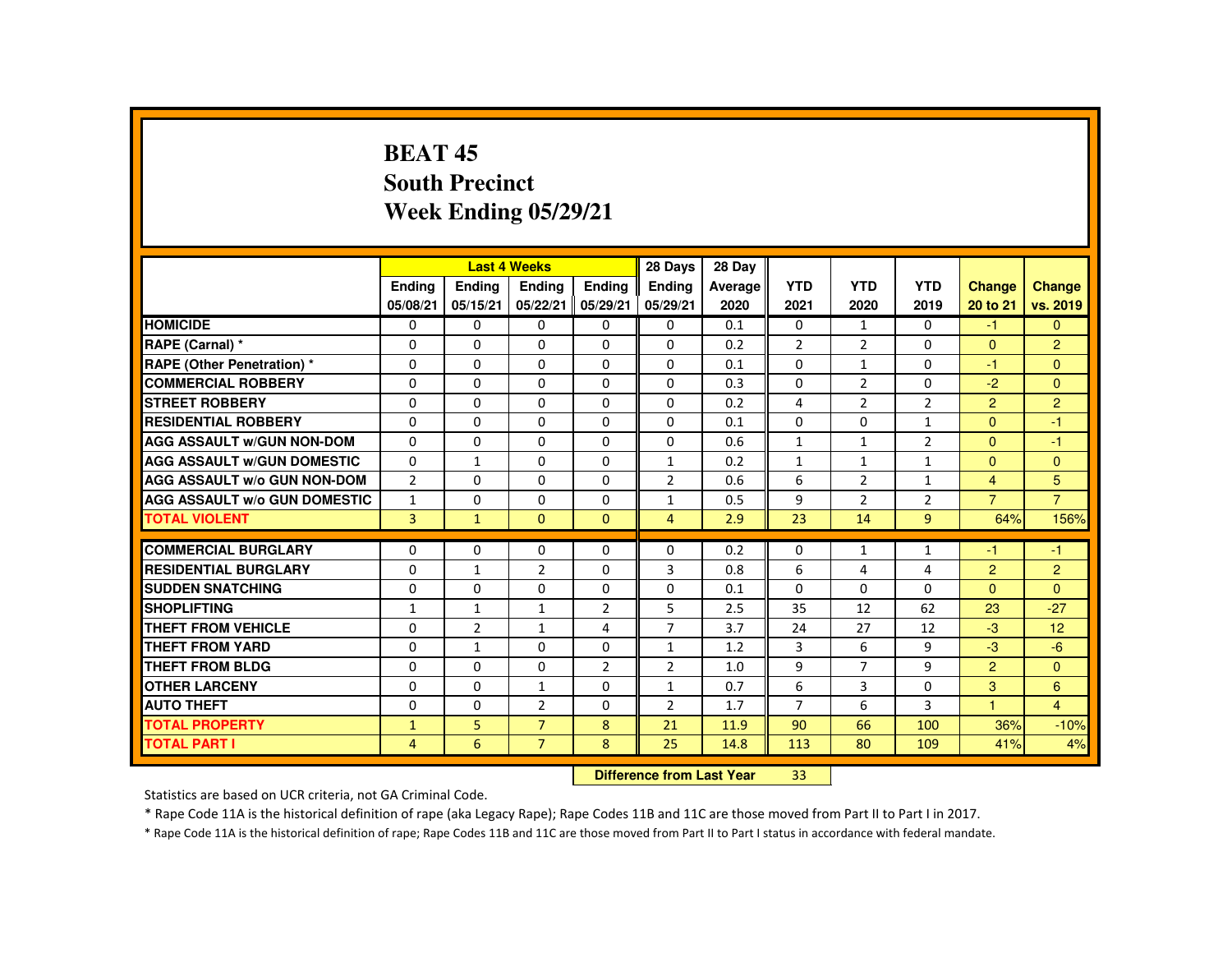### **BEAT 46 South PrecinctWeek Ending 05/29/21**

|                                     |                |                | <b>Last 4 Weeks</b> |                | 28 Days                   | 28 Day  |                |                |                |                |                |
|-------------------------------------|----------------|----------------|---------------------|----------------|---------------------------|---------|----------------|----------------|----------------|----------------|----------------|
|                                     | <b>Endina</b>  | Ending         | Ending              | <b>Endina</b>  | Ending                    | Average | <b>YTD</b>     | <b>YTD</b>     | <b>YTD</b>     | Change         | <b>Change</b>  |
|                                     | 05/08/21       | 05/15/21       | 05/22/21            | 05/29/21       | 05/29/21                  | 2020    | 2021           | 2020           | 2019           | 20 to 21       | vs. 2020       |
| <b>HOMICIDE</b>                     | $\mathbf{0}$   | $\mathbf{1}$   | 0                   | $\mathbf{0}$   | $\mathbf{1}$              | 0.0     | $\mathbf{1}$   | $\Omega$       | $\overline{2}$ | $\mathbf{1}$   | $-1$           |
| RAPE (Carnal) *                     | $\Omega$       | $\Omega$       | $\Omega$            | $\Omega$       | $\Omega$                  | 0.4     | $\mathbf{1}$   | $\overline{2}$ | $\mathbf{1}$   | $-1$           | $\mathbf{0}$   |
| <b>RAPE (Other Penetration) *</b>   | $\Omega$       | $\Omega$       | $\Omega$            | $\Omega$       | 0                         | 0.1     | $\mathbf{1}$   | $\Omega$       | 0              | $\mathbf{1}$   | $\mathbf{1}$   |
| <b>COMMERCIAL ROBBERY</b>           | $\Omega$       | $\Omega$       | $\Omega$            | $\Omega$       | $\Omega$                  | 0.1     | $\mathbf{1}$   | $\mathbf{1}$   | $\mathbf{1}$   | $\mathbf{0}$   | $\mathbf{0}$   |
| <b>STREET ROBBERY</b>               | $\Omega$       | $\Omega$       | $\Omega$            | $\Omega$       | $\Omega$                  | 0.5     | $\mathbf{1}$   | 3              | $\Omega$       | $-2$           | $\mathbf{1}$   |
| <b>RESIDENTIAL ROBBERY</b>          | 0              | $\mathbf{0}$   | 0                   | 0              | 0                         | 0.0     | $\mathbf{1}$   | 0              | 0              | 1              | 1              |
| <b>AGG ASSAULT W/GUN NON-DOM</b>    | $\Omega$       | $\Omega$       | $\mathbf{1}$        | $\Omega$       | 1                         | 0.8     | 3              | 5              | $\mathbf{1}$   | $-2$           | $\overline{2}$ |
| <b>AGG ASSAULT W/GUN DOMESTIC</b>   | $\Omega$       | $\Omega$       | $\Omega$            | $\Omega$       | $\Omega$                  | 0.2     | $\mathbf{1}$   | $\mathbf{1}$   | $\overline{2}$ | $\Omega$       | $-1$           |
| <b>AGG ASSAULT W/o GUN NON-DOM</b>  | $\Omega$       | $\Omega$       | $\Omega$            | $\Omega$       | $\Omega$                  | 0.5     | 4              | 5              | $\overline{2}$ | $-1$           | 2              |
| <b>AGG ASSAULT W/o GUN DOMESTIC</b> | $\mathbf{1}$   | $\Omega$       | $\Omega$            | $\Omega$       | $\mathbf{1}$              | 0.7     | 8              | $\mathbf{1}$   | 5              | $\overline{7}$ | 3              |
| <b>TOTAL VIOLENT</b>                | $\mathbf{1}$   | $\mathbf{1}$   | $\mathbf{1}$        | $\Omega$       | $\overline{3}$            | 3.1     | 22             | 18             | 14             | 22%            | 57%            |
| <b>COMMERCIAL BURGLARY</b>          | $\mathbf{1}$   | $\Omega$       | $\Omega$            | $\Omega$       | $\mathbf{1}$              | 0.3     | 4              | 3              | 6              | 1              | $-2$           |
| <b>RESIDENTIAL BURGLARY</b>         | $\mathbf{1}$   | $\Omega$       | $\mathbf{1}$        | 0              | 2                         | 1.6     | 4              | 5              | 8              | $-1$           | $-4$           |
| <b>SUDDEN SNATCHING</b>             | $\Omega$       | $\Omega$       | $\Omega$            | $\Omega$       | $\Omega$                  | 0.2     | $\Omega$       | $\overline{2}$ | $\Omega$       | $-2$           | $\Omega$       |
| <b>SHOPLIFTING</b>                  | $\mathbf{1}$   | 3              | $\Omega$            | $\overline{2}$ | 6                         | 5.6     | 48             | 25             | 56             | 23             | $-8$           |
| <b>THEFT FROM VEHICLE</b>           | $\Omega$       | $\Omega$       | $\Omega$            | 3              | 3                         | 2.5     | 21             | 14             | 18             | $\overline{7}$ | 3              |
| <b>THEFT FROM YARD</b>              | $\Omega$       | $\Omega$       | $\Omega$            | $\Omega$       | $\Omega$                  | 0.9     | $\overline{2}$ | 4              | $\mathbf{1}$   | $-2$           | $\mathbf{1}$   |
| THEFT FROM BLDG                     | $\mathbf{1}$   | $\mathbf{0}$   | 0                   | $\Omega$       | $\mathbf{1}$              | 1.5     | 5              | $\overline{7}$ | $\overline{7}$ | $-2$           | $-2$           |
| <b>OTHER LARCENY</b>                | $\mathbf{1}$   | $\mathbf{0}$   | $\mathbf{1}$        | $\Omega$       | $\overline{2}$            | 0.4     | 5              | $\mathbf{1}$   | 3              | $\overline{4}$ | $\overline{2}$ |
| <b>AUTO THEFT</b>                   | $\mathbf{1}$   | $\Omega$       | $\mathbf{1}$        | $\mathbf{1}$   | 3                         | 0.7     | 10             | 2              | 10             | 8              | $\mathbf{0}$   |
| <b>TOTAL PROPERTY</b>               | 6              | $\overline{3}$ | $\overline{3}$      | 6              | 18                        | 13.7    | 99             | 63             | 109            | 57%            | $-9%$          |
| <b>TOTAL PART I</b>                 | $\overline{7}$ | 4              | $\overline{4}$      | 6              | 21                        | 16.8    | 121            | 81             | 123            | 49%            | $-2%$          |
|                                     |                |                |                     |                | Difference from Leat Voor |         | $\sqrt{2}$     |                |                |                |                |

 **Difference from Last Year**<sup>40</sup>

Statistics are based on UCR criteria, not GA Criminal Code.

\* Rape Code 11A is the historical definition of rape (aka Legacy Rape); Rape Codes 11B and 11C are those moved from Part II to Part I in 2017.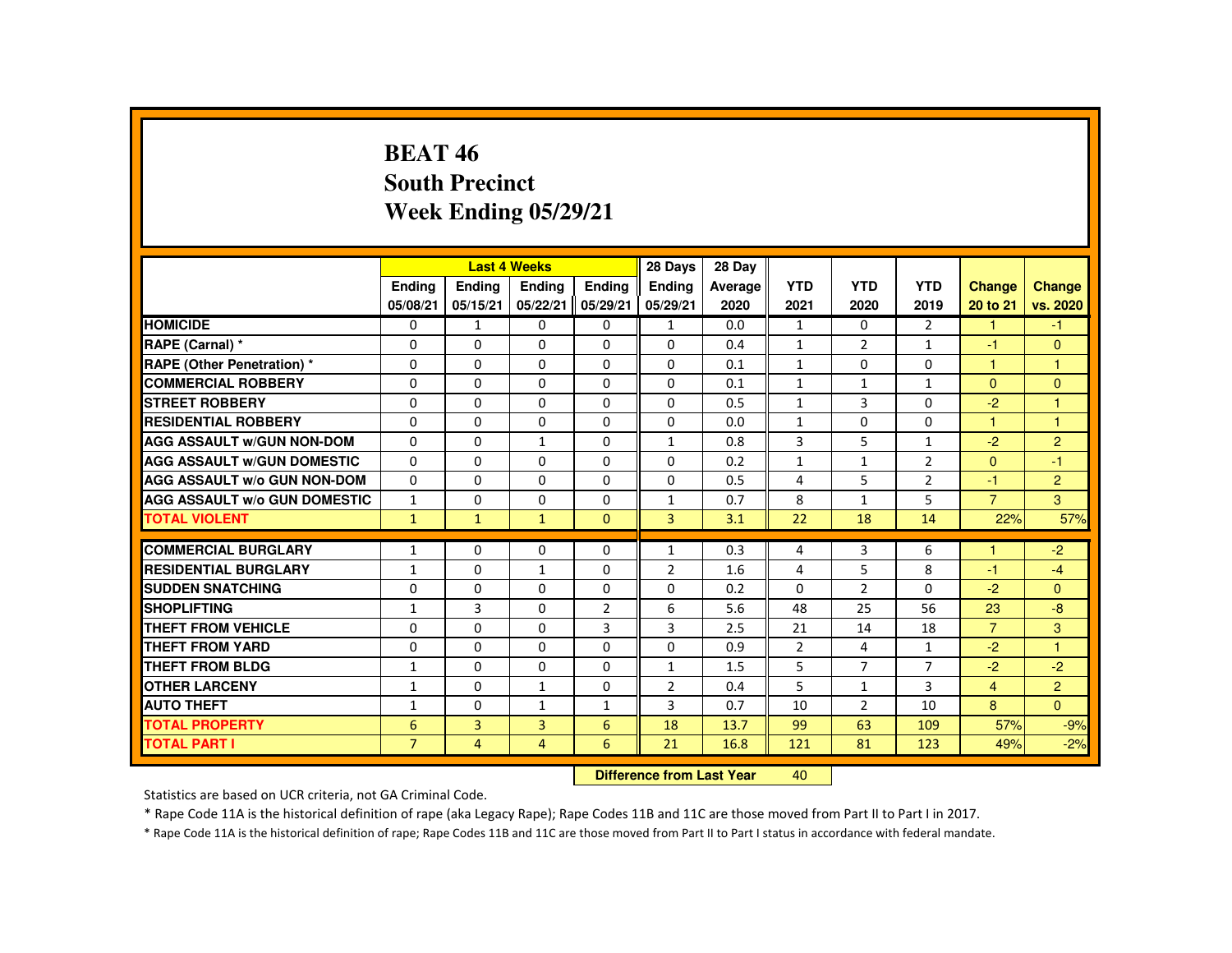# **BEAT 47 South PrecinctWeek Ending 05/29/21**

|                                     |                |          | <b>Last 4 Weeks</b>              |               | 28 Days        | 28 Day  |                |                |                |                |                |
|-------------------------------------|----------------|----------|----------------------------------|---------------|----------------|---------|----------------|----------------|----------------|----------------|----------------|
|                                     | Ending         | Ending   | Ending                           | <b>Endina</b> | <b>Endina</b>  | Average | <b>YTD</b>     | <b>YTD</b>     | <b>YTD</b>     | <b>Change</b>  | <b>Change</b>  |
|                                     | 05/08/21       | 05/15/21 | 05/22/21                         | 05/29/21      | 05/29/21       | 2020    | 2021           | 2020           | 2019           | 20 to 21       | vs. 2019       |
| <b>HOMICIDE</b>                     | 0              | $\Omega$ | $\mathbf{0}$                     | $\mathbf{0}$  | 0              | 0.1     | 0              | $\mathbf{1}$   | 0              | $-1$           | $\mathbf{0}$   |
| RAPE (Carnal) *                     | $\mathbf{0}$   | $\Omega$ | $\Omega$                         | $\Omega$      | $\Omega$       | 0.0     | $\Omega$       | $\Omega$       | $\Omega$       | $\mathbf{0}$   | $\Omega$       |
| <b>RAPE (Other Penetration) *</b>   | $\mathbf{0}$   | $\Omega$ | $\Omega$                         | $\Omega$      | $\Omega$       | 0.0     | $\Omega$       | $\Omega$       | $\Omega$       | $\Omega$       | $\Omega$       |
| <b>COMMERCIAL ROBBERY</b>           | $\mathbf{0}$   | $\Omega$ | $\Omega$                         | $\Omega$      | $\Omega$       | 0.0     | $\Omega$       | $\Omega$       | $\Omega$       | $\Omega$       | $\Omega$       |
| <b>STREET ROBBERY</b>               | $\mathbf 0$    | $\Omega$ | $\Omega$                         | $\Omega$      | $\Omega$       | 0.0     | $\Omega$       | $\Omega$       | $\Omega$       | $\Omega$       | $\mathbf{0}$   |
| <b>RESIDENTIAL ROBBERY</b>          | $\Omega$       | $\Omega$ | $\Omega$                         | $\Omega$      | $\Omega$       | 0.1     | $\Omega$       | $\mathbf{1}$   | $\Omega$       | -1             | $\Omega$       |
| <b>AGG ASSAULT W/GUN NON-GUN</b>    | $\Omega$       | $\Omega$ | $\Omega$                         | $\Omega$      | $\Omega$       | 0.1     | $\Omega$       | $\Omega$       | $\Omega$       | $\Omega$       | $\Omega$       |
| <b>AGG ASSAULT W/GUN DOMESTIC</b>   | $\Omega$       | $\Omega$ | $\Omega$                         | $\Omega$      | $\Omega$       | 0.0     | $\Omega$       | $\Omega$       | $\Omega$       | $\Omega$       | $\Omega$       |
| <b>AGG ASSAULT W/o GUN NON-DOM</b>  | $\Omega$       | $\Omega$ | $\mathbf{0}$                     | $\mathbf{0}$  | $\Omega$       | 0.0     | $\Omega$       | $\Omega$       | $\mathbf{1}$   | $\Omega$       | $-1$           |
| <b>AGG ASSAULT W/o GUN DOMESTIC</b> | $\Omega$       | $\Omega$ | $\Omega$                         | $\Omega$      | $\Omega$       | 0.2     | $\overline{2}$ | $\Omega$       | $\overline{2}$ | $\overline{2}$ | $\overline{0}$ |
| <b>TOTAL VIOLENT</b>                | $\Omega$       | $\Omega$ | $\Omega$                         | $\Omega$      | $\Omega$       | 0.4     | $\overline{2}$ | $\overline{2}$ | $\overline{3}$ | 0%             | $-33%$         |
| <b>COMMERCIAL BURGLARY</b>          | $\mathbf{0}$   | $\Omega$ | $\mathbf{0}$                     | $\Omega$      | 0              | 0.0     | 0              | 0              | $\mathbf{1}$   | $\Omega$       | $-1$           |
| <b>RESIDENTIAL BURGLARY</b>         | $\mathbf{1}$   | $\Omega$ | $\Omega$                         | $\Omega$      | $\mathbf{1}$   | 0.5     | 3              | $\overline{2}$ | $\mathbf{1}$   | $\overline{1}$ | $\overline{2}$ |
| <b>SUDDEN SNATCHING</b>             | $\Omega$       | $\Omega$ | $\Omega$                         | $\Omega$      | $\Omega$       | 0.0     | $\Omega$       | $\Omega$       | $\Omega$       | $\Omega$       | $\Omega$       |
| <b>SHOPLIFTING</b>                  | 0              | 0        | $\mathbf{0}$                     | 0             | 0              | 0.0     | 0              | 0              | 0              | $\overline{0}$ | $\overline{0}$ |
| <b>THEFT FROM VEHICLE</b>           | $\Omega$       | $\Omega$ | $\Omega$                         | $\Omega$      | $\Omega$       | 1.0     | 4              | 5              | 8              | -1             | $-4$           |
| <b>THEFT FROM YARD</b>              | $\mathbf{0}$   | $\Omega$ | $\Omega$                         | $\Omega$      | $\Omega$       | 0.5     | 3              | 5              | $\overline{2}$ | $-2$           | $\mathbf{1}$   |
| <b>THEFT FROM BLDG</b>              | $\mathbf{0}$   | $\Omega$ | $\Omega$                         | $\Omega$      | $\Omega$       | 0.2     | 5              | $\mathbf{1}$   | $\Omega$       | $\overline{4}$ | 5              |
| <b>OTHER LARCENY</b>                | $\mathbf{0}$   | $\Omega$ | $\Omega$                         | $\Omega$      | $\Omega$       | 0.2     | 3              | $\mathbf{1}$   | 4              | $\overline{2}$ | $-1$           |
| <b>AUTO THEFT</b>                   | 1              | $\Omega$ | $\Omega$                         | $\mathbf{1}$  | 2              | 0.6     | $\overline{2}$ | $\overline{3}$ | 3              | $-1$           | $-1$           |
| <b>TOTAL PROPERTY</b>               | $\overline{2}$ | $\Omega$ | $\Omega$                         | $\mathbf{1}$  | 3              | 3.1     | 20             | 17             | 19             | 18%            | 5%             |
| <b>TOTAL PART I</b>                 | $\overline{2}$ | $\Omega$ | $\mathbf{0}$                     | $\mathbf{1}$  | $\overline{3}$ | 3.5     | 22             | 19             | 22             | 16%            | 0%             |
|                                     |                |          | <b>Difference from Last Year</b> |               | 3              |         |                |                |                |                |                |

 **Difference from Last Year**

Statistics are based on UCR criteria, not GA Criminal Code.

\* Rape Code 11A is the historical definition of rape (aka Legacy Rape); Rape Codes 11B and 11C are those moved from Part II to Part I in 2017.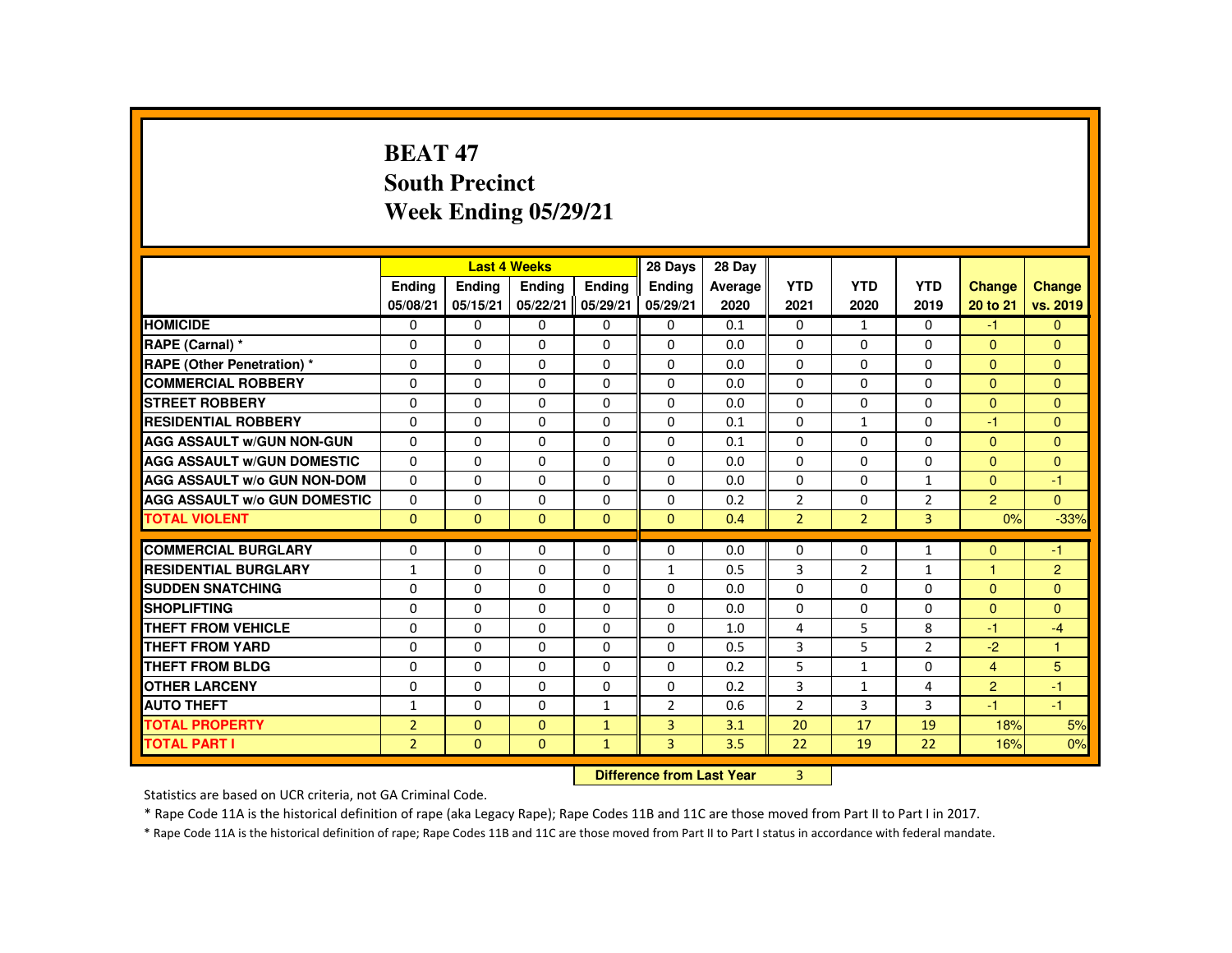# **BEAT 51 East PrecinctWeek Ending 05/29/21**

|                                     |                    |                    | <b>Last 4 Weeks</b>              |                           | 28 Days            | 28 Day          |                    |                    |                    |                           |                           |
|-------------------------------------|--------------------|--------------------|----------------------------------|---------------------------|--------------------|-----------------|--------------------|--------------------|--------------------|---------------------------|---------------------------|
|                                     | Ending<br>05/08/21 | Ending<br>05/15/21 | Ending<br>05/22/21               | <b>Endina</b><br>05/29/21 | Ending<br>05/29/21 | Average<br>2020 | <b>YTD</b><br>2021 | <b>YTD</b><br>2020 | <b>YTD</b><br>2019 | <b>Change</b><br>20 to 21 | <b>Change</b><br>vs. 2019 |
| <b>HOMICIDE</b>                     | $\Omega$           | 0                  | 0                                | 0                         | 0                  | 0.2             | 0                  | $\overline{2}$     | $\mathbf{1}$       | $-2$                      | $-1$                      |
| RAPE (Carnal) *                     | 0                  | $\mathbf{1}$       | 0                                | $\Omega$                  | 1                  | 0.1             | $\mathbf{1}$       | 0                  | $\mathbf{1}$       | 1                         | $\mathbf{0}$              |
| <b>RAPE (Other Penetration) *</b>   | $\Omega$           | $\Omega$           | $\Omega$                         | $\Omega$                  | $\Omega$           | 0.1             | 1                  | $\Omega$           | $\Omega$           | $\blacktriangleleft$      | $\mathbf{1}$              |
| <b>COMMERCIAL ROBBERY</b>           | $\Omega$           | $\Omega$           | $\Omega$                         | $\Omega$                  | $\Omega$           | 0.0             | $\mathbf{1}$       | $\Omega$           | $\Omega$           | $\blacktriangleleft$      | $\overline{1}$            |
| <b>STREET ROBBERY</b>               | $\mathbf{1}$       | $\Omega$           | $\Omega$                         | $\mathbf{1}$              | 2                  | 0.3             | 4                  | 2                  | 4                  | $\overline{2}$            | $\mathbf{0}$              |
| <b>RESIDENTIAL ROBBERY</b>          | $\mathbf{1}$       | 0                  | 0                                | 0                         | $\mathbf{1}$       | 0.1             | 3                  | 0                  | 0                  | 3                         | 3                         |
| <b>AGG ASSAULT W/GUN NON-DOM</b>    | $\Omega$           | $\mathbf{1}$       | $\Omega$                         | $\Omega$                  | $\mathbf{1}$       | 2.1             | 5                  | 9                  | 6                  | $-4$                      | $-1$                      |
| <b>AGG ASSAULT W/GUN DOMESTIC</b>   | $\Omega$           | $\Omega$           | $\Omega$                         | $\Omega$                  | $\Omega$           | 0.2             | $\Omega$           | $\Omega$           | $\Omega$           | $\Omega$                  | $\Omega$                  |
| <b>AGG ASSAULT W/o GUN NON-DOM</b>  | 0                  | $\overline{2}$     | $\mathbf{1}$                     | 0                         | 3                  | 1.5             | 8                  | 8                  | 8                  | $\Omega$                  | $\Omega$                  |
| <b>AGG ASSAULT W/o GUN DOMESTIC</b> | $\overline{2}$     | 0                  | $\Omega$                         | $\mathbf{1}$              | 3                  | 1.5             | $\overline{7}$     | $\overline{7}$     | 8                  | $\Omega$                  | $-1$                      |
| <b>TOTAL VIOLENT</b>                | $\overline{4}$     | $\overline{4}$     | $\mathbf{1}$                     | $\overline{2}$            | 11                 | 6.0             | 30                 | 28                 | 28                 | 7%                        | 7%                        |
| <b>COMMERCIAL BURGLARY</b>          | $\Omega$           | 0                  | $\Omega$                         | 0                         | $\Omega$           | 0.3             | $\mathbf{1}$       | 2                  | $\mathbf{1}$       | -1                        | $\mathbf{0}$              |
| <b>RESIDENTIAL BURGLARY</b>         | $\Omega$           | $\Omega$           | $\Omega$                         | $\mathbf{1}$              | $\mathbf{1}$       | 1.5             | 10                 | 11                 | 14                 | $-1$                      | $-4$                      |
| <b>SUDDEN SNATCHING</b>             | 0                  | 0                  | 0                                | 0                         | 0                  | 0.1             | 0                  | 0                  | 0                  | $\Omega$                  | $\Omega$                  |
| <b>SHOPLIFTING</b>                  | $\Omega$           | 0                  | $\Omega$                         | 0                         | 0                  | 1.2             | 6                  | 10                 | 11                 | $-4$                      | $-5$                      |
| <b>THEFT FROM VEHICLE</b>           | $\Omega$           | $\Omega$           | $\Omega$                         | $\mathbf{1}$              | $\mathbf{1}$       | 2.2             | 15                 | 14                 | 13                 | $\blacktriangleleft$      | 2                         |
| <b>THEFT FROM YARD</b>              | $\Omega$           | $\Omega$           | $\Omega$                         | $\mathbf{1}$              | $\mathbf{1}$       | 1.2             | 3                  | $\overline{7}$     | 6                  | $-4$                      | $-3$                      |
| <b>THEFT FROM BLDG</b>              | $\mathbf{1}$       | $\Omega$           | $\mathbf{1}$                     | $\Omega$                  | $\overline{2}$     | 1.8             | 8                  | 12                 | 4                  | $-4$                      | $\overline{4}$            |
| <b>OTHER LARCENY</b>                | $\Omega$           | $\mathbf{1}$       | $\Omega$                         | $\Omega$                  | $\mathbf{1}$       | 0.6             | $\overline{7}$     | 5                  | 9                  | $\overline{2}$            | $-2$                      |
| <b>AUTO THEFT</b>                   | $\Omega$           | $\Omega$           | $\Omega$                         | $\Omega$                  | $\Omega$           | 1.5             | 5                  | $\overline{7}$     | 12                 | $-2$                      | $-7$                      |
| <b>TOTAL PROPERTY</b>               | $\mathbf{1}$       | $\mathbf{1}$       | $\mathbf{1}$                     | 3                         | 6                  | 10.4            | 55                 | 68                 | 70                 | $-19%$                    | $-21%$                    |
| <b>TOTAL PART I</b>                 | 5                  | 5 <sup>1</sup>     | $\overline{2}$                   | 5                         | 17                 | 16.4            | 85                 | 96                 | 98                 | $-11%$                    | $-13%$                    |
|                                     |                    |                    | <b>Difference from Last Year</b> |                           | $-11$              |                 |                    |                    |                    |                           |                           |

Statistics are based on UCR criteria, not GA Criminal Code.

\* Rape Code 11A is the historical definition of rape (aka Legacy Rape); Rape Codes 11B and 11C are those moved from Part II to Part I in 2017.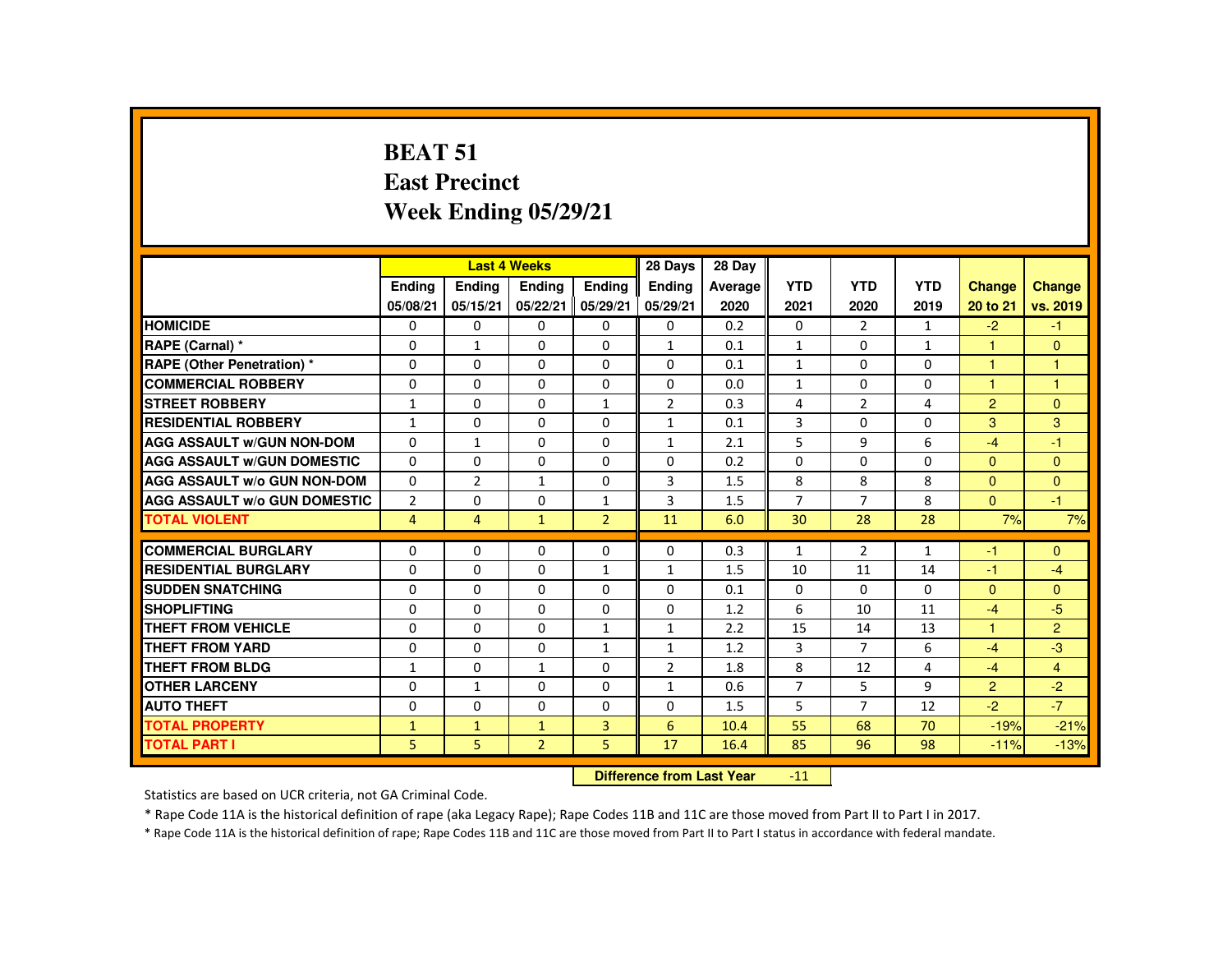#### **BEAT 52 East PrecinctWeek Ending 05/29/21**

|                                     |                           |                | <b>Last 4 Weeks</b> |                | 28 Days                    | 28 Day     |                     |                     |                |                        |                      |
|-------------------------------------|---------------------------|----------------|---------------------|----------------|----------------------------|------------|---------------------|---------------------|----------------|------------------------|----------------------|
|                                     | <b>Endina</b>             | <b>Ending</b>  | Ending              | <b>Endina</b>  | <b>Endina</b>              | Average    | <b>YTD</b>          | <b>YTD</b>          | <b>YTD</b>     | <b>Change</b>          | <b>Change</b>        |
|                                     | 05/08/21                  | 05/15/21       | 05/22/21            | 05/29/21       | 05/29/21                   | 2020       | 2021                | 2020                | 2019           | 20 to 21               | vs. 2019             |
| <b>HOMICIDE</b>                     | $\Omega$                  | $\Omega$       | 0                   | 0              | $\mathbf{0}$               | 0.0        | $\Omega$            | $\Omega$            | $\Omega$       | $\Omega$               | $\Omega$             |
| RAPE (Carnal) *                     | $\mathbf{1}$              | $\Omega$       | $\Omega$            | $\Omega$       | $\mathbf{1}$               | 0.0        | $\mathbf{1}$        | $\Omega$            | $\mathbf{1}$   | н                      | $\mathbf{0}$         |
| <b>RAPE (Other Penetration) *</b>   | $\Omega$                  | $\Omega$       | $\Omega$            | $\Omega$       | $\Omega$                   | 0.0        | $\Omega$            | $\Omega$            | $\Omega$       | $\mathbf{0}$           | $\Omega$             |
| <b>COMMERCIAL ROBBERY</b>           | $\Omega$                  | $\Omega$       | $\Omega$            | $\Omega$       | $\Omega$                   | 0.0        | $\Omega$            | $\Omega$            | $\mathbf{1}$   | $\mathbf{0}$           | $-1$                 |
| <b>STREET ROBBERY</b>               | $\Omega$                  | $\Omega$       | $\Omega$            | $\Omega$       | $\Omega$                   | 0.1        | $\overline{2}$      | $\mathbf{1}$        | 4              | $\blacktriangleleft$   | $-2$                 |
| <b>RESIDENTIAL ROBBERY</b>          | 0                         | $\mathbf{0}$   | 0                   | $\mathbf{0}$   | $\mathbf{0}$               | 0.0        | $\Omega$            | 0                   | $\overline{2}$ | $\Omega$               | $-2$                 |
| <b>AGG ASSAULT W/GUN NON-DOM</b>    | $\Omega$                  | $\Omega$       | $\mathbf{1}$        | $\Omega$       | $\mathbf{1}$               | 0.1        | 6                   | 3                   | 5              | 3                      | $\blacktriangleleft$ |
| <b>AGG ASSAULT W/GUN DOMESTIC</b>   | $\Omega$                  | $\Omega$       | $\Omega$            | $\Omega$       | $\Omega$                   | 0.0        | $\mathbf{1}$        | 2                   | $\mathbf{1}$   | $-1$                   | $\Omega$             |
| <b>AGG ASSAULT W/o GUN NON-DOM</b>  | $\Omega$                  | $\Omega$       | $\Omega$            | $\Omega$       | $\Omega$                   | 0.1        | $\mathbf{1}$        | $\overline{7}$      | 5              | $-6$                   | $-4$                 |
| <b>AGG ASSAULT W/o GUN DOMESTIC</b> | $\Omega$                  | $\Omega$       | $\Omega$            | $\Omega$       | $\Omega$                   | 0.2        | 4                   | 8                   | 5              | $-4$                   | $-1$                 |
| <b>TOTAL VIOLENT</b>                | $\mathbf{1}$              | $\mathbf{0}$   | ◆                   | $\Omega$       | $\overline{2}$             | 0.6        | 15                  | 21                  | 24             | $-29%$                 | $-38%$               |
| <b>COMMERCIAL BURGLARY</b>          | $\Omega$                  | $\Omega$       | $\Omega$            | $\Omega$       | $\Omega$                   | 0.0        | $\mathbf{1}$        | $\overline{2}$      | $\Omega$       | -1                     | $\overline{1}$       |
| <b>RESIDENTIAL BURGLARY</b>         | $\Omega$                  | $\Omega$       | 2                   | $\Omega$       |                            |            |                     | 9                   |                |                        |                      |
| <b>SUDDEN SNATCHING</b>             | $\Omega$                  | $\mathbf{0}$   | $\Omega$            | $\Omega$       | $\overline{2}$<br>$\Omega$ | 0.4        | 11<br>$\Omega$      |                     | 24<br>$\Omega$ | $\overline{2}$<br>$-2$ | $-13$<br>$\Omega$    |
| <b>SHOPLIFTING</b>                  | $\Omega$                  | $\Omega$       | $\Omega$            | $\Omega$       | $\Omega$                   | 0.0        |                     | $\overline{2}$<br>6 | $\mathbf{1}$   | $-4$                   | $\overline{1}$       |
| <b>THEFT FROM VEHICLE</b>           |                           | $\mathbf{1}$   | $\Omega$            | $\Omega$       |                            | 0.1<br>0.7 | $\overline{2}$<br>8 | 30                  | 28             | $-22$                  | $-20$                |
|                                     | $\mathbf{1}$              |                |                     |                | $\overline{2}$             |            |                     |                     |                |                        |                      |
| <b>THEFT FROM YARD</b>              | $\Omega$                  | $\Omega$       | $\Omega$            | $\Omega$       | $\Omega$                   | 0.3        | 3                   | 14                  | 13             | $-11$                  | $-10$                |
| <b>THEFT FROM BLDG</b>              | 0                         | $\Omega$       | $\Omega$            | $\Omega$       | $\mathbf 0$                | 0.2        | 5                   | 11                  | 16             | $-6$                   | $-11$                |
| <b>OTHER LARCENY</b>                | $\mathbf{1}$              | $\overline{2}$ | $\mathbf{1}$        | 3              | $\overline{7}$             | 0.3        | 15                  | 6                   | 3              | 9                      | 12                   |
| <b>AUTO THEFT</b>                   | $\mathbf{1}$              | $\mathbf{1}$   | $\mathbf{1}$        | $\mathbf{1}$   | 4                          | 0.2        | 5                   | $\overline{7}$      | 9              | $-2$                   | $-4$                 |
| <b>TOTAL PROPERTY</b>               | $\overline{3}$            | $\overline{4}$ | $\overline{4}$      | $\overline{4}$ | 15                         | 2.2        | 50                  | 87                  | 94             | $-43%$                 | $-47%$               |
| <b>TOTAL PART I</b>                 | $\overline{4}$            | 4              | 5                   | $\overline{4}$ | 17                         | 2.9        | 65                  | 108                 | 118            | $-40%$                 | $-45%$               |
|                                     | Difference from Loot Voor |                |                     |                |                            |            |                     |                     |                |                        |                      |

 **Difference from Last Year**-43

Statistics are based on UCR criteria, not GA Criminal Code.

\* Rape Code 11A is the historical definition of rape (aka Legacy Rape); Rape Codes 11B and 11C are those moved from Part II to Part I in 2017.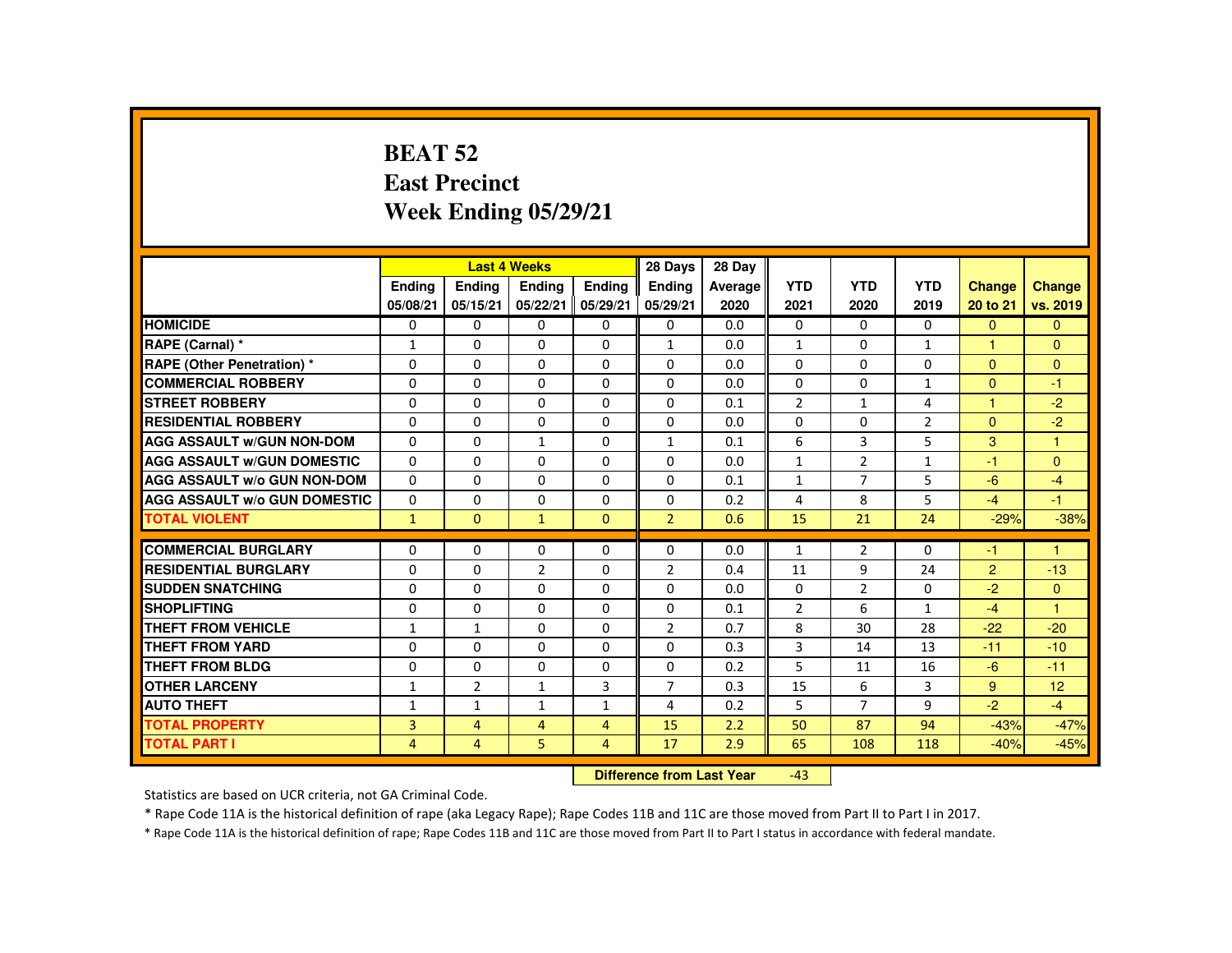# **BEAT 53 East PrecinctWeek Ending 05/29/21**

|                                     |                |                | <b>Last 4 Weeks</b>              |               | 28 Days        | 28 Day  |                |                |                |                |                |
|-------------------------------------|----------------|----------------|----------------------------------|---------------|----------------|---------|----------------|----------------|----------------|----------------|----------------|
|                                     | Ending         | Ending         | <b>Endina</b>                    | <b>Endina</b> | <b>Endina</b>  | Average | <b>YTD</b>     | <b>YTD</b>     | <b>YTD</b>     | <b>Change</b>  | <b>Change</b>  |
|                                     | 05/08/21       | 05/15/21       | 05/22/21                         | 05/29/21      | 05/29/21       | 2020    | 2021           | 2020           | 2019           | 20 to 21       | vs. 2019       |
| <b>HOMICIDE</b>                     | 0              | $\Omega$       | $\mathbf{0}$                     | $\Omega$      | 0              | 0.1     | $\mathbf{1}$   | $\Omega$       | 0              | $\mathbf{1}$   | 1              |
| RAPE (Carnal) *                     | $\mathbf{0}$   | $\Omega$       | $\Omega$                         | $\Omega$      | $\Omega$       | 0.0     | $\overline{2}$ | $\Omega$       | $\Omega$       | $\overline{2}$ | $\overline{2}$ |
| RAPE (Other Penetration) *          | $\mathbf{0}$   | $\Omega$       | $\Omega$                         | $\Omega$      | $\Omega$       | 0.2     | $\Omega$       | $\mathbf{1}$   | $\Omega$       | $-1$           | $\Omega$       |
| <b>COMMERCIAL ROBBERY</b>           | $\Omega$       | $\Omega$       | $\Omega$                         | $\Omega$      | $\Omega$       | 0.0     | $\Omega$       | $\Omega$       | $\Omega$       | $\Omega$       | $\Omega$       |
| <b>STREET ROBBERY</b>               | $\mathbf 0$    | $\Omega$       | $\Omega$                         | $\Omega$      | 0              | 0.6     | $\overline{2}$ | 1              | 3              | 1              | $-1$           |
| <b>RESIDENTIAL ROBBERY</b>          | $\Omega$       | $\Omega$       | $\Omega$                         | $\Omega$      | $\Omega$       | 0.1     | $\Omega$       | $\mathbf{1}$   | $\Omega$       | -1             | $\Omega$       |
| <b>AGG ASSAULT W/GUN NON-DOM</b>    | $\Omega$       | $\mathbf{1}$   | $\Omega$                         | $\Omega$      | $\mathbf{1}$   | 1.2     | 6              | 6              | 4              | $\Omega$       | $\overline{2}$ |
| <b>AGG ASSAULT W/GUN DOMESTIC</b>   | $\Omega$       | $\Omega$       | $\Omega$                         | $\Omega$      | $\Omega$       | 0.4     | $\mathbf{1}$   | 3              | $\mathbf{1}$   | $-2$           | $\Omega$       |
| <b>AGG ASSAULT W/o GUN NON-DOM</b>  | $\mathbf{1}$   | $\Omega$       | $\Omega$                         | $\Omega$      | $\mathbf{1}$   | 1.2     | $\overline{7}$ | $\overline{7}$ | 3              | $\mathbf{0}$   | $\overline{4}$ |
| <b>AGG ASSAULT W/o GUN DOMESTIC</b> | $\mathbf{0}$   | $\Omega$       | $\mathbf{1}$                     | $\Omega$      | $\mathbf{1}$   | 1.5     | 10             | 6              | 10             | $\overline{4}$ | $\Omega$       |
| <b>TOTAL VIOLENT</b>                | $\mathbf{1}$   | $\mathbf{1}$   | $\mathbf{1}$                     | $\Omega$      | $\overline{3}$ | 5.2     | 29             | 25             | 21             | 16%            | 38%            |
| <b>COMMERCIAL BURGLARY</b>          | $\mathbf{0}$   | $\Omega$       | $\mathbf{0}$                     | $\Omega$      | 0              | 0.2     | 1              | $\overline{2}$ | $\mathbf{1}$   | -1             | $\Omega$       |
| <b>RESIDENTIAL BURGLARY</b>         | $\mathbf{1}$   | $\mathbf{1}$   | $\mathbf{1}$                     | 4             | $\overline{7}$ | 3.0     | 12             | 11             | 26             | $\overline{1}$ | $-14$          |
| <b>SUDDEN SNATCHING</b>             | $\Omega$       | $\Omega$       | $\Omega$                         | $\Omega$      | $\Omega$       | 0.0     | $\Omega$       | $\Omega$       | $\Omega$       | $\Omega$       | $\Omega$       |
| <b>SHOPLIFTING</b>                  | 0              | 0              | $\mathbf{0}$                     | 0             | 0              | 0.2     | 0              | 1              | $\Omega$       | -1             | $\mathbf{0}$   |
| <b>THEFT FROM VEHICLE</b>           | $\Omega$       | $\mathbf{1}$   | $\mathbf{1}$                     | $\mathbf{1}$  | 3              | 3.6     | 16             | 18             | 22             | $-2$           | $-6$           |
| <b>THEFT FROM YARD</b>              | $\mathbf{0}$   | $\Omega$       | $\Omega$                         | $\Omega$      | $\Omega$       | 1.0     | 4              | 5              | 4              | $-1$           | $\Omega$       |
| <b>THEFT FROM BLDG</b>              | $\mathbf{0}$   | $\Omega$       | $\Omega$                         | $\mathbf{1}$  | $\mathbf{1}$   | 2.4     | 8              | 11             | 15             | $-3$           | $-7$           |
| <b>OTHER LARCENY</b>                | $\mathbf{0}$   | $\Omega$       | $\Omega$                         | $\Omega$      | $\Omega$       | 0.5     | 3              | 3              | $\overline{7}$ | $\mathbf{0}$   | $-4$           |
| <b>AUTO THEFT</b>                   | $\Omega$       | $\mathbf{1}$   | $\Omega$                         | $\Omega$      | $\mathbf{1}$   | 1.6     | 9              | 6              | 9              | $\overline{3}$ | $\mathbf{0}$   |
| <b>TOTAL PROPERTY</b>               | $\mathbf{1}$   | $\overline{3}$ | $\overline{2}$                   | 6             | 12             | 12.4    | 53             | 57             | 84             | $-7%$          | $-37%$         |
| <b>TOTAL PART I</b>                 | $\overline{2}$ | $\overline{4}$ | $\overline{3}$                   | 6             | 15             | 17.6    | 82             | 82             | 105            | 0%             | $-22%$         |
|                                     |                |                | <b>Difference from Last Year</b> |               | $\mathbf{0}$   |         |                |                |                |                |                |

 **Difference from Last Year**

Statistics are based on UCR criteria, not GA Criminal Code.

\* Rape Code 11A is the historical definition of rape (aka Legacy Rape); Rape Codes 11B and 11C are those moved from Part II to Part I in 2017.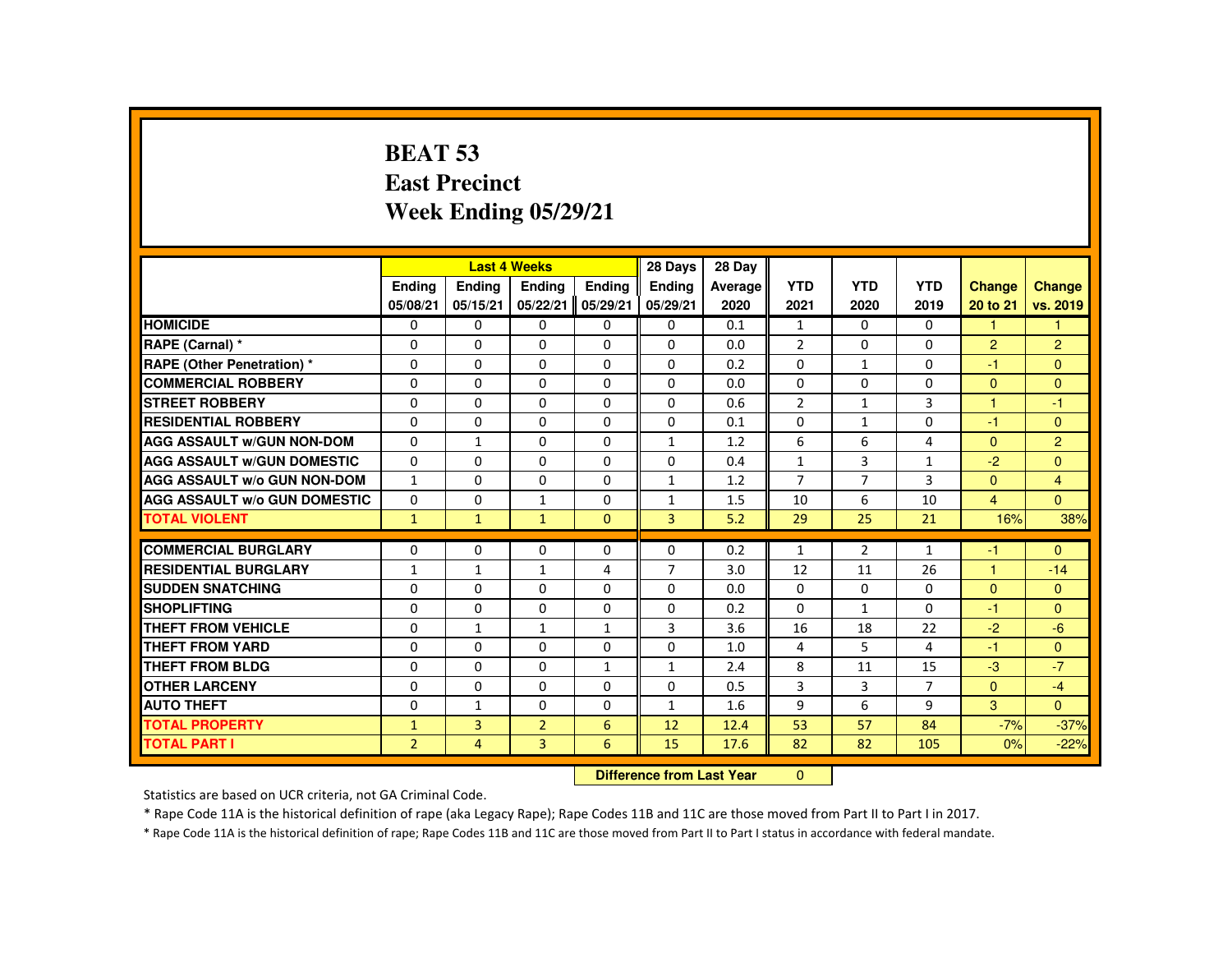#### **BEAT 54 East PrecinctWeek Ending 05/29/21**

|                                     |                           |                | <b>Last 4 Weeks</b> |               | 28 Days        | 28 Day  |                |                |              |                |                |
|-------------------------------------|---------------------------|----------------|---------------------|---------------|----------------|---------|----------------|----------------|--------------|----------------|----------------|
|                                     | <b>Endina</b>             | <b>Endina</b>  | Ending              | <b>Endina</b> | <b>Ending</b>  | Average | <b>YTD</b>     | <b>YTD</b>     | <b>YTD</b>   | <b>Change</b>  | Change         |
|                                     | 05/08/21                  | 05/15/21       | 05/22/21            | 05/29/21      | 05/29/21       | 2020    | 2021           | 2020           | 2019         | 20 to 21       | vs. 2019       |
| <b>HOMICIDE</b>                     | 0                         | $\Omega$       | 0                   | 0             | 0              | 0.0     | 0              | $\Omega$       | $\Omega$     | $\Omega$       | $\mathbf{0}$   |
| RAPE (Carnal) *                     | 0                         | $\Omega$       | $\Omega$            | $\Omega$      | $\Omega$       | 0.0     | $\mathbf{1}$   | 0              | $\mathbf{1}$ |                | $\mathbf{0}$   |
| <b>RAPE (Other Penetration) *</b>   | $\Omega$                  | $\Omega$       | $\Omega$            | $\Omega$      | $\Omega$       | 0.2     | $\Omega$       | 2              | $\mathbf{1}$ | $-2$           | $-1$           |
| <b>COMMERCIAL ROBBERY</b>           | $\Omega$                  | $\Omega$       | $\Omega$            | $\Omega$      | $\Omega$       | 0.5     | $\overline{2}$ | 4              | $\mathbf{1}$ | $-2$           | $\mathbf{1}$   |
| <b>STREET ROBBERY</b>               | $\Omega$                  | $\Omega$       | $\Omega$            | $\Omega$      | $\Omega$       | 0.5     | $\mathbf{1}$   | $\overline{2}$ | 3            | $-1$           | $-2$           |
| <b>RESIDENTIAL ROBBERY</b>          | $\mathbf{1}$              | 0              | 0                   | 0             | $\mathbf{1}$   | 0.0     | $\overline{2}$ | 0              | 0            | 2              | $\overline{2}$ |
| <b>AGG ASSAULT W/GUN NON-DOM</b>    | $\Omega$                  | $\Omega$       | $\Omega$            | $\Omega$      | $\Omega$       | 1.5     | 12             | 3              | 8            | 9              | $\overline{4}$ |
| <b>AGG ASSAULT W/GUN DOMESTIC</b>   | $\Omega$                  | $\Omega$       | $\Omega$            | $\Omega$      | $\Omega$       | 0.2     | $\Omega$       | $\mathbf{1}$   | $\mathbf{1}$ | -1             | $-1$           |
| <b>AGG ASSAULT W/o GUN NON-DOM</b>  | $\Omega$                  | $\Omega$       | $\Omega$            | $\Omega$      | $\Omega$       | 0.8     | 5              | $\mathbf{1}$   | 4            | $\overline{4}$ | $\mathbf{1}$   |
| <b>AGG ASSAULT W/o GUN DOMESTIC</b> | $\Omega$                  | $\Omega$       | $\Omega$            | $\Omega$      | $\Omega$       | 0.2     | 5              | 4              | 5            | 1              | $\Omega$       |
| <b>TOTAL VIOLENT</b>                | $\mathbf{1}$              | $\mathbf{0}$   | $\mathbf{0}$        | $\mathbf{0}$  | $\mathbf{1}$   | 3.8     | 28             | 17             | 24           | 65%            | 17%            |
| <b>COMMERCIAL BURGLARY</b>          | $\Omega$                  | $\Omega$       | $\Omega$            | $\Omega$      | $\Omega$       | 0.1     | $\Omega$       | 0              | $\mathbf{1}$ | $\Omega$       | $-1$           |
|                                     |                           |                |                     |               |                |         |                |                |              | $-7$           |                |
| <b>RESIDENTIAL BURGLARY</b>         | $\Omega$                  | $\Omega$       | $\Omega$            | $\Omega$      | $\Omega$       | 2.5     | 6              | 13             | 15           |                | $-9$           |
| <b>SUDDEN SNATCHING</b>             | 0                         | 0              | 0                   | 0             | 0              | 0.2     | $\Omega$       | 0              | 3            | $\Omega$       | $-3$           |
| <b>SHOPLIFTING</b>                  | $\mathbf{1}$              | $\Omega$       | 2                   | 3             | 6              | 4.1     | 18             | 24             | 15           | $-6$           | 3              |
| <b>THEFT FROM VEHICLE</b>           | 3                         | $\mathbf{1}$   | $\overline{2}$      | $\mathbf{1}$  | $\overline{7}$ | 3.5     | 15             | 25             | 47           | $-10$          | $-32$          |
| <b>THEFT FROM YARD</b>              | $\mathbf{1}$              | $\Omega$       | $\Omega$            | $\Omega$      | $\mathbf{1}$   | 2.0     | 8              | 6              | 9            | $\overline{2}$ | $-1$           |
| THEFT FROM BLDG                     | $\mathbf{1}$              | $\mathbf{1}$   | $\mathbf{1}$        | $\mathbf{1}$  | 4              | 1.6     | 8              | 11             | 6            | $-3$           | $\overline{2}$ |
| <b>OTHER LARCENY</b>                | $\Omega$                  | $\Omega$       | $\Omega$            | $\Omega$      | $\Omega$       | 1.1     | 5              | 6              | 3            | -1             | 2 <sup>1</sup> |
| <b>AUTO THEFT</b>                   | $\mathbf{1}$              | $\mathbf{1}$   | $\Omega$            | $\mathbf{1}$  | 3              | 1.9     | 15             | 9              | 13           | 6              | $\overline{2}$ |
| <b>TOTAL PROPERTY</b>               | $\overline{7}$            | $\overline{3}$ | 5                   | 6             | 21             | 16.9    | 75             | 94             | 112          | $-20%$         | $-33%$         |
| <b>TOTAL PART I</b>                 | 8                         | 3              | 5 <sup>5</sup>      | 6             | 22             | 20.7    | 103            | 111            | 136          | $-7%$          | $-24%$         |
|                                     | Difference from Load Vacu |                |                     |               |                |         | $\Omega$       |                |              |                |                |

 **Difference from Last Year**-8

Statistics are based on UCR criteria, not GA Criminal Code.

\* Rape Code 11A is the historical definition of rape (aka Legacy Rape); Rape Codes 11B and 11C are those moved from Part II to Part I in 2017.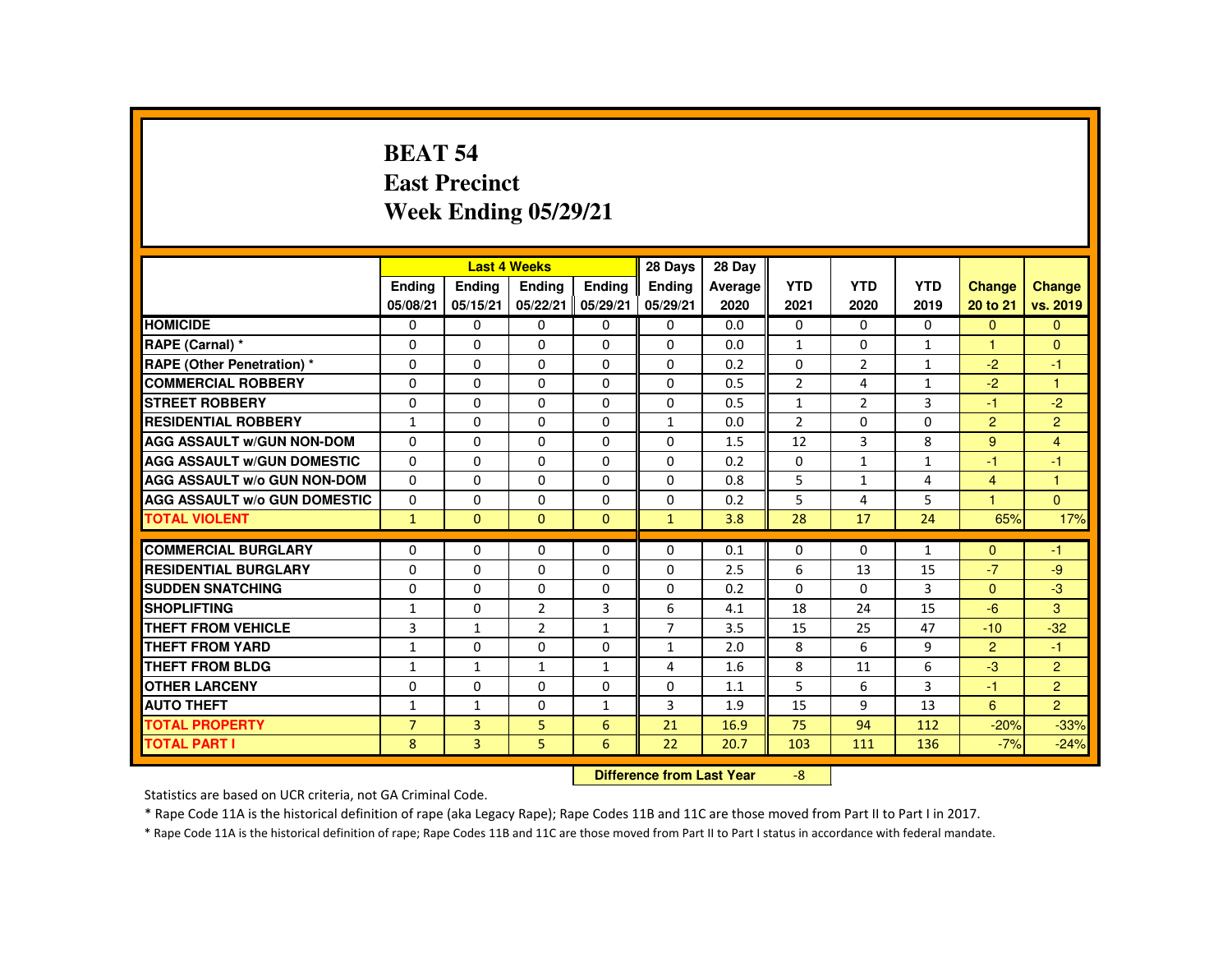#### **BEAT 55 East PrecinctWeek Ending 05/29/21**

|                                     |               |                           | <b>Last 4 Weeks</b> |                | 28 Days        | 28 Day  |                |                |                |                |                |
|-------------------------------------|---------------|---------------------------|---------------------|----------------|----------------|---------|----------------|----------------|----------------|----------------|----------------|
|                                     | <b>Ending</b> | <b>Ending</b>             | <b>Ending</b>       | Ending         | <b>Endina</b>  | Average | <b>YTD</b>     | <b>YTD</b>     | <b>YTD</b>     | <b>Change</b>  | <b>Change</b>  |
|                                     | 05/08/21      | 05/15/21                  | 05/22/21            | 05/29/21       | 05/29/21       | 2020    | 2021           | 2020           | 2019           | 20 to 21       | vs. 2019       |
| <b>HOMICIDE</b>                     | $\Omega$      | $\Omega$                  | $\Omega$            | $\Omega$       | 0              | 0.2     | $\Omega$       | $\mathbf{1}$   | $\Omega$       | $-1$           | $\overline{0}$ |
| RAPE (Carnal) *                     | 0             | $\Omega$                  | $\Omega$            | $\Omega$       | 0              | 0.0     | 0              | $\Omega$       | $\overline{2}$ | $\overline{0}$ | $-2$           |
| <b>RAPE (Other Penetration) *</b>   | $\Omega$      | $\Omega$                  | $\Omega$            | $\Omega$       | 0              | 0.0     | $\Omega$       | $\Omega$       | $\Omega$       | $\Omega$       | $\mathbf{0}$   |
| <b>COMMERCIAL ROBBERY</b>           | $\Omega$      | $\Omega$                  | $\Omega$            | $\mathbf{1}$   | $\mathbf{1}$   | 0.2     | $\mathbf{1}$   | $\Omega$       | $\Omega$       | $\mathbf{1}$   | $\mathbf{1}$   |
| <b>STREET ROBBERY</b>               | $\Omega$      | $\Omega$                  | $\Omega$            | $\Omega$       | $\Omega$       | 0.2     | $\Omega$       | $\mathbf{1}$   | $\mathbf{1}$   | $-1$           | $-1$           |
| <b>RESIDENTIAL ROBBERY</b>          | 0             | $\Omega$                  | $\mathbf{0}$        | 0              | 0              | 0.1     | 0              | 0              | 0              | $\mathbf{0}$   | $\mathbf{0}$   |
| <b>AGG ASSAULT w/GUN NON- DOM</b>   | $\Omega$      | $\Omega$                  | $\Omega$            | $\Omega$       | $\Omega$       | 0.5     | $\mathbf{1}$   | $\mathbf{1}$   | $\overline{2}$ | $\Omega$       | $-1$           |
| <b>AGG ASSAULT W/GUN DOMESTIC</b>   | $\Omega$      | $\Omega$                  | $\Omega$            | $\Omega$       | $\Omega$       | 0.1     | $\Omega$       | $\Omega$       | $\overline{2}$ | $\Omega$       | $-2$           |
| <b>AGG ASSAULT w/o GUN NON-DOM</b>  | $\Omega$      | $\Omega$                  | $\Omega$            | $\Omega$       | $\Omega$       | 0.2     | $\overline{2}$ | $\mathbf{1}$   | $\mathbf{1}$   | $\mathbf{1}$   | $\mathbf{1}$   |
| <b>AGG ASSAULT w/o GUN DOMESTIC</b> | $\Omega$      | $\mathbf{1}$              | $\Omega$            | $\Omega$       | $\mathbf{1}$   | 0.5     | $\overline{2}$ | $\overline{2}$ | 3              | $\Omega$       | $-1$           |
| <b>TOTAL VIOLENT</b>                | $\Omega$      | $\mathbf{1}$              | $\Omega$            | $\mathbf{1}$   | $\overline{2}$ | 2.0     | 6              | 6              | 11             | 0%             | $-45%$         |
| <b>COMMERCIAL BURGLARY</b>          | $\mathbf{1}$  | $\Omega$                  | $\Omega$            | $\Omega$       | $\mathbf{1}$   | 0.2     | 3              | $\overline{2}$ | $\Omega$       | $\overline{1}$ | 3              |
| <b>RESIDENTIAL BURGLARY</b>         | $\Omega$      | $\Omega$                  | $\Omega$            | $\Omega$       | $\Omega$       | 0.6     | 6              | 5              | 9              | $\mathbf{1}$   | $-3$           |
| <b>SUDDEN SNATCHING</b>             | $\Omega$      | $\Omega$                  | $\Omega$            | $\Omega$       | $\Omega$       | 0.0     | $\Omega$       | $\Omega$       | $\mathbf{1}$   | $\Omega$       | $-1$           |
| <b>SHOPLIFTING</b>                  | 3             | 3                         | 6                   | $\mathbf{1}$   | 13             | 9.7     | 87             | 78             | 93             | 9              | $-6$           |
| <b>THEFT FROM VEHICLE</b>           | $\Omega$      | $\Omega$                  | $\Omega$            | $\overline{2}$ | $\overline{2}$ | 2.5     | 12             | 13             | 16             | $-1$           | $-4$           |
| <b>THEFT FROM YARD</b>              | $\Omega$      | $\Omega$                  | $\Omega$            | $\Omega$       | $\Omega$       | 1.1     | 5              | $\overline{7}$ | 8              | $-2$           | $-3$           |
| <b>THEFT FROM BLDG</b>              | $\Omega$      | $\Omega$                  | $\Omega$            | $\Omega$       | 0              | 1.1     | 4              | $\overline{7}$ | 6              | $-3$           | $-2$           |
| <b>OTHER LARCENY</b>                | 1             | $\Omega$                  | $\Omega$            | $\Omega$       | $\mathbf{1}$   | 0.2     | $\overline{2}$ | $\overline{2}$ | $\overline{2}$ | $\Omega$       | $\mathbf{0}$   |
| <b>AUTO THEFT</b>                   | $\mathbf{1}$  | $\Omega$                  | $\Omega$            | $\Omega$       | $\mathbf{1}$   | 1.1     | 10             | 4              | 4              | $6^{\circ}$    | 6              |
| <b>TOTAL PROPERTY</b>               | 6             | $\overline{3}$            | 6                   | $\overline{3}$ | 18             | 16.5    | 129            | 118            | 139            | 9%             | $-7%$          |
| <b>TOTAL PART I</b>                 | 6             | 4                         | 6                   | 4              | 20             | 18.5    | 135            | 124            | 150            | 9%             | $-10%$         |
|                                     |               | Difference from Leat Vacu |                     | 44.1           |                |         |                |                |                |                |                |

 **Difference from Last Year**<sup>11</sup>

Statistics are based on UCR criteria, not GA Criminal Code.

\* Rape Code 11A is the historical definition of rape (aka Legacy Rape); Rape Codes 11B and 11C are those moved from Part II to Part I in 2017.